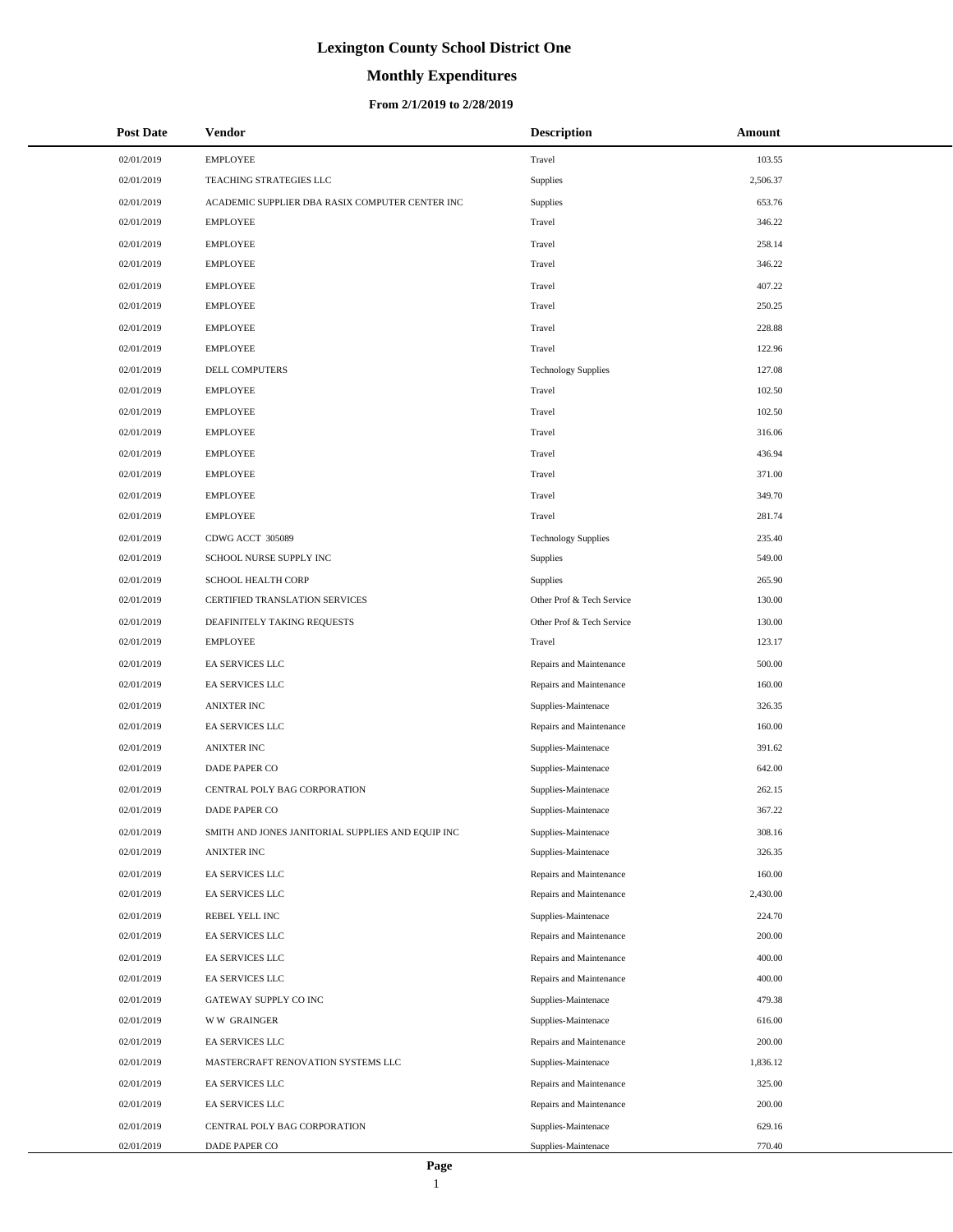# **Monthly Expenditures**

| <b>Post Date</b> | Vendor                                            | <b>Description</b>         | Amount    |
|------------------|---------------------------------------------------|----------------------------|-----------|
| 02/01/2019       | CDWG ACCT 305089                                  | Supplies                   | 173.34    |
| 02/01/2019       | INTERNETWORK ENGINEERING                          | <b>Technology Supplies</b> | 1,082.94  |
| 02/01/2019       | PRODUCTIONS UNLIMITED INC                         | <b>Technology Supplies</b> | 816.62    |
| 02/01/2019       | SCHOOL SPECIALTY INC                              | <b>Supplies</b>            | 1,993.38  |
| 02/01/2019       | THE COLLEGE BOARD                                 | Travel                     | 1,200.00  |
| 02/01/2019       | PITSCO EDUCATION HEARILY AND COMPANY              | Supplies                   | 690.15    |
| 02/01/2019       | <b>CAMCOR</b>                                     | <b>Technology Supplies</b> | 1,768.71  |
| 02/01/2019       | FORMS AND SUPPLY INC (FSI)                        | Supplies                   | 113.49    |
| 02/01/2019       | <b>NEW READERS PRESS</b>                          | Supplies                   | 131.25    |
| 02/01/2019       | <b>HEINEMANN</b>                                  | Supplies                   | 196.03    |
| 02/01/2019       | SC DEPARTMENT OF REVENUE (SALES TAX RETURN)       | Supplies                   | 873.87    |
| 02/01/2019       | SCHOOL HEALTH CORP                                | Supplies                   | 14,186.20 |
| 02/01/2019       | PALMETTO CONSTRUCTION SERVICES                    | <b>Building</b>            | 500.00    |
| 02/01/2019       | SC DEPARTMENT OF REVENUE (SALES TAX RETURN)       | Supplies                   | 469.66    |
| 02/01/2019       | <b>SCHOOL HEALTH CORP</b>                         | Supplies                   | 9,012.41  |
| 02/01/2019       | <b>PASS ASSURED</b>                               | Pupil Activity             | 726.14    |
| 02/01/2019       | T AND T SPORTS                                    | Pupil Activity             | 2,231.91  |
| 02/01/2019       | <b>FATZ CAFE</b>                                  | Pupil Activity             | 1,125.00  |
| 02/01/2019       | T AND T SPORTS                                    | Pupil Activity             | 502.90    |
| 02/01/2019       | T AND T SPORTS                                    | Pupil Activity             | 7,169.00  |
| 02/01/2019       | <b>IRMO HIGH SCHOOL</b>                           | Pupil Activity             | 275.00    |
| 02/01/2019       | GREAT AMERICAN OPPORTUNITIES SAVINGS              | Pupil Activity             | 1,837.11  |
| 02/01/2019       | SC DEPARTMENT OF REVENUE (SALES TAX RETURN)       | Pupil Activity             | 128.60    |
| 02/01/2019       | <b>EMPLOYEE</b>                                   | Travel                     | 151.91    |
| 02/04/2019       | SUPPLEMENTAL HEALTH CARE SERVICES INC             | Other Prof & Tech Service  | 2,512.50  |
| 02/04/2019       | FORMS AND SUPPLY INC (FSI)                        | <b>Supplies</b>            | 219.99    |
| 02/04/2019       | SMITH AND JONES JANITORIAL SUPPLIES AND EQUIP INC | Supplies-Maintenace        | 120.70    |
| 02/04/2019       | SMITH AND JONES JANITORIAL SUPPLIES AND EQUIP INC | Supplies-Maintenace        | 486.21    |
| 02/04/2019       | <b>INTERSTATE SOLUTIONS</b>                       | Supplies-Maintenace        | 124.12    |
| 02/04/2019       | <b>WW GRAINGER</b>                                | Supplies-Maintenace        | 649.31    |
| 02/04/2019       | <b>INTERSTATE SOLUTIONS</b>                       | Supplies-Maintenace        | 248.24    |
| 02/04/2019       | <b>WW GRAINGER</b>                                | Supplies-Maintenace        | 744.07    |
| 02/04/2019       | SMITH AND JONES JANITORIAL SUPPLIES AND EQUIP INC | Supplies-Maintenace        | 577.80    |
| 02/04/2019       | <b>WW GRAINGER</b>                                | Supplies-Maintenace        | 744.07    |
| 02/04/2019       | CENTRAL POLY BAG CORPORATION                      | Supplies-Maintenace        | 734.02    |
| 02/04/2019       | SMITH AND JONES JANITORIAL SUPPLIES AND EQUIP INC | Supplies-Maintenace        | 145.94    |
| 02/04/2019       | SOUTHEASTERN PAPER GROUP                          | Supplies-Maintenace        | 1,418.66  |
| 02/04/2019       | SMITH AND JONES JANITORIAL SUPPLIES AND EQUIP INC | Supplies-Maintenace        | 120.70    |
| 02/04/2019       | <b>WW GRAINGER</b>                                | Supplies-Maintenace        | 148.81    |
| 02/04/2019       | <b>WW GRAINGER</b>                                | Supplies-Maintenace        | 372.04    |
| 02/04/2019       | <b>INTERSTATE SOLUTIONS</b>                       | Supplies-Maintenace        | 124.12    |
| 02/04/2019       | <b>WW GRAINGER</b>                                | Supplies-Maintenace        | 595.26    |
| 02/04/2019       | SMITH AND JONES JANITORIAL SUPPLIES AND EQUIP INC | Supplies-Maintenace        | 393.67    |
| 02/04/2019       | SMITH AND JONES JANITORIAL SUPPLIES AND EQUIP INC | Supplies-Maintenace        | 241.40    |
| 02/04/2019       | <b>WW GRAINGER</b>                                | Supplies-Maintenace        | 372.04    |
| 02/04/2019       | <b>INTERSTATE SOLUTIONS</b>                       | Supplies-Maintenace        | 186.18    |
| 02/04/2019       | <b>WW GRAINGER</b>                                | Supplies-Maintenace        | 246.40    |
| 02/04/2019       | PROFESSIONAL PRINTERS LTD                         | Printing and Binding       | 2,669.65  |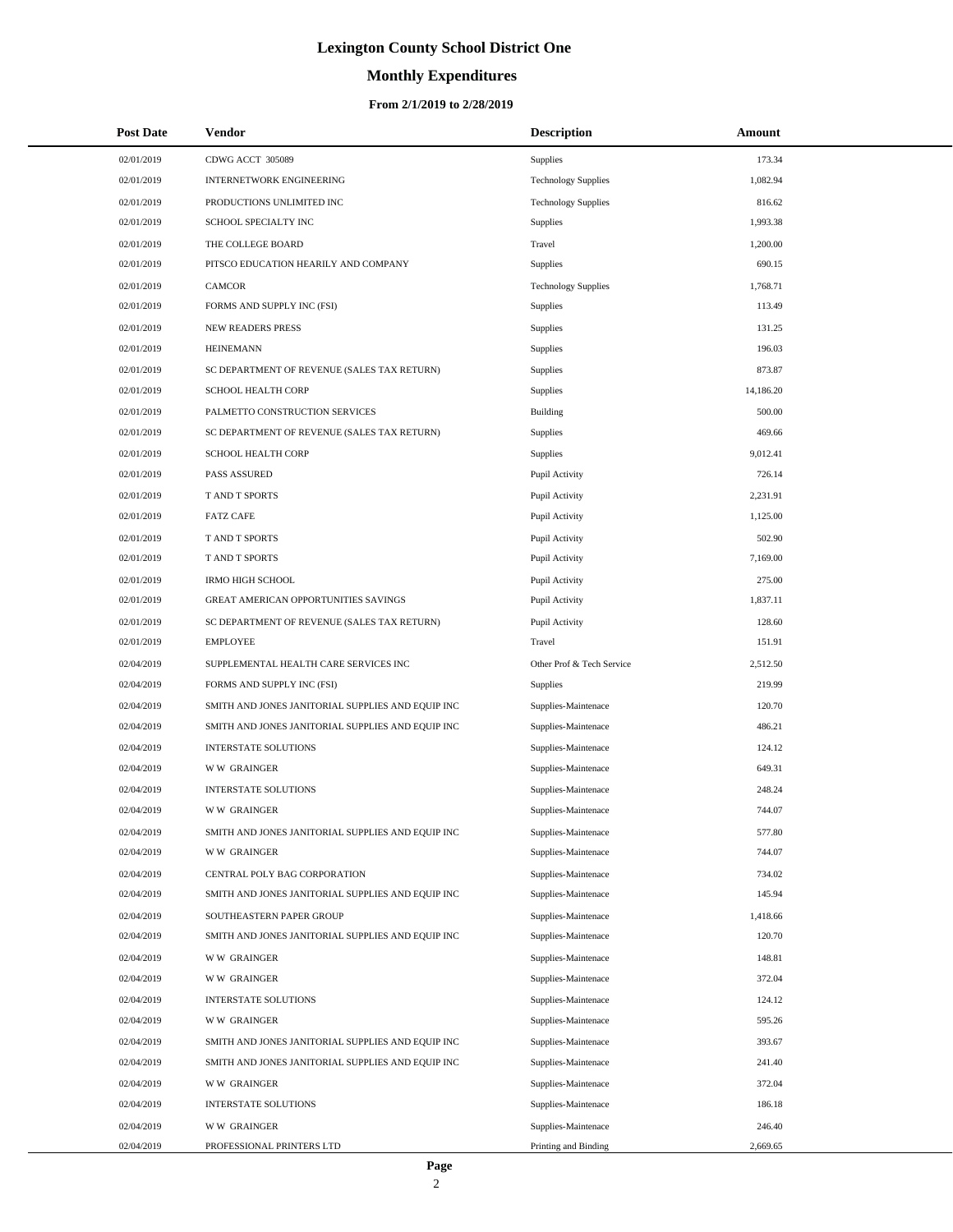# **Monthly Expenditures**

#### **From 2/1/2019 to 2/28/2019**

| <b>Post Date</b> | <b>Vendor</b>                               | <b>Description</b>         | Amount    |
|------------------|---------------------------------------------|----------------------------|-----------|
| 02/04/2019       | AZURA INVESTIGATIONS LLC                    | Other Prof & Tech Service  | 6,532.00  |
| 02/04/2019       | <b>COMPORIUM</b>                            | Communication              | 15,171.83 |
| 02/04/2019       | FORMS AND SUPPLY INC (FSI)                  | Supplies                   | 149.44    |
| 02/04/2019       | MAVERICKLABEL.COM                           | Supplies                   | 2,413.68  |
| 02/04/2019       | SC DEPARTMENT OF REVENUE (SALES TAX RETURN) | Supplies                   | 168.96    |
| 02/04/2019       | DELL COMPUTERS                              | <b>Technology Supplies</b> | 1,385.65  |
| 02/04/2019       | <b>COMPORIUM</b>                            | Communication              | 6,070.48  |
| 02/04/2019       | <b>COMPORIUM</b>                            | Communication              | 1.979.33  |
| 02/04/2019       | <b>COMPORIUM</b>                            | Communication              | 3,762.44  |
| 02/04/2019       | <b>COMPORIUM</b>                            | Communication              | 2,027.40  |
| 02/04/2019       | <b>COMPORIUM</b>                            | Communication              | 3,055.62  |
| 02/04/2019       | COMPORIUM                                   | Communication              | 2,224.61  |
| 02/04/2019       | <b>COMPORIUM</b>                            | Communication              | 1,322.25  |
| 02/04/2019       | <b>COMPORIUM</b>                            | Communication              | 2,738.88  |
| 02/04/2019       | <b>COMPORIUM</b>                            | Communication              | 2,036.52  |
| 02/04/2019       | <b>COMPORIUM</b>                            | Communication              | 2,229.34  |
| 02/04/2019       | <b>COMPORIUM</b>                            | Communication              | 2,112.65  |
| 02/04/2019       | <b>COMPORIUM</b>                            | Communication              | 2,230.08  |
| 02/04/2019       | <b>COMPORIUM</b>                            | Communication              | 2,184.77  |
| 02/04/2019       | <b>COMPORIUM</b>                            | Communication              | 2,835.27  |
| 02/04/2019       | <b>COMPORIUM</b>                            | Communication              | 5,316.41  |
| 02/04/2019       | <b>COMPORIUM</b>                            | Communication              | 2,378.46  |
| 02/04/2019       | <b>COMPORIUM</b>                            | Communication              | 2,434.40  |
| 02/04/2019       | <b>COMPORIUM</b>                            | Communication              | 2,430.84  |
| 02/04/2019       | <b>COMPORIUM</b>                            | Communication              | 2,123.77  |
| 02/04/2019       | <b>COMPORIUM</b>                            | Communication              | 2,607.21  |
| 02/04/2019       | <b>COMPORIUM</b>                            | Communication              | 3,049.26  |
| 02/04/2019       | <b>COMPORIUM</b>                            | Communication              | 2,448.59  |
| 02/04/2019       | <b>COMPORIUM</b>                            | Communication              | 2,651.62  |
| 02/04/2019       | <b>COMPORIUM</b>                            | Communication              | 2,297.62  |
| 02/04/2019       | <b>COMPORIUM</b>                            | Communication              | 1,892.28  |
| 02/04/2019       | <b>COMPORIUM</b>                            | Communication              | 1.862.46  |
| 02/04/2019       | COMPORIUM                                   | Communication              | 2,209.04  |
| 02/04/2019       | <b>COMPORIUM</b>                            | Communication              | 2,396.47  |
| 02/04/2019       | <b>COMPORIUM</b>                            | Communication              | 2,960.02  |
| 02/04/2019       | <b>COMPORIUM</b>                            | Communication              | 7,083.27  |
| 02/04/2019       | <b>COMPORIUM</b>                            | Communication              | 2,824.65  |
| 02/04/2019       | <b>COMPORIUM</b>                            | Communication              | 277.09    |
| 02/04/2019       | DIDAX EDUCATIONAL RESOURCES                 | Software Renewal/Agreemen  | 1,716.00  |
| 02/04/2019       | SC DEPARTMENT OF REVENUE (SALES TAX RETURN) | Software Renewal/Agreemen  | 100.10    |
| 02/04/2019       | <b>GROVE MEDICAL</b>                        | Supplies                   | 140.98    |
| 02/04/2019       | COMPUTER DESIGN CONSULTING SERVICE LLC      | Printing and Binding       | 748.47    |
| 02/04/2019       | SMARTPHONE MEDIC LLC                        | Pupil Activity             | 198.00    |
| 02/04/2019       | SMARTPHONE MEDIC LLC                        | Pupil Activity             | 199.00    |
| 02/04/2019       | SMARTPHONE MEDIC LLC                        | Pupil Activity             | 1,040.00  |
| 02/04/2019       | SMARTPHONE MEDIC LLC                        | Pupil Activity             | 597.00    |
| 02/04/2019       | SMARTPHONE MEDIC LLC                        | Pupil Activity             | 199.00    |
| 02/04/2019       | SMARTPHONE MEDIC LLC                        | Pupil Activity             | 396.00    |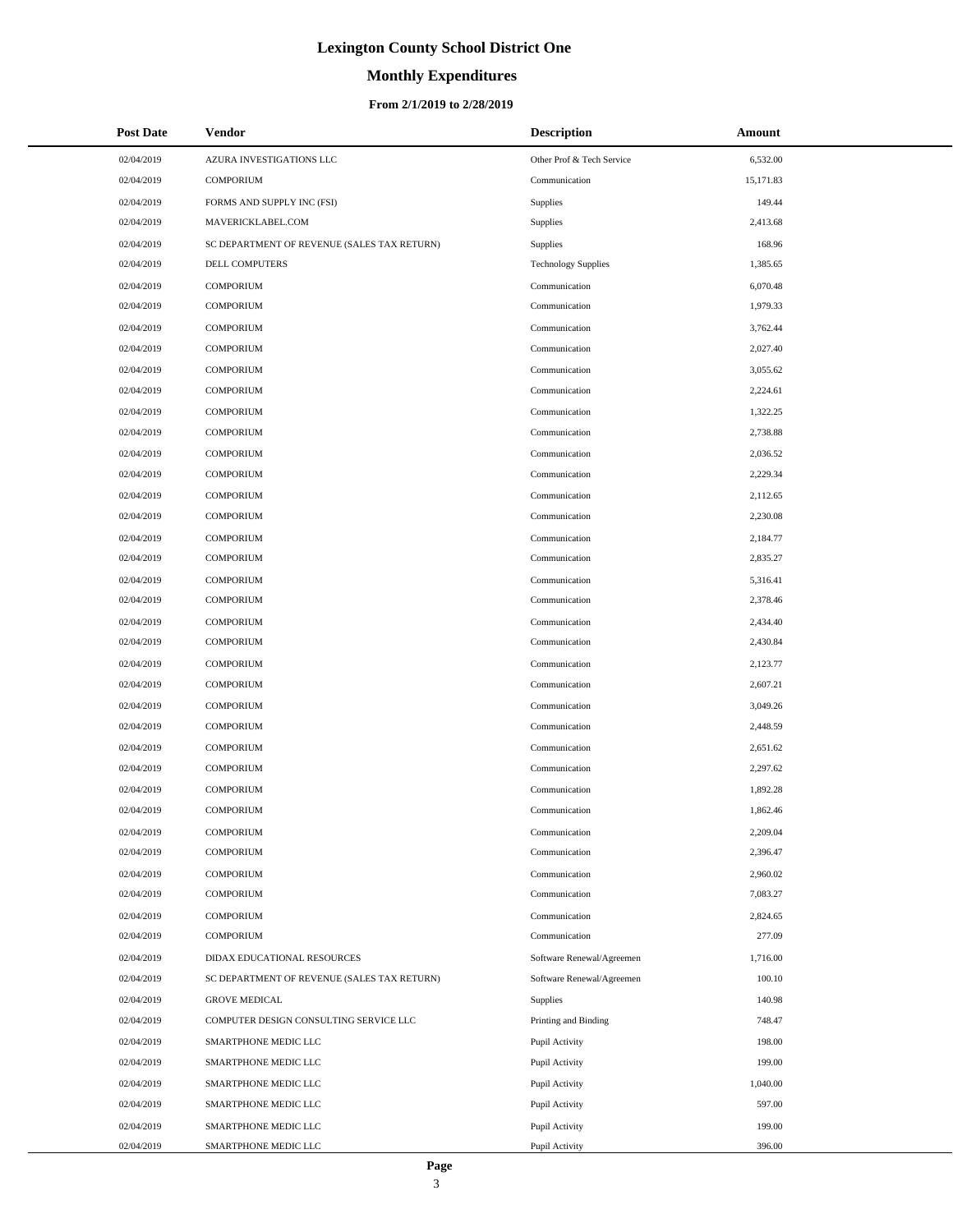# **Monthly Expenditures**

#### **From 2/1/2019 to 2/28/2019**

| <b>Post Date</b> | <b>Vendor</b>                                      | <b>Description</b>         | Amount   |
|------------------|----------------------------------------------------|----------------------------|----------|
| 02/04/2019       | SMARTPHONE MEDIC LLC                               | Pupil Activity             | 5,714.00 |
| 02/04/2019       | SMARTPHONE MEDIC LLC                               | Pupil Activity             | 149.00   |
| 02/04/2019       | SMARTPHONE MEDIC LLC                               | Pupil Activity             | 597.00   |
| 02/04/2019       | SMARTPHONE MEDIC LLC                               | Pupil Activity             | 198.00   |
| 02/04/2019       | FOLLETT SCHOOL SOLUTIONS INC                       | Pupil Activity             | 387.25   |
| 02/04/2019       | BROWN, MOSES L                                     | Pupil Activity             | 110.00   |
| 02/04/2019       | MASON, JOHN ALLEN                                  | Pupil Activity             | 102.80   |
| 02/04/2019       | <b>MEANS, STEPHANIE</b>                            | Pupil Activity             | 119.90   |
| 02/04/2019       | <b>BOLAND, ROBERT H</b>                            | Pupil Activity             | 113.60   |
| 02/04/2019       | DAVIS, DANIEL R                                    | Pupil Activity             | 113.60   |
| 02/04/2019       | STROMAN, ANTHONY C                                 | Pupil Activity             | 104.60   |
| 02/04/2019       | <b>BILES, LOUIS WINSLOW</b>                        | Pupil Activity             | 161.80   |
| 02/04/2019       | LEYEN, THOMAS                                      | Pupil Activity             | 121.00   |
| 02/04/2019       | DISTINGUISHED CONCERTS INTERNATIONAL NEW YORK LLC  | Pupil Activity             | 5,460.00 |
| 02/04/2019       | DISTINGUISHED CONCERTS INTERNATIONAL NEW YORK LLC  | Pupil Activity             | 390.00   |
| 02/04/2019       | SHEALY'S BARBEQUE                                  | Pupil Activity             | 837.90   |
| 02/04/2019       | FORMS AND SUPPLY INC (FSI)                         | Supplies                   | 213.24   |
| 02/05/2019       | <b>REALLY GOOD STUFF</b>                           | Supplies                   | 235.66   |
| 02/05/2019       | SC DEPARTMENT OF JUVENILE JUSTICE (FISCAL AFFAIRS) | Tuition-LEA                | 184.11   |
| 02/05/2019       | APPLE INC                                          | <b>Technology Supplies</b> | 7,119.78 |
| 02/05/2019       | SCHOOL SPECIALTY INC                               | Supplies                   | 1,916.99 |
| 02/05/2019       | <b>APPLE INC</b>                                   | <b>Technology Supplies</b> | 500.00   |
| 02/05/2019       | LONE STAR PERCUSSION                               | Supplies                   | 150.00   |
| 02/05/2019       | HP INC                                             | <b>Technology Supplies</b> | 633.50   |
| 02/05/2019       | FORMS AND SUPPLY INC (FSI)                         | Supplies                   | 1,260.89 |
| 02/05/2019       | <b>JW PEPPER</b>                                   | <b>Supplies</b>            | 652.80   |
| 02/05/2019       | HP INC                                             | <b>Technology Supplies</b> | 316.72   |
| 02/05/2019       | APPERSON INC                                       | Supplies                   | 331.71   |
| 02/05/2019       | SC DEPARTMENT OF JUVENILE JUSTICE (FISCAL AFFAIRS) | Tuition-LEA                | 312.00   |
| 02/05/2019       | <b>SHAR PRODUCTS</b>                               | Supplies                   | 126.90   |
| 02/05/2019       | NATIONAL CENTER FOR YOUTH ISSUES                   | Travel                     | 129.00   |
| 02/05/2019       | FORMS AND SUPPLY INC (FSI)                         | Supplies                   | 194.95   |
| 02/05/2019       | LITTLE JOHNNY LLC                                  | Other Prof & Tech Service  | 5,175.00 |
| 02/05/2019       | <b>CAPSTONE</b>                                    | Software Renewal/Agreemen  | 965.00   |
| 02/05/2019       | SCHOOL SPECIALTY INC                               | Supplies                   | 2,780.52 |
| 02/05/2019       | CITY ELECTRIC SUPPLY CO                            | Supplies-Maintenace        | 319.93   |
| 02/05/2019       | PALMETTO PROPANE                                   | Supplies-Maintenace        | 918.11   |
| 02/05/2019       | BAZEMORE'S AUTO AND TRUCK                          | Repairs and Maintenance    | 1,308.03 |
| 02/05/2019       | SHERWIN WILLIAMS CO                                | Supplies-Maintenace        | 426.88   |
| 02/05/2019       | BLUE GRANITE WATER COMPANY                         | <b>Public Utilities</b>    | 1,868.97 |
| 02/05/2019       | CITY OF WEST COLUMBIA WATER COLLECTION DIVISION    | <b>Public Utilities</b>    | 883.50   |
| 02/05/2019       | ACE GLASS CO INC                                   | Repairs and Maintenance    | 446.00   |
| 02/05/2019       | CITY ELECTRIC SUPPLY CO                            | Supplies-Maintenace        | 1,091.40 |
| 02/05/2019       | ACE GLASS CO INC                                   | Repairs and Maintenance    | 407.29   |
| 02/05/2019       | PALMETTO PROPANE                                   | Energy                     | 532.69   |
| 02/05/2019       | ESTATE MANAGEMENT SERVICES INC                     | Repairs and Maintenance    | 136.24   |
| 02/05/2019       | MIDLANDS FIRE PROTECTION INC                       | Repairs and Maintenance    | 255.00   |
| 02/05/2019       | MIDLANDS FIRE PROTECTION INC                       | Repairs and Maintenance    | 255.00   |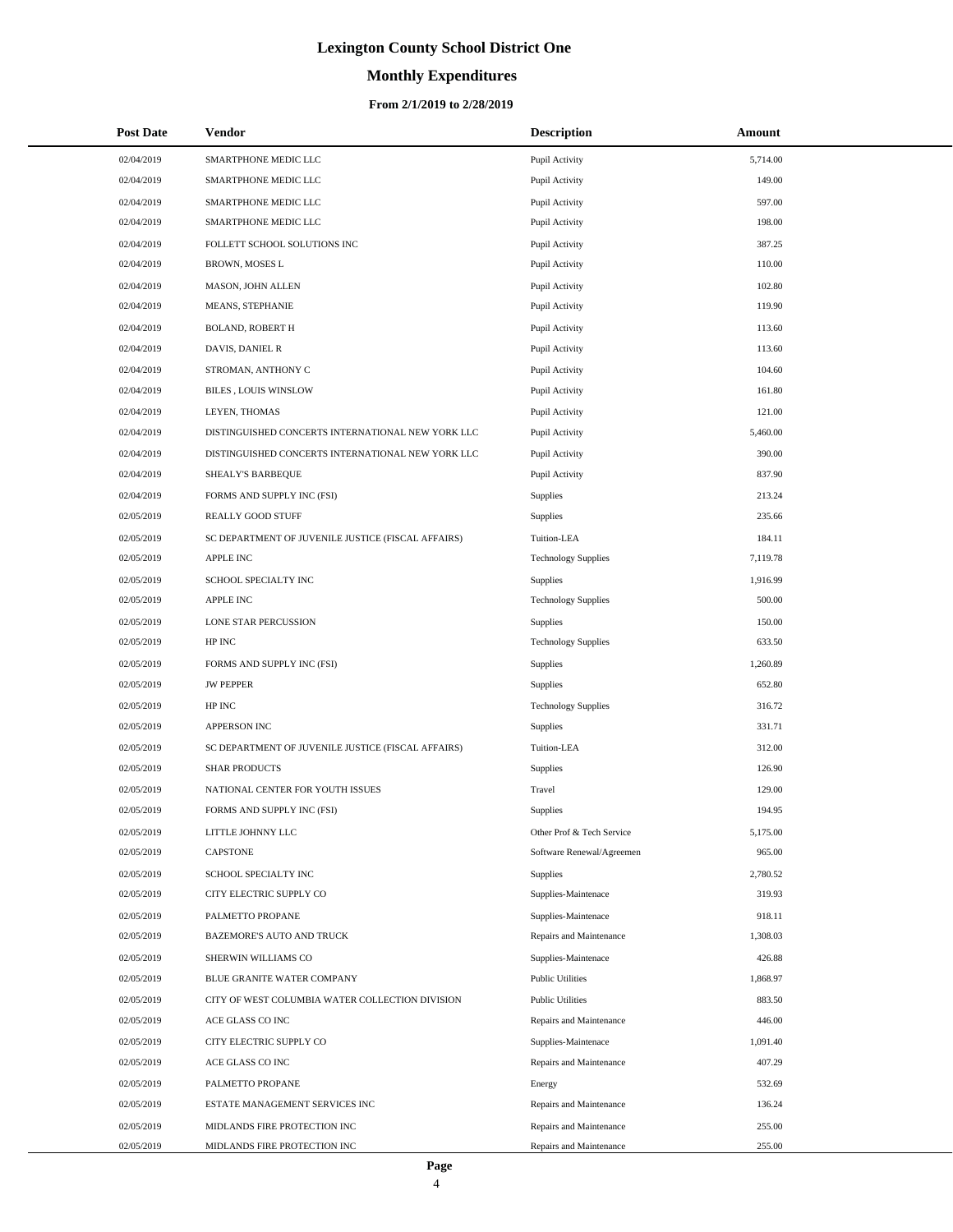# **Monthly Expenditures**

#### **From 2/1/2019 to 2/28/2019**

| <b>Post Date</b> | Vendor                                            | <b>Description</b>            | Amount    |  |
|------------------|---------------------------------------------------|-------------------------------|-----------|--|
| 02/05/2019       | MIDLANDS FIRE PROTECTION INC                      | Repairs and Maintenance       | 981.22    |  |
| 02/05/2019       | MIDLANDS FIRE PROTECTION INC                      | Repairs and Maintenance       | 255.00    |  |
| 02/05/2019       | MIDLANDS FIRE PROTECTION INC                      | Repairs and Maintenance       | 255.00    |  |
| 02/05/2019       | <b>WW GRAINGER</b>                                | Supplies-Maintenace           | 446.44    |  |
| 02/05/2019       | A Z LAWN MOWER PARTS                              | Supplies-Maintenace           | 1,489.22  |  |
| 02/05/2019       | SMITH AND JONES JANITORIAL SUPPLIES AND EQUIP INC | Supplies-Maintenace           | 218.02    |  |
| 02/05/2019       | SMITH AND JONES JANITORIAL SUPPLIES AND EQUIP INC | Supplies-Maintenace           | 484.59    |  |
| 02/05/2019       | SC DEPARTMENT OF ADMINISTRATION                   | Repairs and Maintenance       | 14,456.60 |  |
| 02/05/2019       | SPLASH OMNIMEDIA LLC                              | Other Prof & Tech Service     | 1,800.00  |  |
| 02/05/2019       | <b>BLACK SHEEP PROMOTIONS</b>                     | Other Objects                 | 1,680.71  |  |
| 02/05/2019       | SC DEPARTMENT OF SOCIAL SERVICES                  | Other Prof & Tech Service     | 480.00    |  |
| 02/05/2019       | SPIRIT COMMUNICATIONS                             | Communication                 | 188.09    |  |
| 02/05/2019       | CDWG ACCT 305089                                  | Software Renewal/Agreemen     | 535.00    |  |
| 02/05/2019       | ASSOCIATED SCAFFOLDING CO INC                     | <b>Technology Supplies</b>    | 1,464.77  |  |
| 02/05/2019       | TELCOM OF SOUTH CAROLINA INC                      | <b>Technology Supplies</b>    | 330.00    |  |
| 02/05/2019       | LEARNING LABS INC                                 | Supplies                      | 2,375.34  |  |
| 02/05/2019       | NANCY K PERRY CHILDREN'S SHELTER                  | <b>Instructional Services</b> | 420.00    |  |
| 02/05/2019       | AIKIDO ACADEMY OF SELF DEFENSE LLC                | Other Prof & Tech Service     | 200.00    |  |
| 02/05/2019       | <b>WW GRAINGER</b>                                | Supplies                      | 1,059.58  |  |
| 02/05/2019       | SCHOOL SPECIALTY INC                              | Supplies                      | 459.61    |  |
| 02/05/2019       | LAKESHORE LEARNING MATERIALS                      | Supplies                      | 1,175.10  |  |
| 02/05/2019       | <b>BOOKSOURCE</b>                                 | Supplies                      | 489.35    |  |
| 02/05/2019       | MOODY'S INVESTORS SERVICE                         | Dues and Fees                 | 34,000.00 |  |
| 02/05/2019       | <b>COMPORIUM</b>                                  | Communication                 | 795.38    |  |
| 02/05/2019       | RUFUS ORNDUFF REF INC                             | Repairs and Maintenance       | 154.45    |  |
| 02/05/2019       | HERSHEYS ICE CREAM                                | Food                          | 105.60    |  |
| 02/05/2019       | RUFUS ORNDUFF REF INC                             | Repairs and Maintenance       | 281.55    |  |
| 02/05/2019       | RUFUS ORNDUFF REF INC                             | Repairs and Maintenance       | 327.97    |  |
| 02/05/2019       | THOMPSON AND LITTLE INC                           | Equipment - Nonexpendable     | 6,800.00  |  |
| 02/05/2019       | THOMPSON AND LITTLE INC                           | Equipment - Nonexpendable     | 6,800.00  |  |
| 02/05/2019       | LEXINGTON MIDDLE SCHOOL                           | Pupil Activity                | 250.00    |  |
| 02/05/2019       | <b>JW PEPPER</b>                                  | Pupil Activity                | 312.50    |  |
| 02/05/2019       | PRAXAIR DISTRIBUTION                              | Pupil Activity                | 550.19    |  |
| 02/05/2019       | FORMS AND SUPPLY INC (FSI)                        | Pupil Activity                | 101.97    |  |
| 02/05/2019       | <b>APPLE INC</b>                                  | Pupil Activity                | 719.52    |  |
| 02/05/2019       | <b>APPLE INC</b>                                  | Pupil Activity                | 3,188.29  |  |
| 02/05/2019       | STROM THURMOND HIGH SCHOOL                        | Pupil Activity                | 300.00    |  |
| 02/05/2019       | SC HIGH SCHOOL LEAGUE                             | Pupil Activity                | 200.00    |  |
| 02/05/2019       | <b>BATSON, RICHENDA</b>                           | Supplies                      | 308.94    |  |
| 02/06/2019       | <b>BOOKSOURCE</b>                                 | Supplies                      | 102.54    |  |
| 02/06/2019       | <b>SCHOLASTIC INC</b>                             | Supplies-Immersion            | 161.00    |  |
| 02/06/2019       | FORMS AND SUPPLY INC (FSI)                        | Supplies                      | 540.35    |  |
| 02/06/2019       | FORMS AND SUPPLY INC (FSI)                        | Supplies                      | 2,364.17  |  |
| 02/06/2019       | LEXINGTON COUNTY SCHOOL DIST 1                    | <b>Pupil Transportation</b>   | 370.14    |  |
| 02/06/2019       | <b>BRAINPOP.COM LLC</b>                           | Software Renewal/Agreemen     | 1,895.00  |  |
| 02/06/2019       | SC DEPARTMENT OF REVENUE (SALES TAX RETURN)       | Software Renewal/Agreemen     | 132.65    |  |
| 02/06/2019       | BOUND TO STAY BOUND BOOKS INC                     | <b>Library Books</b>          | 2,987.90  |  |
| 02/06/2019       | <b>EMPLOYEE</b>                                   | Other Objects                 | 151.65    |  |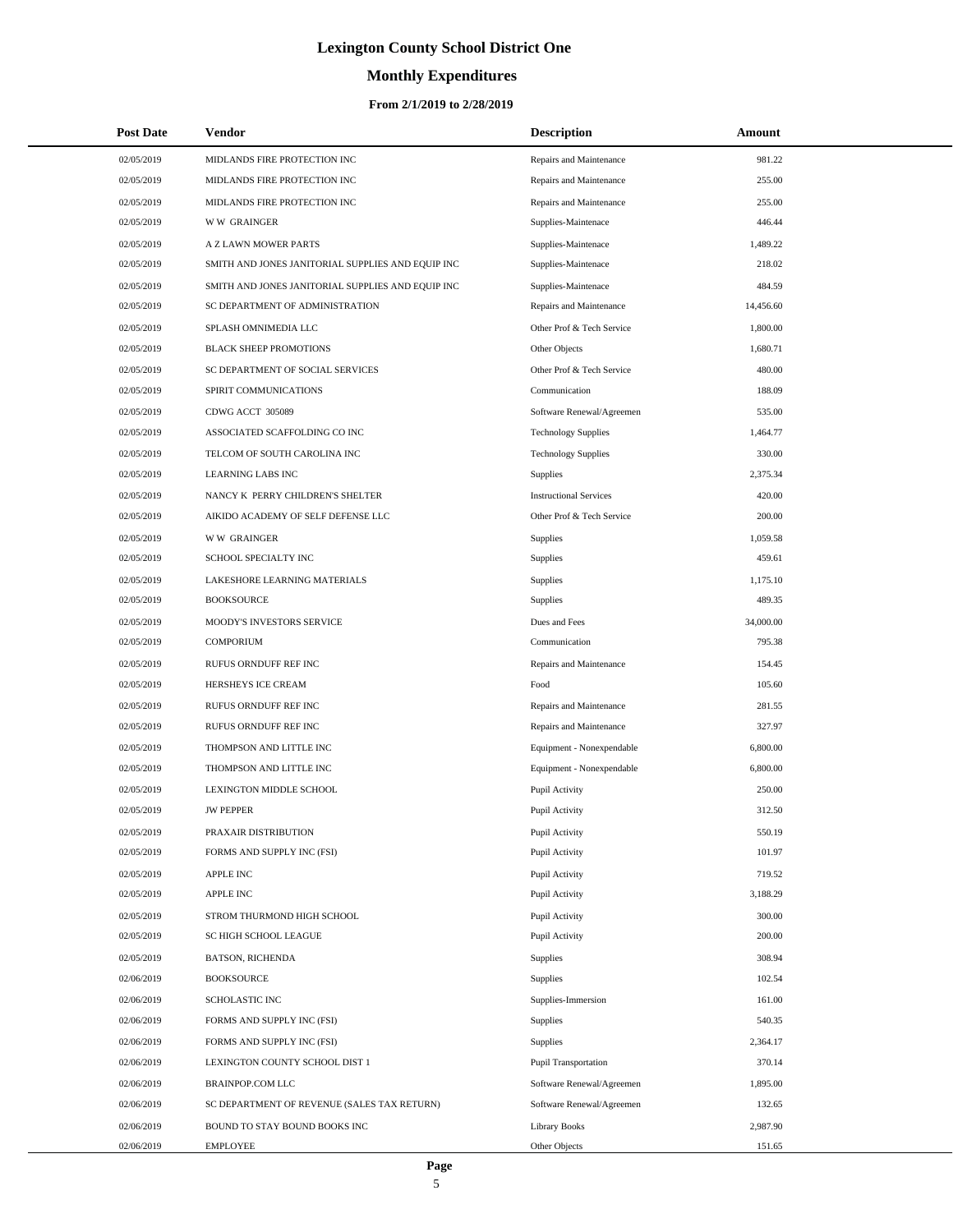# **Monthly Expenditures**

#### **From 2/1/2019 to 2/28/2019**

| <b>Post Date</b> | Vendor                                            | <b>Description</b>      | Amount    |  |
|------------------|---------------------------------------------------|-------------------------|-----------|--|
| 02/06/2019       | JOINT MUNICIPAL WATER AND SEWER COMMISSION        | <b>Public Utilities</b> | 108.86    |  |
| 02/06/2019       | SCE&G                                             | <b>Public Utilities</b> | 14,759.00 |  |
| 02/06/2019       | TOWN OF LEXINGTON                                 | <b>Public Utilities</b> | 325.66    |  |
| 02/06/2019       | MANSFIELD OIL CO OF GAINESVILLE INC               | Supplies-Maintenace     | 3,665.07  |  |
| 02/06/2019       | JOINT MUNICIPAL WATER AND SEWER COMMISSION        | <b>Public Utilities</b> | 1,853.28  |  |
| 02/06/2019       | SCE&G                                             | <b>Public Utilities</b> | 40,127.68 |  |
| 02/06/2019       | TOWN OF LEXINGTON                                 | <b>Public Utilities</b> | 2,318.83  |  |
| 02/06/2019       | SCE&G                                             | <b>Public Utilities</b> | 8,187.41  |  |
| 02/06/2019       | TOWN OF LEXINGTON                                 | <b>Public Utilities</b> | 741.25    |  |
| 02/06/2019       | SUBURBAN PROPANE                                  | Energy                  | 2,202.25  |  |
| 02/06/2019       | JACKSONVILLE SOUND AND COMMUNICATIONS             | Repairs and Maintenance | 455.00    |  |
| 02/06/2019       | JOINT MUNICIPAL WATER AND SEWER COMMISSION        | <b>Public Utilities</b> | 2,766.73  |  |
| 02/06/2019       | JOINT MUNICIPAL WATER AND SEWER COMMISSION        | <b>Public Utilities</b> | 713.58    |  |
| 02/06/2019       | SCE&G                                             | <b>Public Utilities</b> | 5,510.73  |  |
| 02/06/2019       | TOWN OF LEXINGTON                                 | <b>Public Utilities</b> | 356.08    |  |
| 02/06/2019       | SCE&G                                             | <b>Public Utilities</b> | 13,816.85 |  |
| 02/06/2019       | TOWN OF LEXINGTON                                 | <b>Public Utilities</b> | 604.65    |  |
| 02/06/2019       | SCE&G                                             | <b>Public Utilities</b> | 15,739.04 |  |
| 02/06/2019       | TOWN OF LEXINGTON                                 | <b>Public Utilities</b> | 2,134.04  |  |
| 02/06/2019       | JOINT MUNICIPAL WATER AND SEWER COMMISSION        | <b>Public Utilities</b> | 1,273.00  |  |
| 02/06/2019       | JOINT MUNICIPAL WATER AND SEWER COMMISSION        | <b>Public Utilities</b> | 1,513.70  |  |
| 02/06/2019       | SCE&G                                             | <b>Public Utilities</b> | 7,659.31  |  |
| 02/06/2019       | <b>SCE&amp;G</b>                                  | <b>Public Utilities</b> | 5,312.01  |  |
| 02/06/2019       | SCE&G                                             | <b>Public Utilities</b> | 7,588.00  |  |
| 02/06/2019       | JOINT MUNICIPAL WATER AND SEWER COMMISSION        | <b>Public Utilities</b> | 4,586.13  |  |
| 02/06/2019       | TOWN OF LEXINGTON                                 | <b>Public Utilities</b> | 789.42    |  |
| 02/06/2019       | JOINT MUNICIPAL WATER AND SEWER COMMISSION        | <b>Public Utilities</b> | 485.31    |  |
| 02/06/2019       | JOINT MUNICIPAL WATER AND SEWER COMMISSION        | <b>Public Utilities</b> | 435.60    |  |
| 02/06/2019       | TOWN OF LEXINGTON                                 | <b>Public Utilities</b> | 413.87    |  |
| 02/06/2019       | JOINT MUNICIPAL WATER AND SEWER COMMISSION        | <b>Public Utilities</b> | 521.52    |  |
| 02/06/2019       | TOWN OF LEXINGTON                                 | <b>Public Utilities</b> | 502.67    |  |
| 02/06/2019       | SMITH AND JONES JANITORIAL SUPPLIES AND EQUIP INC | Supplies-Maintenace     | 393.67    |  |
| 02/06/2019       | JOINT MUNICIPAL WATER AND SEWER COMMISSION        | <b>Public Utilities</b> | 832.98    |  |
| 02/06/2019       | SCE&G                                             | <b>Public Utilities</b> | 335.49    |  |
| 02/06/2019       | TOWN OF LEXINGTON                                 | <b>Public Utilities</b> | 579.44    |  |
| 02/06/2019       | JOINT MUNICIPAL WATER AND SEWER COMMISSION        | <b>Public Utilities</b> | 1,044.92  |  |
| 02/06/2019       | JOINT MUNICIPAL WATER AND SEWER COMMISSION        | <b>Public Utilities</b> | 1,468.07  |  |
| 02/06/2019       | JOINT MUNICIPAL WATER AND SEWER COMMISSION        | <b>Public Utilities</b> | 623.12    |  |
| 02/06/2019       | JOINT MUNICIPAL WATER AND SEWER COMMISSION        | <b>Public Utilities</b> | 537.79    |  |
| 02/06/2019       | SCE&G                                             | <b>Public Utilities</b> | 7,225.56  |  |
| 02/06/2019       | TOWN OF LEXINGTON                                 | <b>Public Utilities</b> | 198.24    |  |
| 02/06/2019       | JOINT MUNICIPAL WATER AND SEWER COMMISSION        | <b>Public Utilities</b> | 215.00    |  |
| 02/06/2019       | SCE&G                                             | <b>Public Utilities</b> | 103.34    |  |
| 02/06/2019       | TOWN OF LEXINGTON                                 | <b>Public Utilities</b> | 412.94    |  |
| 02/06/2019       | TOWN OF LEXINGTON                                 | <b>Public Utilities</b> | 855.67    |  |
| 02/06/2019       | TOWN OF LEXINGTON                                 | <b>Public Utilities</b> | 787.76    |  |
| 02/06/2019       | TOWN OF LEXINGTON                                 | <b>Public Utilities</b> | 1,912.03  |  |
| 02/06/2019       | JOINT MUNICIPAL WATER AND SEWER COMMISSION        | <b>Public Utilities</b> | 1,442.78  |  |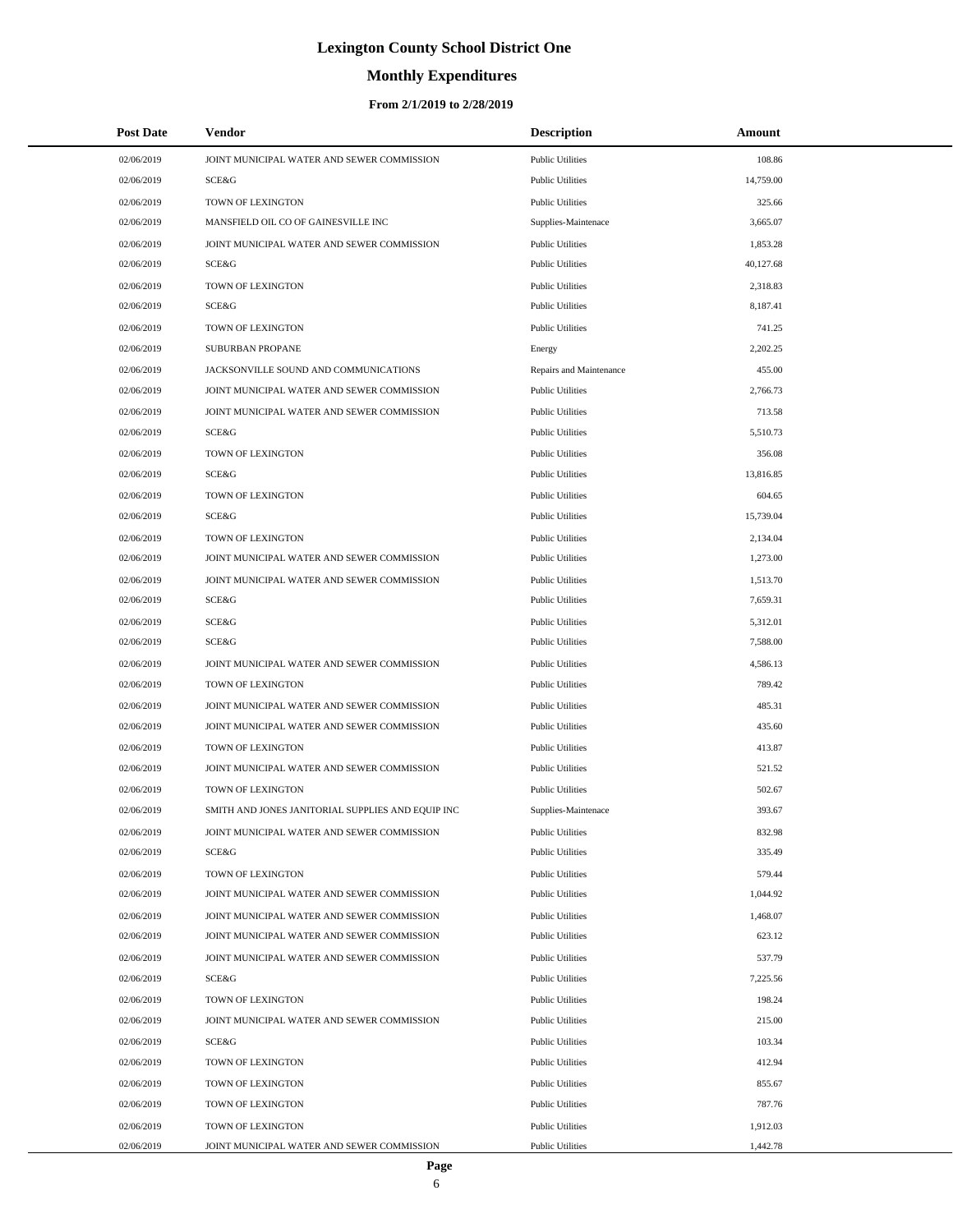# **Monthly Expenditures**

| <b>Post Date</b> | <b>Vendor</b>                                      | <b>Description</b>         | Amount   |
|------------------|----------------------------------------------------|----------------------------|----------|
| 02/06/2019       | <b>WW GRAINGER</b>                                 | Supplies-Maintenace        | 372.04   |
| 02/06/2019       | SC DEPARTMENT OF EDUCATION OFFICE OF TRANSPORTATIO | Pupil Transportation       | 3,120.69 |
| 02/06/2019       | <b>BSN SPORTS</b>                                  | <b>Supplies</b>            | 569.24   |
| 02/06/2019       | HOUGHTON MIFFLIN HARCOURT PUBLISHING CO            | Inst Prog Improvement      | 3,850.00 |
| 02/06/2019       | THE OFFICE PAL INC                                 | <b>Supplies</b>            | 839.43   |
| 02/06/2019       | <b>APPLE INC</b>                                   | <b>Technology Supplies</b> | 1,532.24 |
| 02/06/2019       | SYSCO FOOD SERV OF COLUMBIA                        | Food                       | 5,817.90 |
| 02/06/2019       | SYSCO FOOD SERV OF COLUMBIA                        | Food                       | 5,081.23 |
| 02/06/2019       | SYSCO FOOD SERV OF COLUMBIA                        | Food                       | 2,367.48 |
| 02/06/2019       | SYSCO FOOD SERV OF COLUMBIA                        | Food                       | 8,292.57 |
| 02/06/2019       | SYSCO FOOD SERV OF COLUMBIA                        | Food                       | 3,237.93 |
| 02/06/2019       | SYSCO FOOD SERV OF COLUMBIA                        | Food                       | 4,800.56 |
| 02/06/2019       | SYSCO FOOD SERV OF COLUMBIA                        | Food                       | 4,033.55 |
| 02/06/2019       | SYSCO FOOD SERV OF COLUMBIA                        | Food                       | 3,859.44 |
| 02/06/2019       | SYSCO FOOD SERV OF COLUMBIA                        | Food                       | 4,321.49 |
| 02/06/2019       | SYSCO FOOD SERV OF COLUMBIA                        | Food                       | 4,577.31 |
| 02/06/2019       | SYSCO FOOD SERV OF COLUMBIA                        | Food                       | 5,002.04 |
| 02/06/2019       | SYSCO FOOD SERV OF COLUMBIA                        | Food                       | 5,822.60 |
| 02/06/2019       | SYSCO FOOD SERV OF COLUMBIA                        | Food                       | 2,817.87 |
| 02/06/2019       | SYSCO FOOD SERV OF COLUMBIA                        | Food                       | 6,585.21 |
| 02/06/2019       | SYSCO FOOD SERV OF COLUMBIA                        | Food                       | 9,656.96 |
| 02/06/2019       | SYSCO FOOD SERV OF COLUMBIA                        | Food                       | 3,573.11 |
| 02/06/2019       | SYSCO FOOD SERV OF COLUMBIA                        | Food                       | 1,563.41 |
| 02/06/2019       | SYSCO FOOD SERV OF COLUMBIA                        | Food                       | 3,127.58 |
| 02/06/2019       | SYSCO FOOD SERV OF COLUMBIA                        | Food                       | 3,734.79 |
| 02/06/2019       | SYSCO FOOD SERV OF COLUMBIA                        | Food                       | 3,652.78 |
| 02/06/2019       | SYSCO FOOD SERV OF COLUMBIA                        | Food                       | 2,219.05 |
| 02/06/2019       | SARGENT WELCH LLC A VWR CO                         | Pupil Activity             | 115.92   |
| 02/06/2019       | <b>BSN SPORTS</b>                                  | Pupil Activity             | 3,558.82 |
| 02/06/2019       | COMBS, OBIE                                        | Pupil Activity             | 112.71   |
| 02/06/2019       | RICHARDSON, RUSSELL                                | Pupil Activity             | 100.11   |
| 02/06/2019       | RITTER, WILLIAM KEITH                              | Pupil Activity             | 112.71   |
| 02/06/2019       | LANDRUM, JAMES R                                   | Pupil Activity             | 119.00   |
| 02/06/2019       | MCMILLAN, JAMES                                    | Pupil Activity             | 131.60   |
| 02/06/2019       | MORRIS, ZOBLE                                      | Pupil Activity             | 120.80   |
| 02/06/2019       | DARBY, TERENCE BERNARD                             | Pupil Activity             | 105.00   |
| 02/06/2019       | BRYANT, SR., MICHAEL A                             | Pupil Activity             | 103.70   |
| 02/06/2019       | JOHNSON, CEDRIC L                                  | Pupil Activity             | 135.20   |
| 02/06/2019       | WILLIAMS, PAMELA                                   | Pupil Activity             | 135.20   |
| 02/06/2019       | CARROLL, DAN D                                     | Pupil Activity             | 101.91   |
| 02/06/2019       | CLARK, ROBERT                                      | Pupil Activity             | 112.71   |
| 02/06/2019       | COMBS, OBIE                                        | Pupil Activity             | 112.71   |
| 02/06/2019       | CROWELL, JAMES W                                   | Pupil Activity             | 109.11   |
| 02/06/2019       | LOWER RICHLAND HIGH SCHOOL                         | Pupil Activity             | 150.00   |
| 02/06/2019       | RICHLAND NORTHEAST HIGH SCHOOL                     | Pupil Activity             | 130.00   |
| 02/06/2019       | KUHN, DAVID H                                      | Pupil Activity             | 236.26   |
| 02/06/2019       | STEMBRIDGE, JEFFREY SCOTT                          | Pupil Activity             | 289.36   |
| 02/06/2019       | CHAPIN MIDDLE SCHOOL                               | Pupil Activity             | 104.70   |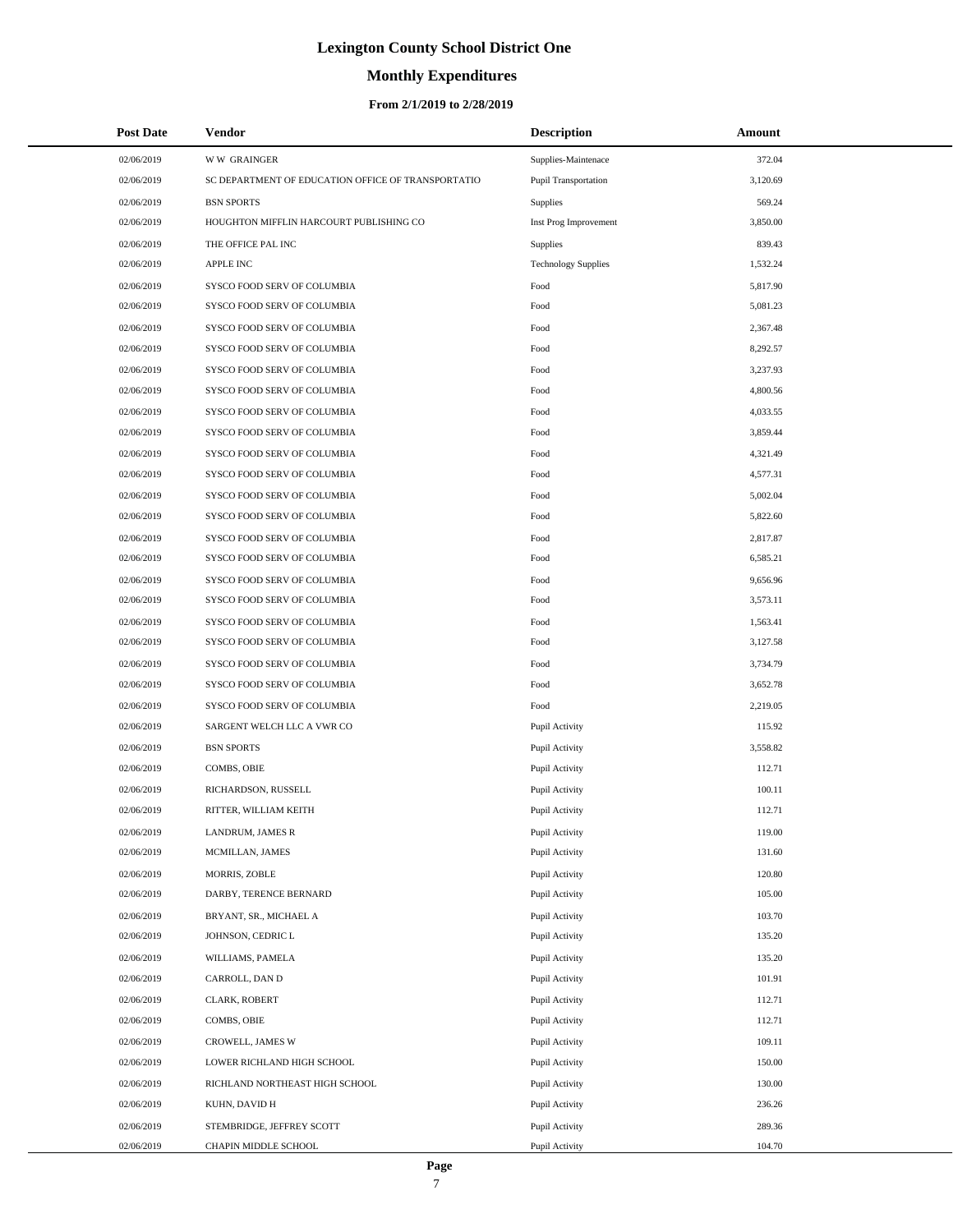# **Monthly Expenditures**

| <b>Post Date</b> | <b>Vendor</b>                         | <b>Description</b>               | Amount     |
|------------------|---------------------------------------|----------------------------------|------------|
| 02/06/2019       | <b>BSN SPORTS</b>                     | Pupil Activity                   | 128.34     |
| 02/06/2019       | <b>BSN SPORTS</b>                     | Pupil Activity                   | 529.66     |
| 02/06/2019       | <b>BSN SPORTS</b>                     | Pupil Activity                   | 385.20     |
| 02/07/2019       | WV HOTEL VENTURES INC                 | <b>Pupil Transportation-Inst</b> | 4,560.00   |
| 02/07/2019       | POLLOCK COMPANY                       | Supplies                         | 200.00     |
| 02/07/2019       | DELL COMPUTERS                        | <b>Technology Supplies</b>       | 3,766.39   |
| 02/07/2019       | <b>EMPLOYEE</b>                       | Travel                           | 185.19     |
| 02/07/2019       | <b>EMPLOYEE</b>                       | Travel                           | 267.38     |
| 02/07/2019       | <b>EMPLOYEE</b>                       | Travel                           | 182.82     |
| 02/07/2019       | ELKINS, MONICA                        | Travel-Teacher Staff Dev         | 800.00     |
| 02/07/2019       | MEDITERRANEAN CAFE                    | Other Objects                    | 363.80     |
| 02/07/2019       | <b>EMPLOYEE</b>                       | Travel                           | 290.37     |
| 02/07/2019       | DELL COMPUTERS                        | <b>Technology Supplies</b>       | 299,295.90 |
| 02/07/2019       | EVOLLVE INC DBA OZOBOT                | <b>Supplies</b>                  | 2,182.80   |
| 02/07/2019       | LEGO EDUCATION NOTH AMERICA           | Supplies                         | 1,763.15   |
| 02/07/2019       | PIONEER MANUFACTURING CO              | Pupil Activity                   | 162.11     |
| 02/07/2019       | PIONEER MANUFACTURING CO              | Pupil Activity                   | 108.07     |
| 02/07/2019       | PIONEER MANUFACTURING CO              | Pupil Activity                   | 108.06     |
| 02/07/2019       | <b>GRAY COLLEGIATE ACADEMY</b>        | Pupil Activity                   | 675.00     |
| 02/07/2019       | PIONEER MANUFACTURING CO              | Pupil Activity                   | 162.11     |
| 02/07/2019       | CLEVELAND GOLF SRIXON                 | Pupil Activity                   | 385.20     |
| 02/07/2019       | <b>BSN SPORTS</b>                     | Pupil Activity                   | 673.30     |
| 02/08/2019       | FORMS AND SUPPLY INC (FSI)            | Supplies                         | 264.27     |
| 02/08/2019       | <b>EMPLOYEE</b>                       | Travel                           | 167.04     |
| 02/08/2019       | FORMS AND SUPPLY INC (FSI)            | Supplies                         | 2,206.55   |
| 02/08/2019       | RAPTOR TECHNOLOGIES LLC               | Supplies                         | 400.00     |
| 02/08/2019       | LEXINGTON COUNTY SCHOOL DIST 1        | Pupil Transportation             | 716.10     |
| 02/08/2019       | <b>EMPLOYEE</b>                       | Travel                           | 204.12     |
| 02/08/2019       | <b>EMPLOYEE</b>                       | Travel                           | 204.12     |
| 02/08/2019       | <b>EMPLOYEE</b>                       | Travel                           | 204.12     |
| 02/08/2019       | <b>EMPLOYEE</b>                       | Travel                           | 204.12     |
| 02/08/2019       | DELL COMPUTERS                        | <b>Technology Supplies</b>       | 481.50     |
| 02/08/2019       | CAPITOL TOURS                         | Supplies                         | 106.40     |
| 02/08/2019       | BOOKER T RICE DBA RICE TOURS LLC      | Pupil Transportation             | 400.00     |
| 02/08/2019       | SUPPLEMENTAL HEALTH CARE SERVICES INC | Other Prof & Tech Service        | 2,512.50   |
| 02/08/2019       | LEXINGTON COUNTY SCHOOL DIST 1        | Pupil Transportation             | 478.02     |
| 02/08/2019       | <b>EMPLOYEE</b>                       | Travel                           | 177.50     |
| 02/08/2019       | <b>EMPLOYEE</b>                       | Travel                           | 343.38     |
| 02/08/2019       | <b>EMPLOYEE</b>                       | Travel                           | 146.16     |
| 02/08/2019       | SCHOOL HEALTH CORP                    | Supplies                         | 319.30     |
| 02/08/2019       | BROOKS HARPER ENTERPRISES LLC         | Inst Prog Improvement            | 1,000.00   |
| 02/08/2019       | HARMONY EDUCATION CENTER NSRF         | Inst Prog Improvement            | 4,737.00   |
| 02/08/2019       | <b>EMPLOYEE</b>                       | Travel                           | 102.95     |
| 02/08/2019       | <b>EMPLOYEE</b>                       | Travel                           | 152.50     |
| 02/08/2019       | <b>EMPLOYEE</b>                       | Travel                           | 152.50     |
| 02/08/2019       | <b>EMPLOYEE</b>                       | Travel                           | 136.88     |
| 02/08/2019       | <b>EMPLOYEE</b>                       | Travel                           | 320.70     |
| 02/08/2019       | <b>EMPLOYEE</b>                       | Travel                           | 131.66     |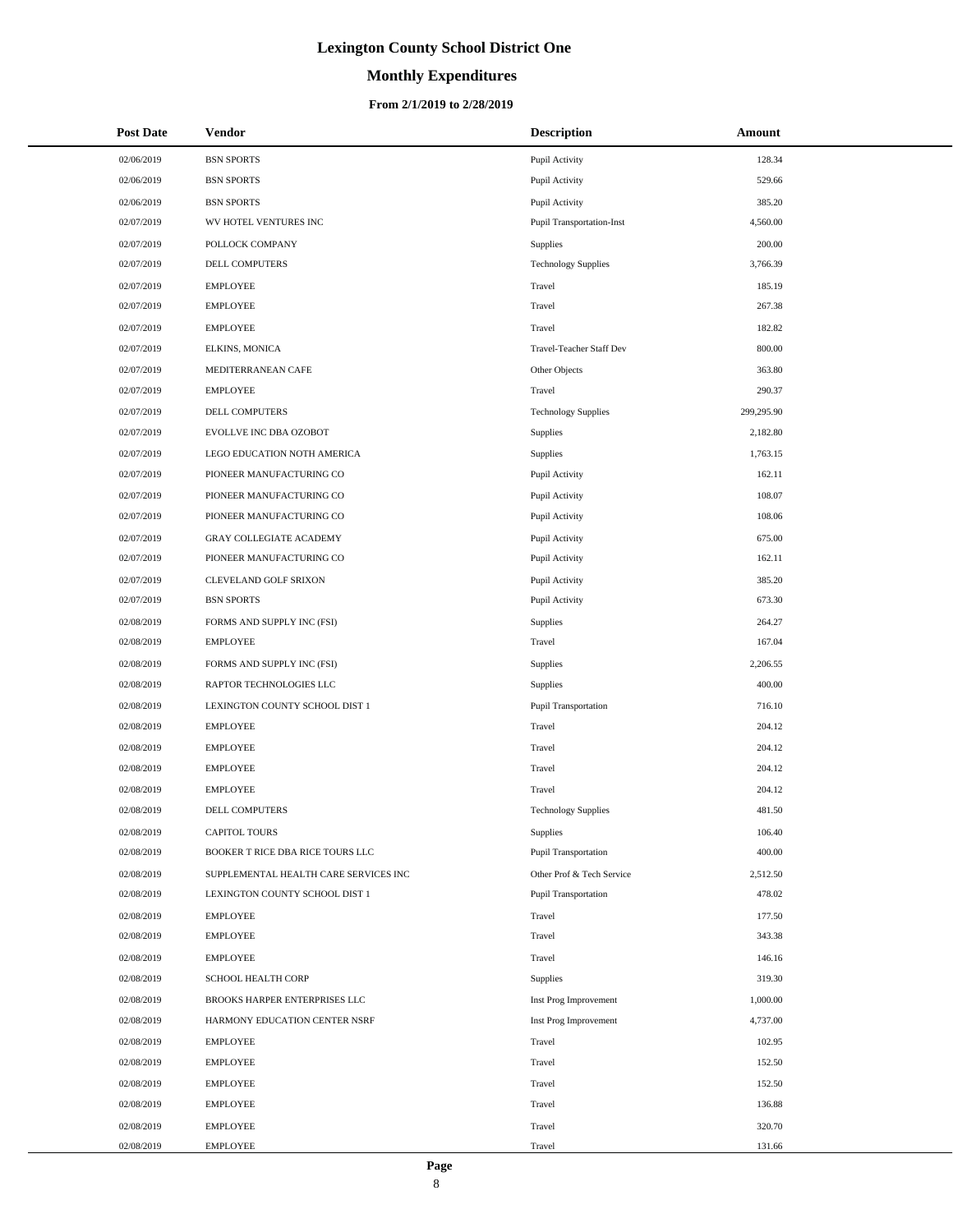# **Monthly Expenditures**

#### **From 2/1/2019 to 2/28/2019**

| <b>Post Date</b> | Vendor                                       | <b>Description</b>        | Amount   |
|------------------|----------------------------------------------|---------------------------|----------|
| 02/08/2019       | <b>EMPLOYEE</b>                              | Travel                    | 192.56   |
| 02/08/2019       | TEACHERS COLLEGE READING AND WRITING PROJECT | Travel                    | 1,600.00 |
| 02/08/2019       | CERTIFIED TRANSLATION SERVICES               | Other Prof & Tech Service | 325.00   |
| 02/08/2019       | DEAFINITELY TAKING REQUESTS                  | Other Prof & Tech Service | 130.00   |
| 02/08/2019       | NEW YORK CITY LEADERSHIP ACADEMY             | Inst Prog Improvement     | 3,430.00 |
| 02/08/2019       | <b>EMPLOYEE</b>                              | Travel                    | 177.50   |
| 02/08/2019       | <b>BOGARTS RESTAURANT</b>                    | Other Objects             | 120.00   |
| 02/08/2019       | POWER SCHOOL GROUP LLC                       | Software Renewal/Agreemen | 420.00   |
| 02/08/2019       | <b>CULLUM SERVICES INC</b>                   | Repairs and Maintenance   | 1,950.00 |
| 02/08/2019       | FIRE SYSTEMS INC                             | Repairs and Maintenance   | 575.00   |
| 02/08/2019       | CULLUM SERVICES INC                          | Repairs and Maintenance   | 5,458.40 |
| 02/08/2019       | CULLUM SERVICES INC                          | Repairs and Maintenance   | 4,493.04 |
| 02/08/2019       | ZINGERS FENCING LLC                          | Repairs and Maintenance   | 2,450.00 |
| 02/08/2019       | SOUTHEASTERN PAPER GROUP                     | Supplies-Maintenace       | 267.07   |
| 02/08/2019       | <b>CULLUM SERVICES INC</b>                   | Repairs and Maintenance   | 360.00   |
| 02/08/2019       | CULLUM SERVICES INC                          | Repairs and Maintenance   | 1,379.17 |
| 02/08/2019       | SOUTHEASTERN PAPER GROUP                     | Supplies-Maintenace       | 1,104.24 |
| 02/08/2019       | CULLUM SERVICES INC                          | Repairs and Maintenance   | 440.63   |
| 02/08/2019       | <b>CULLUM SERVICES INC</b>                   | Repairs and Maintenance   | 2,730.00 |
| 02/08/2019       | CULLUM SERVICES INC                          | Repairs and Maintenance   | 757.50   |
| 02/08/2019       | CULLUM SERVICES INC                          | Repairs and Maintenance   | 1,372.50 |
| 02/08/2019       | CULLUM SERVICES INC                          | Repairs and Maintenance   | 1,355.63 |
| 02/08/2019       | CULLUM SERVICES INC                          | Repairs and Maintenance   | 1,059.38 |
| 02/08/2019       | CULLUM SERVICES INC                          | Repairs and Maintenance   | 1,331.25 |
| 02/08/2019       | CULLUM SERVICES INC                          | Repairs and Maintenance   | 1,792.50 |
| 02/08/2019       | CULLUM SERVICES INC                          | Repairs and Maintenance   | 3,788.54 |
| 02/08/2019       | <b>SUPPLYWORKS</b>                           | Supplies-Maintenace       | 264.14   |
| 02/08/2019       | <b>WW GRAINGER</b>                           | Supplies-Maintenace       | 127.12   |
| 02/08/2019       | CULLUM SERVICES INC                          | Repairs and Maintenance   | 1,691.25 |
| 02/08/2019       | CULLUM SERVICES INC                          | Repairs and Maintenance   | 1,537.50 |
| 02/08/2019       | CULLUM SERVICES INC                          | Repairs and Maintenance   | 1,149.38 |
| 02/08/2019       | SOUTHEASTERN PAPER GROUP                     | Supplies-Maintenace       | 719.04   |
| 02/08/2019       | <b>SUPPLYWORKS</b>                           | Supplies-Maintenace       | 387.08   |
| 02/08/2019       | CULLUM SERVICES INC                          | Repairs and Maintenance   | 3,759.33 |
| 02/08/2019       | ZINGERS FENCING LLC                          | Repairs and Maintenance   | 425.00   |
| 02/08/2019       | CULLUM SERVICES INC                          | Repairs and Maintenance   | 2,148.76 |
| 02/08/2019       | <b>GE APPLIANCES</b>                         | Supplies-Maintenace       | 1,002.00 |
| 02/08/2019       | CULLUM SERVICES INC                          | Repairs and Maintenance   | 1,515.00 |
| 02/08/2019       | CULLUM SERVICES INC                          | Repairs and Maintenance   | 1,376.25 |
| 02/08/2019       | <b>SUPPLYWORKS</b>                           | Supplies-Maintenace       | 466.19   |
| 02/08/2019       | CULLUM SERVICES INC                          | Repairs and Maintenance   | 1,530.00 |
| 02/08/2019       | CULLUM SERVICES INC                          | Repairs and Maintenance   | 1,205.60 |
| 02/08/2019       | CITY ELECTRIC SUPPLY CO                      | Supplies-Maintenace       | 278.53   |
| 02/08/2019       | CULLUM SERVICES INC                          | Repairs and Maintenance   | 1,276.88 |
| 02/08/2019       | SOUTHEASTERN PAPER GROUP                     | Supplies-Maintenace       | 381.19   |
| 02/08/2019       | <b>SUPPLYWORKS</b>                           | Supplies-Maintenace       | 299.16   |
| 02/08/2019       | CULLUM SERVICES INC                          | Repairs and Maintenance   | 620.62   |
| 02/08/2019       | <b>SUPPLYWORKS</b>                           | Supplies-Maintenace       | 107.54   |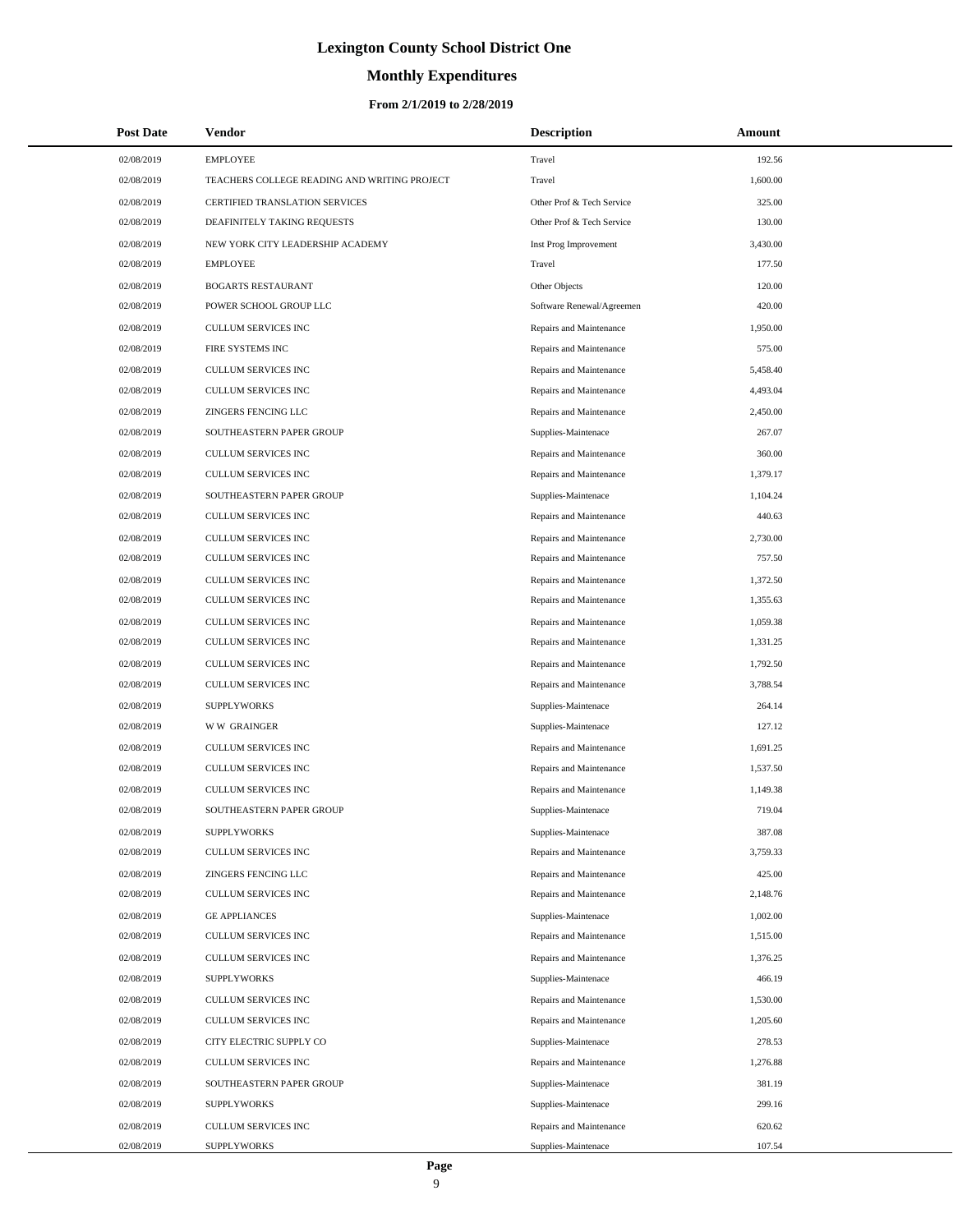# **Monthly Expenditures**

| <b>Post Date</b> | <b>Vendor</b>                                      | <b>Description</b>          | Amount    |  |
|------------------|----------------------------------------------------|-----------------------------|-----------|--|
| 02/08/2019       | CULLUM SERVICES INC                                | Repairs and Maintenance     | 2,371.88  |  |
| 02/08/2019       | CULLUM SERVICES INC                                | Repairs and Maintenance     | 1,453.12  |  |
| 02/08/2019       | <b>CULLUM SERVICES INC</b>                         | Repairs and Maintenance     | 2,437.50  |  |
| 02/08/2019       | <b>CLEAN AIRE INC</b>                              | Supplies-Maintenace         | 630.00    |  |
| 02/08/2019       | <b>WW GRAINGER</b>                                 | Supplies-Maintenace         | 130.92    |  |
| 02/08/2019       | CULLUM SERVICES INC                                | Repairs and Maintenance     | 5,887.50  |  |
| 02/08/2019       | CULLUM SERVICES INC                                | Repairs and Maintenance     | 1,453.13  |  |
| 02/08/2019       | ASMAR, HAYA A                                      | <b>Pupil Transportation</b> | 192.10    |  |
| 02/08/2019       | COLE, SUSAN                                        | <b>Pupil Transportation</b> | 740.08    |  |
| 02/08/2019       | DUNN, EMILY                                        | <b>Pupil Transportation</b> | 1,081.59  |  |
| 02/08/2019       | FOGLE, PAM                                         | <b>Pupil Transportation</b> | 371.20    |  |
| 02/08/2019       | <b>EMPLOYEE</b>                                    | <b>Pupil Transportation</b> | 1,454.06  |  |
| 02/08/2019       | PEARCE, TIM                                        | <b>Pupil Transportation</b> | 992.50    |  |
| 02/08/2019       | SABBAGHA, THERESA                                  | <b>Pupil Transportation</b> | 307.40    |  |
| 02/08/2019       | SIMUEL, DEATRU                                     | <b>Pupil Transportation</b> | 347.13    |  |
| 02/08/2019       | <b>EMPLOYEE</b>                                    | <b>Pupil Transportation</b> | 173.42    |  |
| 02/08/2019       | STROUD, ANDREA                                     | <b>Pupil Transportation</b> | 912.46    |  |
| 02/08/2019       | <b>EMPLOYEE</b>                                    | <b>Pupil Transportation</b> | 300.15    |  |
| 02/08/2019       | VAUGHN, DANA                                       | <b>Pupil Transportation</b> | 918.72    |  |
| 02/08/2019       | <b>EMPLOYEE</b>                                    | Travel                      | 328.28    |  |
| 02/08/2019       | TELCOM OF SOUTH CAROLINA INC                       | <b>Technology Supplies</b>  | 330.00    |  |
| 02/08/2019       | TELCOM OF SOUTH CAROLINA INC                       | <b>Technology Supplies</b>  | 330.00    |  |
| 02/08/2019       | TELCOM OF SOUTH CAROLINA INC                       | <b>Technology Supplies</b>  | 330.00    |  |
| 02/08/2019       | SIGNAL TECHNOLOGIES INC                            | <b>Technology Supplies</b>  | 110.00    |  |
| 02/08/2019       | SIGNAL TECHNOLOGIES INC                            | <b>Technology Supplies</b>  | 110.00    |  |
| 02/08/2019       | <b>BOOKSOURCE</b>                                  | Supplies                    | 4,749.72  |  |
| 02/08/2019       | FORMS AND SUPPLY INC (FSI)                         | Supplies                    | 1,260.89  |  |
| 02/08/2019       | RAPTOR TECHNOLOGIES LLC                            | Supplies                    | 500.00    |  |
| 02/08/2019       | BISHOP, CATHERINE H                                | Inst Prog Improvement       | 20,162.72 |  |
| 02/08/2019       | <b>EMPLOYEE</b>                                    | Travel                      | 293.66    |  |
| 02/08/2019       | <b>EMPLOYEE</b>                                    | Travel                      | 315.23    |  |
| 02/08/2019       | <b>EMPLOYEE</b>                                    | Travel                      | 533.89    |  |
| 02/08/2019       | <b>EMPLOYEE</b>                                    | Travel                      | 144.19    |  |
| 02/08/2019       | <b>EMPLOYEE</b>                                    | Travel                      | 296.09    |  |
| 02/08/2019       | <b>EMPLOYEE</b>                                    | Travel                      | 257.23    |  |
| 02/08/2019       | <b>EMPLOYEE</b>                                    | Travel                      | 116.87    |  |
| 02/08/2019       | <b>EMPLOYEE</b>                                    | Travel                      | 139.78    |  |
| 02/08/2019       | <b>EMPLOYEE</b>                                    | Travel                      | 152.54    |  |
| 02/08/2019       | <b>EMPLOYEE</b>                                    | Travel                      | 251.72    |  |
| 02/08/2019       | <b>EMPLOYEE</b>                                    | Travel                      | 210.54    |  |
| 02/08/2019       | <b>EMPLOYEE</b>                                    | Travel                      | 228.81    |  |
| 02/08/2019       | <b>EMPLOYEE</b>                                    | Travel                      | 143.26    |  |
| 02/08/2019       | <b>EMPLOYEE</b>                                    | Travel                      | 135.98    |  |
| 02/08/2019       | <b>ANOTHER PRINTER</b>                             | Printing and Binding        | 2,495.51  |  |
| 02/08/2019       | <b>EMPLOYEE</b>                                    | Travel                      | 215.47    |  |
| 02/08/2019       | STATE DEPARTMENT OF EDUCATION LEX DIST ONEBUS SHOP | <b>Pupil Transportation</b> | 2,018.10  |  |
| 02/08/2019       | STATE DEPARTMENT OF EDUCATION LEX DIST ONEBUS SHOP | <b>Pupil Transportation</b> | 1,683.30  |  |
| 02/08/2019       | STATE DEPARTMENT OF EDUCATION LEX DIST ONEBUS SHOP | Pupil Transportation        | 2,581.68  |  |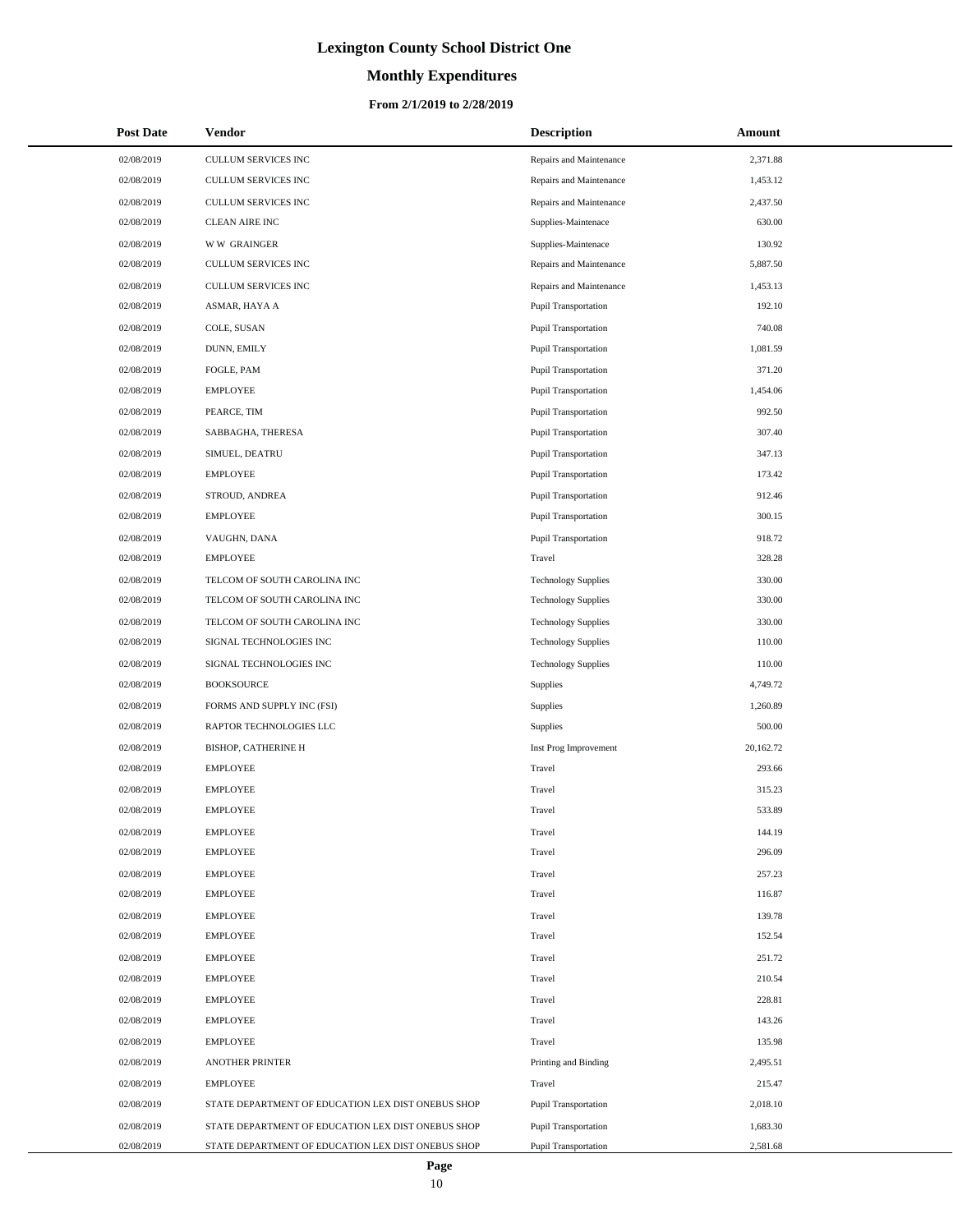# **Monthly Expenditures**

| <b>Post Date</b> | Vendor                                             | <b>Description</b>      | Amount    |
|------------------|----------------------------------------------------|-------------------------|-----------|
| 02/08/2019       | <b>GROVE MEDICAL</b>                               | <b>Supplies</b>         | 383.60    |
| 02/08/2019       | FINISHMASTER INC                                   | <b>Supplies</b>         | 2,498.99  |
| 02/08/2019       | <b>EMPLOYEE</b>                                    | Travel                  | 103.94    |
| 02/08/2019       | SCHOOL SPECIALTY INC                               | <b>Supplies</b>         | 112.20    |
| 02/08/2019       | BROOKS HARPER ENTERPRISES LLC                      | Inst Prog Improvement   | 1,000.00  |
| 02/08/2019       | <b>EMPLOYEE</b>                                    | Travel                  | 338.10    |
| 02/08/2019       | BURKETT BURKETT AND BURKETT                        | Dues and Fees           | 245.00    |
| 02/08/2019       | MUSICAL INNOVATIONS                                | <b>Supplies</b>         | 1,069.99  |
| 02/08/2019       | <b>EDCON INC</b>                                   | Building                | 10,000.00 |
| 02/08/2019       | SMARTPHONE MEDIC LLC                               | Pupil Activity          | 2,932.00  |
| 02/08/2019       | SMARTPHONE MEDIC LLC                               | Pupil Activity          | 398.00    |
| 02/08/2019       | SMARTPHONE MEDIC LLC                               | Pupil Activity          | 1,712.00  |
| 02/08/2019       | SMARTPHONE MEDIC LLC                               | Pupil Activity          | 995.00    |
| 02/08/2019       | SMARTPHONE MEDIC LLC                               | Pupil Activity          | 1,040.00  |
| 02/08/2019       | SMARTPHONE MEDIC LLC                               | Pupil Activity          | 597.00    |
| 02/08/2019       | SMARTPHONE MEDIC LLC                               | Pupil Activity          | 2,932.00  |
| 02/08/2019       | SMARTPHONE MEDIC LLC                               | Pupil Activity          | 3,674.00  |
| 02/08/2019       | SMARTPHONE MEDIC LLC                               | Pupil Activity          | 597.00    |
| 02/08/2019       | SMARTPHONE MEDIC LLC                               | Pupil Activity          | 446.00    |
| 02/08/2019       | <b>BSN SPORTS</b>                                  | Pupil Activity          | 749.00    |
| 02/08/2019       | MODERN TURF INC                                    | Pupil Activity          | 931.66    |
| 02/08/2019       | ALERT SERVICES INC                                 | Pupil Activity          | 115.80    |
| 02/08/2019       | T AND T SPORTS                                     | Pupil Activity          | 558.54    |
| 02/08/2019       | <b>BSN SPORTS</b>                                  | Pupil Activity          | 1,181.28  |
| 02/08/2019       | T AND T SPORTS                                     | Pupil Activity          | 539.28    |
| 02/08/2019       | <b>BSN SPORTS</b>                                  | Pupil Activity          | 1,492.65  |
| 02/08/2019       | STATE DEPARTMENT OF EDUCATION LEX DIST ONEBUS SHOP | Pupil Transportation    | 158.10    |
| 02/11/2019       | KURTZ BROS DBA BENDER BURKOT                       | <b>Supplies</b>         | 507.92    |
| 02/11/2019       | <b>BROADWAY TEACHING GROUP</b>                     | Travel                  | 1,698.00  |
| 02/11/2019       | GBC NATIONAL SERVICE DEPT DBA ACCO BRANDS USA LLC  | <b>Supplies</b>         | 617.18    |
| 02/11/2019       | THE OFFICE PAL INC                                 | <b>Supplies</b>         | 2,361.34  |
| 02/11/2019       | PINE PRESS OF LEXINGTON INC                        | Printing and Binding    | 622.48    |
| 02/11/2019       | <b>SC HOSA</b>                                     | Travel                  | 255.00    |
| 02/11/2019       | EMBASSY SUITES CHARLESTON CONVENTION CENTER        | Travel                  | 1,059.96  |
| 02/11/2019       | <b>JW PEPPER</b>                                   | <b>Supplies</b>         | 236.00    |
| 02/11/2019       | FOLLETT SCHOOL SOLUTIONS INC                       | Library Books           | 2,202.21  |
| 02/11/2019       | <b>CONVERSE COLLEGE</b>                            | Inst Prog Improvement   | 350.00    |
| 02/11/2019       | EMBASSY SUITES CHARLESTON CONVENTION CENTER        | Travel                  | 353.32    |
| 02/11/2019       | <b>SIGNS ETC</b>                                   | Supplies-Maintenace     | 300.14    |
| 02/11/2019       | REBEL YELL INC                                     | Supplies-Maintenace     | 224.70    |
| 02/11/2019       | SMITH AND JONES JANITORIAL SUPPLIES AND EQUIP INC  | Supplies-Maintenace     | 383.15    |
| 02/11/2019       | TRITEK FIRE AND SECURITY LLC                       | Repairs and Maintenance | 836.31    |
| 02/11/2019       | SMITH AND JONES JANITORIAL SUPPLIES AND EQUIP INC  | Supplies-Maintenace     | 154.08    |
| 02/11/2019       | SMITH AND JONES JANITORIAL SUPPLIES AND EQUIP INC  | Supplies-Maintenace     | 241.40    |
| 02/11/2019       | CITY OF CAYCE                                      | <b>Public Utilities</b> | 5,540.93  |
| 02/11/2019       | CITY OF CAYCE                                      | <b>Public Utilities</b> | 4,916.69  |
| 02/11/2019       | SMITH AND JONES JANITORIAL SUPPLIES AND EQUIP INC  | Supplies-Maintenace     | 588.67    |
| 02/11/2019       | SMITH AND JONES JANITORIAL SUPPLIES AND EQUIP INC  | Supplies-Maintenace     | 267.67    |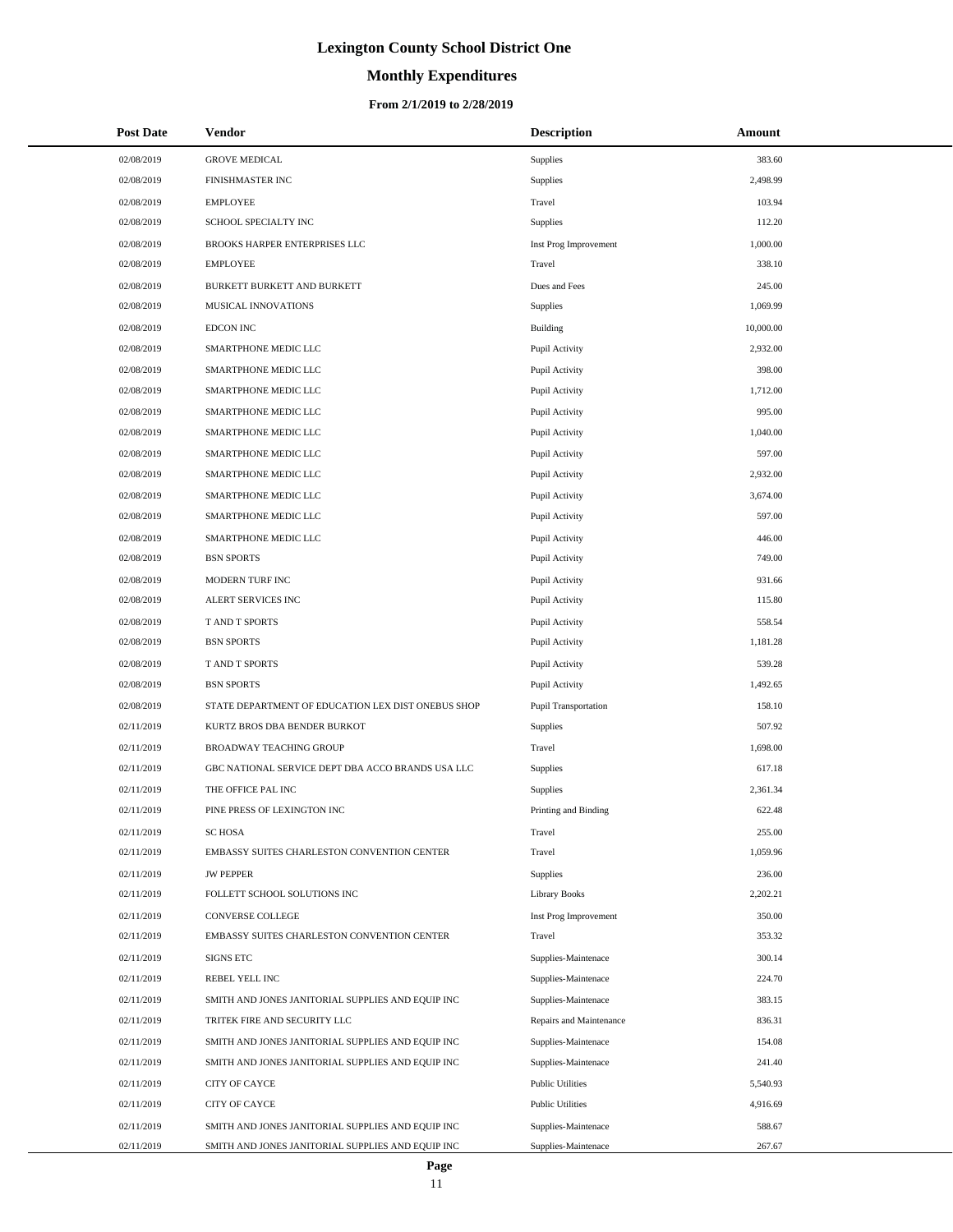# **Monthly Expenditures**

#### **From 2/1/2019 to 2/28/2019**

| <b>Post Date</b> | Vendor                                            | <b>Description</b>        | Amount    |
|------------------|---------------------------------------------------|---------------------------|-----------|
| 02/11/2019       | <b>SUPPLYWORKS</b>                                | Supplies-Maintenace       | 104.77    |
| 02/11/2019       | SMITH AND JONES JANITORIAL SUPPLIES AND EQUIP INC | Supplies-Maintenace       | 430.31    |
| 02/11/2019       | <b>SUPPLYWORKS</b>                                | Supplies-Maintenace       | 526.14    |
| 02/11/2019       | PALMETTO PLAYGROUNDS LLC                          | Supplies-Maintenace       | 1,765.50  |
| 02/11/2019       | SMITH AND JONES JANITORIAL SUPPLIES AND EQUIP INC | Supplies-Maintenace       | 241.40    |
| 02/11/2019       | SMITH AND JONES JANITORIAL SUPPLIES AND EQUIP INC | Supplies-Maintenace       | 312.26    |
| 02/11/2019       | SMITH AND JONES JANITORIAL SUPPLIES AND EQUIP INC | Supplies-Maintenace       | 457.96    |
| 02/11/2019       | <b>EMPLOYEE</b>                                   | Pupil Transportation      | 488.40    |
| 02/11/2019       | MIDLANDS EXAMS AND DRUG SCREENING                 | Other Prof & Tech Service | 950.00    |
| 02/11/2019       | TOWN OF LEXINGTON                                 | Other Prof & Tech Service | 27,195.00 |
| 02/11/2019       | TOWN OF LEXINGTON                                 | Other Prof & Tech Service | 10,298.96 |
| 02/11/2019       | TOWN OF LEXINGTON                                 | Other Prof & Tech Service | 3,777.82  |
| 02/11/2019       | TOWN OF LEXINGTON                                 | Other Prof & Tech Service | 13,170.49 |
| 02/11/2019       | TOWN OF LEXINGTON                                 | Other Prof & Tech Service | 13,938.97 |
| 02/11/2019       | TOWN OF LEXINGTON                                 | Other Prof & Tech Service | 12,153.96 |
| 02/11/2019       | TOWN OF LEXINGTON                                 | Other Prof & Tech Service | 16,542.79 |
| 02/11/2019       | TOWN OF LEXINGTON                                 | Other Prof & Tech Service | 28,788.82 |
| 02/11/2019       | MAJOR BUSINESS MACHINES                           | Repairs and Maintenance   | 711.00    |
| 02/11/2019       | NAVIANCE INC DBA HOBSON INC                       | Software Renewal/Agreemen | 43,432.38 |
| 02/11/2019       | SC DEPARTMENT OF REVENUE (SALES TAX RETURN)       | Software Renewal/Agreemen | 2,200.26  |
| 02/11/2019       | MONOPRICE.COM                                     | <b>Supplies</b>           | 171.09    |
| 02/11/2019       | CLARK POWELL ASSOCIATES INC                       | <b>Supplies</b>           | 812.34    |
| 02/11/2019       | LAURENS COUNTY SCHOOL DISTRICT 55                 | Software Renewal/Agreemen | 1,050.00  |
| 02/11/2019       | YESCAROLINA                                       | Inst Prog Improvement     | 235.00    |
| 02/11/2019       | <b>HEINEMANN</b>                                  | <b>Supplies</b>           | 593.77    |
| 02/11/2019       | AOS SPECIALTY CONTRACTORS INC                     | Building                  | 2,927.42  |
| 02/11/2019       | AOS SPECIALTY CONTRACTORS INC                     | Building                  | 2,961.43  |
| 02/11/2019       | AOS SPECIALTY CONTRACTORS INC                     | Building                  | 2,957.05  |
| 02/11/2019       | AOS SPECIALTY CONTRACTORS INC                     | Building                  | 1,380.87  |
| 02/11/2019       | AOS SPECIALTY CONTRACTORS INC                     | Building                  | 1,139.91  |
| 02/11/2019       | SYSCO FOOD SERV OF COLUMBIA                       | Food                      | 13,624.99 |
| 02/11/2019       | SYSCO FOOD SERV OF COLUMBIA                       | Food                      | 4,685.85  |
| 02/11/2019       | SYSCO FOOD SERV OF COLUMBIA                       | Food                      | 7,442.59  |
| 02/11/2019       | SYSCO FOOD SERV OF COLUMBIA                       | Food                      | 2,810.46  |
| 02/11/2019       | SYSCO FOOD SERV OF COLUMBIA                       | Food                      | 4,134.26  |
| 02/11/2019       | SYSCO FOOD SERV OF COLUMBIA                       | Food                      | 3,746.67  |
| 02/11/2019       | SYSCO FOOD SERV OF COLUMBIA                       | Food                      | 827.28    |
| 02/11/2019       | TRIDENT BEVERAGE INC                              | Food                      | 816.00    |
| 02/11/2019       | SYSCO FOOD SERV OF COLUMBIA                       | Food                      | 4,391.63  |
| 02/11/2019       | SYSCO FOOD SERV OF COLUMBIA                       | Food                      | 4,516.07  |
| 02/11/2019       | SYSCO FOOD SERV OF COLUMBIA                       | Food                      | 4,291.31  |
| 02/11/2019       | TRIDENT BEVERAGE INC                              | Food                      | 306.00    |
| 02/11/2019       | SYSCO FOOD SERV OF COLUMBIA                       | Food                      | 3,337.75  |
| 02/11/2019       | TRIDENT BEVERAGE INC                              | Food                      | 408.00    |
| 02/11/2019       | SYSCO FOOD SERV OF COLUMBIA                       | Food                      | 7,232.09  |
| 02/11/2019       | SYSCO FOOD SERV OF COLUMBIA                       | Food                      | 6,223.16  |
| 02/11/2019       | TRIDENT BEVERAGE INC                              | Food                      | 612.00    |
| 02/11/2019       | SYSCO FOOD SERV OF COLUMBIA                       | Food                      | 3,398.22  |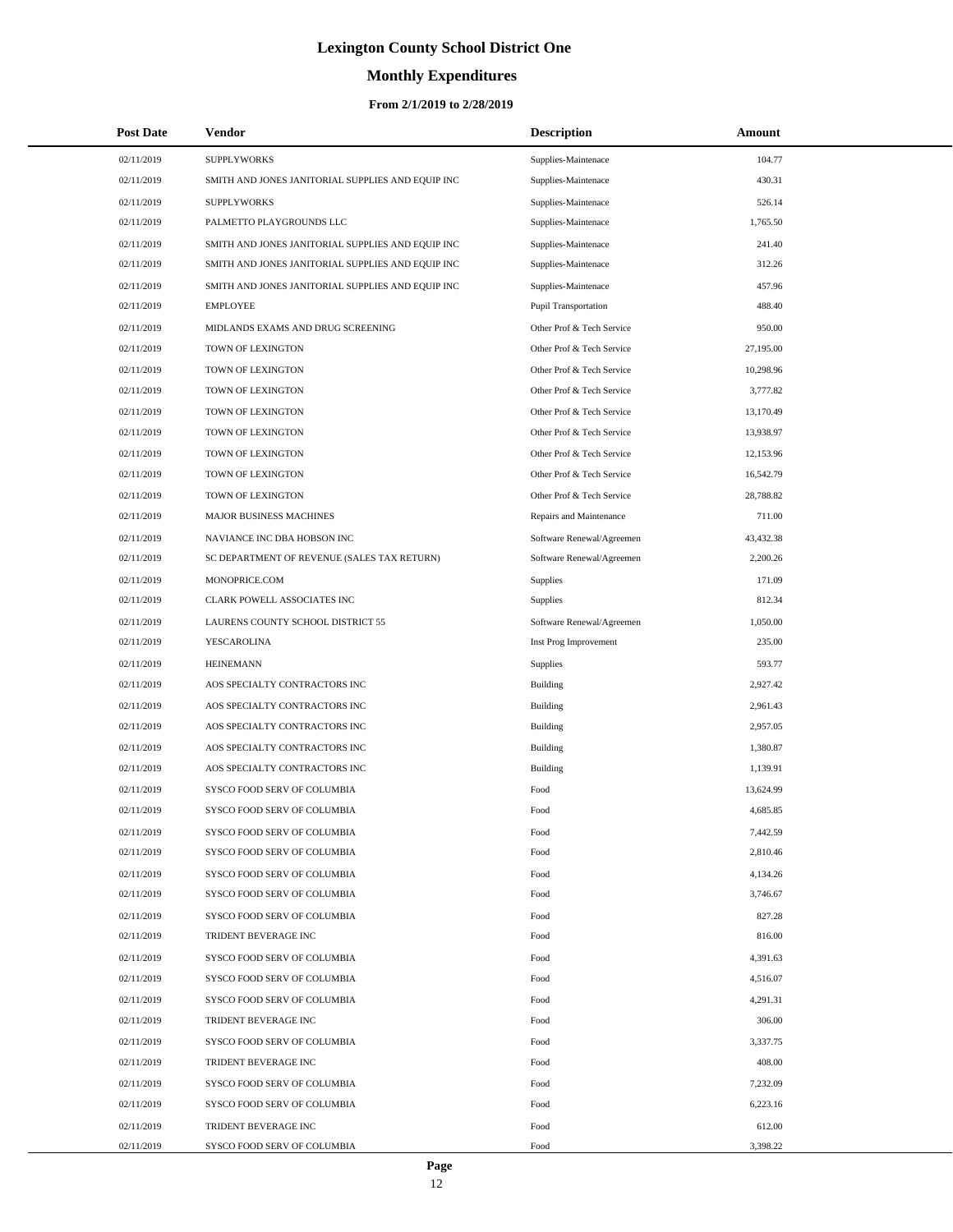# **Monthly Expenditures**

#### **From 2/1/2019 to 2/28/2019**

| <b>Post Date</b> | Vendor                                        | <b>Description</b>        | Amount    |
|------------------|-----------------------------------------------|---------------------------|-----------|
| 02/11/2019       | SYSCO FOOD SERV OF COLUMBIA                   | Food                      | 6,191.11  |
| 02/11/2019       | SYSCO FOOD SERV OF COLUMBIA                   | Food                      | 3,104.18  |
| 02/11/2019       | SYSCO FOOD SERV OF COLUMBIA                   | Food                      | 2,460.00  |
| 02/11/2019       | SYSCO FOOD SERV OF COLUMBIA                   | Food                      | 3,351.79  |
| 02/11/2019       | SYSCO FOOD SERV OF COLUMBIA                   | Food                      | 1,832.20  |
| 02/11/2019       | TRIDENT BEVERAGE INC                          | Food                      | 204.00    |
| 02/11/2019       | SYSCO FOOD SERV OF COLUMBIA                   | Food                      | 1,233.06  |
| 02/11/2019       | SYSCO FOOD SERV OF COLUMBIA                   | Food                      | 4,624.46  |
| 02/11/2019       | SYSCO FOOD SERV OF COLUMBIA                   | Food                      | 3,333.36  |
| 02/11/2019       | TRIDENT BEVERAGE INC                          | Food                      | 1,530.00  |
| 02/11/2019       | SYSCO FOOD SERV OF COLUMBIA                   | Food                      | 3,993.73  |
| 02/11/2019       | SMARTPHONE MEDIC LLC                          | Pupil Activity            | 943.00    |
| 02/11/2019       | PECKNEL MUSIC CO INC                          | Pupil Activity            | 401.25    |
| 02/11/2019       | HP INC                                        | Pupil Activity            | 240.26    |
| 02/11/2019       | BUSINESS MACHINE EXCHANGE LLC                 | Pupil Activity            | 217.80    |
| 02/11/2019       | SCHOOL SPECIALTY INC                          | Pupil Activity            | 584.80    |
| 02/11/2019       | FOLLETT SCHOOL SOLUTIONS INC                  | Pupil Activity            | 849.47    |
| 02/11/2019       | <b>SHAR PRODUCTS</b>                          | Pupil Activity            | 1,370.21  |
| 02/11/2019       | HIRES, CHRYSSANDRA                            | Pupil Activity            | 103.70    |
| 02/11/2019       | SELLE, MICHAEL W                              | Pupil Activity            | 132.50    |
| 02/11/2019       | CARROLL, DAN D                                | Pupil Activity            | 109.10    |
| 02/11/2019       | POPE, WYMAN                                   | Pupil Activity            | 132.50    |
| 02/11/2019       | RICHBERG, TERRY L                             | Pupil Activity            | 119.90    |
| 02/11/2019       | ROBINSON, LAMAZ                               | Pupil Activity            | 101.10    |
| 02/11/2019       | LEYEN, THOMAS                                 | Pupil Activity            | 129.50    |
| 02/11/2019       | MODERN TURF INC                               | Pupil Activity            | 187.50    |
| 02/11/2019       | <b>EMPLOYEE</b>                               | Pupil Activity            | 234.66    |
| 02/12/2019       | FORMS AND SUPPLY INC (FSI)                    | Supplies                  | 2,521.78  |
| 02/12/2019       | THE OFFICE PAL INC                            | Supplies                  | 114.03    |
| 02/12/2019       | COSENTINO, ANDREW A                           | Supplies                  | 1,200.00  |
| 02/12/2019       | <b>CAPITOL TOURS</b>                          | Pupil Transportation      | 957.60    |
| 02/12/2019       | ALGY COSTUMES AND UNIFORMS                    | Supplies                  | 619.46    |
| 02/12/2019       | PECKNEL MUSIC CO INC                          | Supplies                  | 1,244.78  |
| 02/12/2019       | THE OFFICE PAL INC                            | Supplies                  | 1,099.06  |
| 02/12/2019       | UNIVERSITY OF SOUTH CAROLINA SUMTER BOOKSTORE | Supplies                  | 1,608.00  |
| 02/12/2019       | <b>WORLD STRIDES</b>                          | Pupil Transportation      | 6,500.00  |
| 02/12/2019       | SAMUEL FRENCH INC                             | Supplies                  | 270.00    |
| 02/12/2019       | MACGILL & CO                                  | Supplies                  | 209.00    |
| 02/12/2019       | FOLLETT SCHOOL SOLUTIONS INC                  | <b>Library Books</b>      | 2,103.25  |
| 02/12/2019       | FOLLETT SCHOOL SOLUTIONS INC                  | <b>Library Books</b>      | 520.25    |
| 02/12/2019       | <b>GARRETT BOOK COMPANY</b>                   | Library Books             | 4,396.39  |
| 02/12/2019       | EDUCATIONAL DEVELOPMENT CORPORATION           | <b>Library Books</b>      | 375.88    |
| 02/12/2019       | <b>EBSCO</b>                                  | Periodicals               | 380.72    |
| 02/12/2019       | AMERICAN SCHOOL COUNSELOR ASSOCIATION         | Travel                    | 1,316.00  |
| 02/12/2019       | HALLIGAN MAHONEY AND WILLIAMS                 | <b>Legal Services</b>     | 23,475.98 |
| 02/12/2019       | SC SCHOOL BOARD ASSOCIATION                   | Other Prof & Tech Service | 465.21    |
| 02/12/2019       | THE OFFICE PAL INC                            | Supplies                  | 141.70    |
| 02/12/2019       | <b>WW GRAINGER</b>                            | Supplies-Maintenace       | 529.26    |

÷.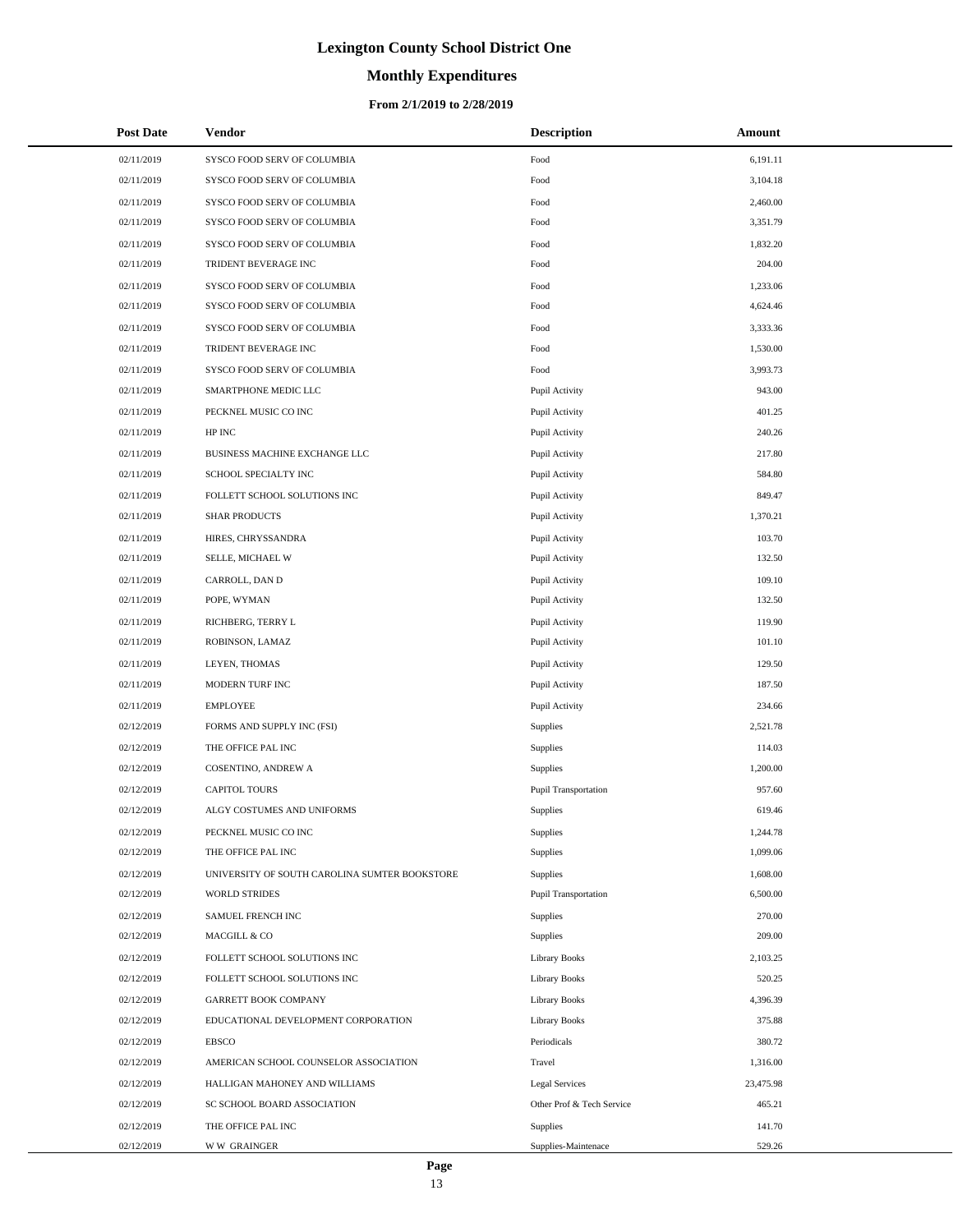# **Monthly Expenditures**

#### **From 2/1/2019 to 2/28/2019**

| <b>Post Date</b> | Vendor                                            | <b>Description</b>         | Amount    |
|------------------|---------------------------------------------------|----------------------------|-----------|
| 02/12/2019       | SMITH AND JONES JANITORIAL SUPPLIES AND EQUIP INC | Supplies-Maintenace        | 350.96    |
| 02/12/2019       | <b>SUPPLYWORKS</b>                                | Supplies-Maintenace        | 325.48    |
| 02/12/2019       | <b>SUPPLYWORKS</b>                                | Supplies-Maintenace        | 350.79    |
| 02/12/2019       | CDWG ACCT 305089                                  | Software Renewal/Agreemen  | 2,220.00  |
| 02/12/2019       | SC DEPARTMENT OF REVENUE (SALES TAX RETURN)       | Software Renewal/Agreemen  | 155.40    |
| 02/12/2019       | <b>CAMCOR</b>                                     | <b>Technology Supplies</b> | 12,914.90 |
| 02/12/2019       | <b>INTERNETWORK ENGINEERING</b>                   | <b>Technology Supplies</b> | 3,928.45  |
| 02/12/2019       | SCHOOL SPECIALTY INC                              | Supplies                   | 799.29    |
| 02/12/2019       | EMBASSY SUITES CHARLESTON CONVENTION CENTER       | Travel                     | 421.72    |
| 02/12/2019       | HAMPTON INN HAYWOOD                               | Travel                     | 1,080.00  |
| 02/12/2019       | <b>SC HOSA</b>                                    | Travel                     | 255.00    |
| 02/12/2019       | AIKIDO ACADEMY OF SELF DEFENSE LLC                | Other Prof & Tech Service  | 125.00    |
| 02/12/2019       | LEARNING WITHOUT TEARS                            | Supplies                   | 382.50    |
| 02/12/2019       | THE OFFICE PAL INC                                | Supplies                   | 747.55    |
| 02/12/2019       | THE OFFICE PAL INC                                | Pupil Activity             | 397.70    |
| 02/12/2019       | <b>BSN SPORTS</b>                                 | Pupil Activity             | 398.04    |
| 02/12/2019       | CAROLINA SPORTS INC                               | Pupil Activity             | 252.00    |
| 02/12/2019       | RICHLAND NORTHEAST HIGH SCHOOL                    | Pupil Activity             | 130.00    |
| 02/12/2019       | <b>GREENE, CHRISTOPHER</b>                        | Pupil Activity             | 500.00    |
| 02/12/2019       | <b>HUDL</b>                                       | Pupil Activity             | 428.00    |
| 02/12/2019       | AYNOR HIGH SCHOOL                                 | Pupil Activity             | 170.95    |
| 02/12/2019       | SC HIGH SCHOOL LEAGUE                             | Pupil Activity             | 139.20    |
| 02/12/2019       | SC HIGH SCHOOL LEAGUE                             | Pupil Activity             | 376.40    |
| 02/12/2019       | SUMMERVILLE HIGH SCHOOL                           | Pupil Activity             | 420.35    |
| 02/13/2019       | LAKESHORE LEARNING MATERIALS                      | <b>Supplies</b>            | 669.73    |
| 02/13/2019       | ACADEMIC SUPPLIER DBA RASIX COMPUTER CENTER INC   | <b>Supplies</b>            | 1,276.19  |
| 02/13/2019       | FORMS AND SUPPLY INC (FSI)                        | Supplies                   | 103.14    |
| 02/13/2019       | SCHOOL SPECIALTY INC                              | Supplies                   | 707.81    |
| 02/13/2019       | SCHOOL SPECIALTY INC                              | Supplies                   | 389.48    |
| 02/13/2019       | FORMS AND SUPPLY INC (FSI)                        | Supplies                   | 1,260.89  |
| 02/13/2019       | PINE PRESS OF LEXINGTON INC                       | Printing and Binding       | 116.63    |
| 02/13/2019       | FORMS AND SUPPLY INC (FSI)                        | Supplies                   | 323.18    |
| 02/13/2019       | HP INC                                            | <b>Technology Supplies</b> | 211.86    |
| 02/13/2019       | <b>WW GRAINGER</b>                                | Supplies                   | 449.40    |
| 02/13/2019       | BARNES & NOBLE BOOKSELLERS INC                    | Supplies                   | 340.00    |
| 02/13/2019       | HP INC                                            | <b>Technology Supplies</b> | 240.26    |
| 02/13/2019       | <b>JW PEPPER</b>                                  | Supplies                   | 1,378.74  |
| 02/13/2019       | FORMS AND SUPPLY INC (FSI)                        | Supplies                   | 126.69    |
| 02/13/2019       | SHUPING EQUIPMENT INC                             | Repairs and Maintenance    | 1,870.00  |
| 02/13/2019       | K & L SUPPLY CO INC                               | Supplies                   | 1,327.32  |
| 02/13/2019       | SOUTHEASTERN SPEECH AND LANGUAGE SERVICES LLC     | Other Prof & Tech Service  | 4,124.50  |
| 02/13/2019       | MUSICIAN SUPPLY                                   | Repairs and Maintenance    | 127.33    |
| 02/13/2019       | MUSICIAN SUPPLY                                   | Supplies                   | 160.39    |
| 02/13/2019       | PINE PRESS OF LEXINGTON INC                       | Printing and Binding       | 226.89    |
| 02/13/2019       | LITTLE JOHNNY LLC                                 | Other Prof & Tech Service  | 5,750.00  |
| 02/13/2019       | BOUND TO STAY BOUND BOOKS INC                     | <b>Library Books</b>       | 1,036.33  |
| 02/13/2019       | FOLLETT SCHOOL SOLUTIONS INC                      | <b>Library Books</b>       | 480.12    |
| 02/13/2019       | CONVERSE COLLEGE                                  | Inst Prog Improvement      | 665.00    |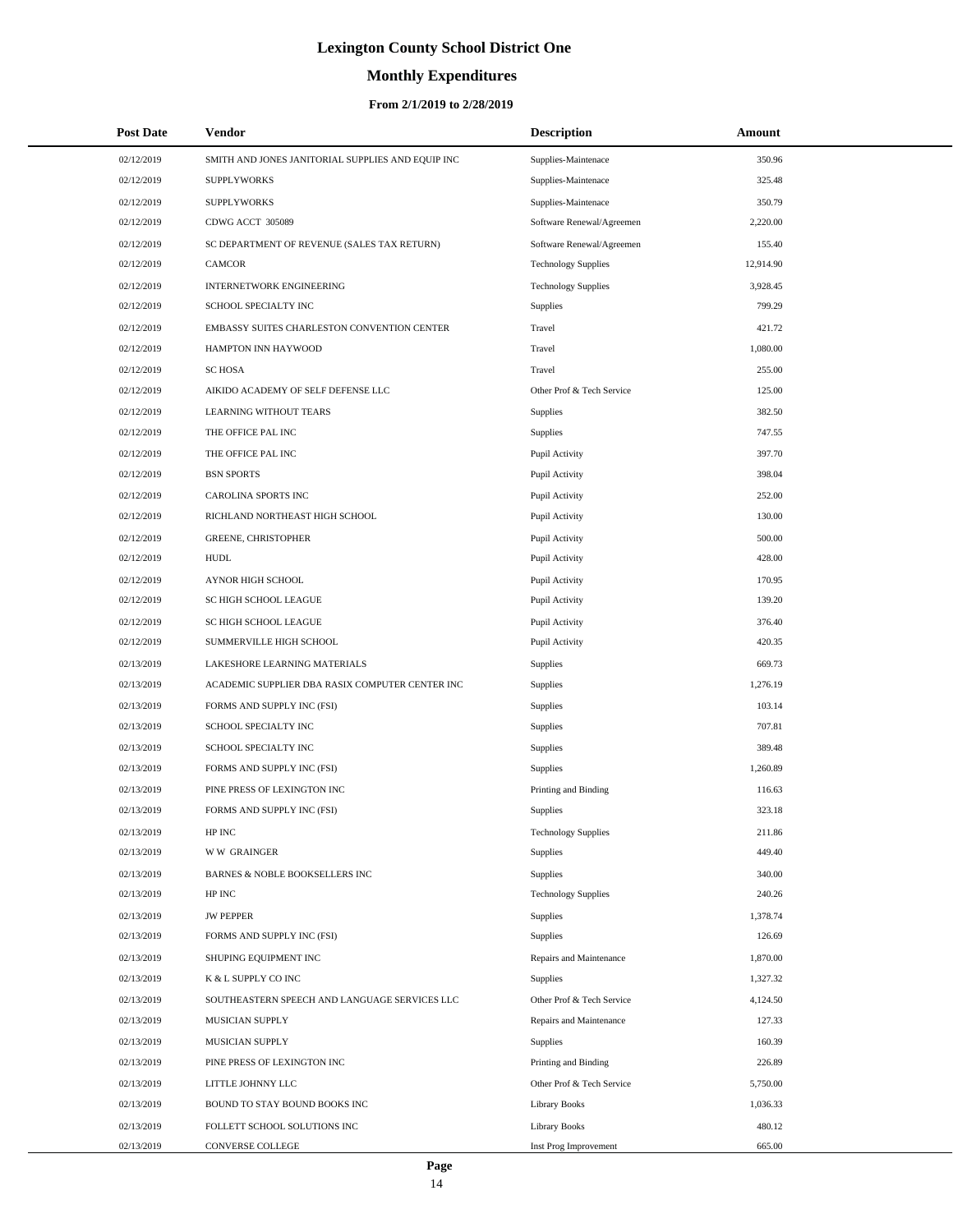# **Monthly Expenditures**

#### **From 2/1/2019 to 2/28/2019**

| <b>Post Date</b> | Vendor                                            | <b>Description</b>         | Amount   |  |
|------------------|---------------------------------------------------|----------------------------|----------|--|
| 02/13/2019       | CERTIFIED TRANSLATION SERVICES                    | Other Prof & Tech Service  | 280.00   |  |
| 02/13/2019       | ACADEMIC SUPPLIER DBA RASIX COMPUTER CENTER INC   | Supplies                   | 351.66   |  |
| 02/13/2019       | <b>BURR AND FORMAN LLP</b>                        | <b>Legal Services</b>      | 7,709.00 |  |
| 02/13/2019       | <b>CULLUM SERVICES INC</b>                        | Repairs and Maintenance    | 195.00   |  |
| 02/13/2019       | <b>SUPPLYWORKS</b>                                | Supplies-Maintenace        | 952.82   |  |
| 02/13/2019       | SMITH AND JONES JANITORIAL SUPPLIES AND EQUIP INC | Supplies-Maintenace        | 262.45   |  |
| 02/13/2019       | <b>SUPPLYWORKS</b>                                | Supplies-Maintenace        | 1,001.15 |  |
| 02/13/2019       | <b>CULLUM SERVICES INC</b>                        | Repairs and Maintenance    | 1,920.07 |  |
| 02/13/2019       | GATEWAY SUPPLY CO INC                             | Supplies-Maintenace        | 157.42   |  |
| 02/13/2019       | SMITH AND JONES JANITORIAL SUPPLIES AND EQUIP INC | Supplies-Maintenace        | 181.04   |  |
| 02/13/2019       | LEXINGTON COUNTY DEPARTMENT OF SOLID WASTE        | Other Property Services    | 103.35   |  |
| 02/13/2019       | SOUTHEASTERN PAPER GROUP                          | Supplies-Maintenace        | 534.14   |  |
| 02/13/2019       | <b>GE APPLIANCES</b>                              | Supplies-Maintenace        | 621.00   |  |
| 02/13/2019       | PALMETTO CONTROLS INC                             | Supplies-Maintenace        | 364.21   |  |
| 02/13/2019       | MANSFIELD OIL CO OF GAINESVILLE INC               | Pupil Transportation       | 3,035.01 |  |
| 02/13/2019       | <b>ANOTHER PRINTER</b>                            | Printing and Binding       | 1,049.07 |  |
| 02/13/2019       | DATA IMAGING AND ASSOCIATES                       | Supplies                   | 2,295.15 |  |
| 02/13/2019       | FORMS AND SUPPLY INC (FSI)                        | <b>Supplies</b>            | 315.22   |  |
| 02/13/2019       | POWER SCHOOL GROUP LLC                            | Software Renewal/Agreemen  | 1,966.38 |  |
| 02/13/2019       | PALMETTO MICROFILM SYSTEMS INC                    | Other Prof & Tech Service  | 2,800.00 |  |
| 02/13/2019       | DATA NETWORK SOLUTIONS                            | Supplies                   | 112.35   |  |
| 02/13/2019       | DATA NETWORK SOLUTIONS                            | <b>Technology Supplies</b> | 424.23   |  |
| 02/13/2019       | TELCOM OF SOUTH CAROLINA INC                      | <b>Technology Supplies</b> | 820.50   |  |
| 02/13/2019       | <b>APPLE INC</b>                                  | <b>Technology Supplies</b> | 775.75   |  |
| 02/13/2019       | <b>APPLE INC</b>                                  | <b>Technology Supplies</b> | 775.75   |  |
| 02/13/2019       | <b>APPLE INC</b>                                  | <b>Technology Supplies</b> | 775.75   |  |
| 02/13/2019       | <b>APPLE INC</b>                                  | <b>Technology Supplies</b> | 775.75   |  |
| 02/13/2019       | DATA NETWORK SOLUTIONS                            | <b>Technology Supplies</b> | 424.22   |  |
| 02/13/2019       | COMPUTER DESIGN CONSULTING SERVICE LLC            | Printing and Binding       | 669.16   |  |
| 02/13/2019       | SCHOOL SPECIALTY INC                              | Supplies                   | 417.35   |  |
| 02/13/2019       | SCHOOL HEALTH CORP                                | Supplies                   | 1,686.17 |  |
| 02/13/2019       | AMERICAN BUTTON MACHINES                          | Supplies                   | 229.95   |  |
| 02/13/2019       | PERFORMANCE HEALTH SUPPLY INC DBA MEDCO SUPPLY    | <b>Supplies</b>            | 435.90   |  |
| 02/13/2019       | DODGE LEARNING RESOURCES                          | <b>Supplies</b>            | 2,080.70 |  |
| 02/13/2019       | KAPLAN EARLY LEARNING COMPANY                     | Supplies                   | 423.92   |  |
| 02/13/2019       | ACADEMIC SUPPLIER DBA RASIX COMPUTER CENTER INC   | <b>Supplies</b>            | 362.28   |  |
| 02/13/2019       | <b>USA SUPPLY</b>                                 | Supplies                   | 181.90   |  |
| 02/13/2019       | <b>USA SUPPLY</b>                                 | <b>Supplies</b>            | 352.57   |  |
| 02/13/2019       | <b>USA SUPPLY</b>                                 | <b>Supplies</b>            | 553.19   |  |
| 02/13/2019       | TRIDENT BEVERAGE INC                              | Food                       | 714.00   |  |
| 02/13/2019       | <b>USA SUPPLY</b>                                 | Supplies                   | 387.88   |  |
| 02/13/2019       | UNITED REFRIGERATION INC                          | <b>Supplies</b>            | 2,169.89 |  |
| 02/13/2019       | DRAMATISTS PLAY SERVICE INC                       | Pupil Activity             | 200.00   |  |
| 02/13/2019       | FINISHMASTER INC                                  | Pupil Activity             | 297.83   |  |
| 02/13/2019       | FORMS AND SUPPLY INC (FSI)                        | Pupil Activity             | 3,043.93 |  |
| 02/13/2019       | FREY SCIENTIFIC                                   | Pupil Activity             | 409.48   |  |
| 02/13/2019       | <b>COASTAL ENTERPRISES</b>                        | Pupil Activity             | 1,915.20 |  |
| 02/13/2019       | DISCOUNT DANCE LLC                                | Pupil Activity             | 370.04   |  |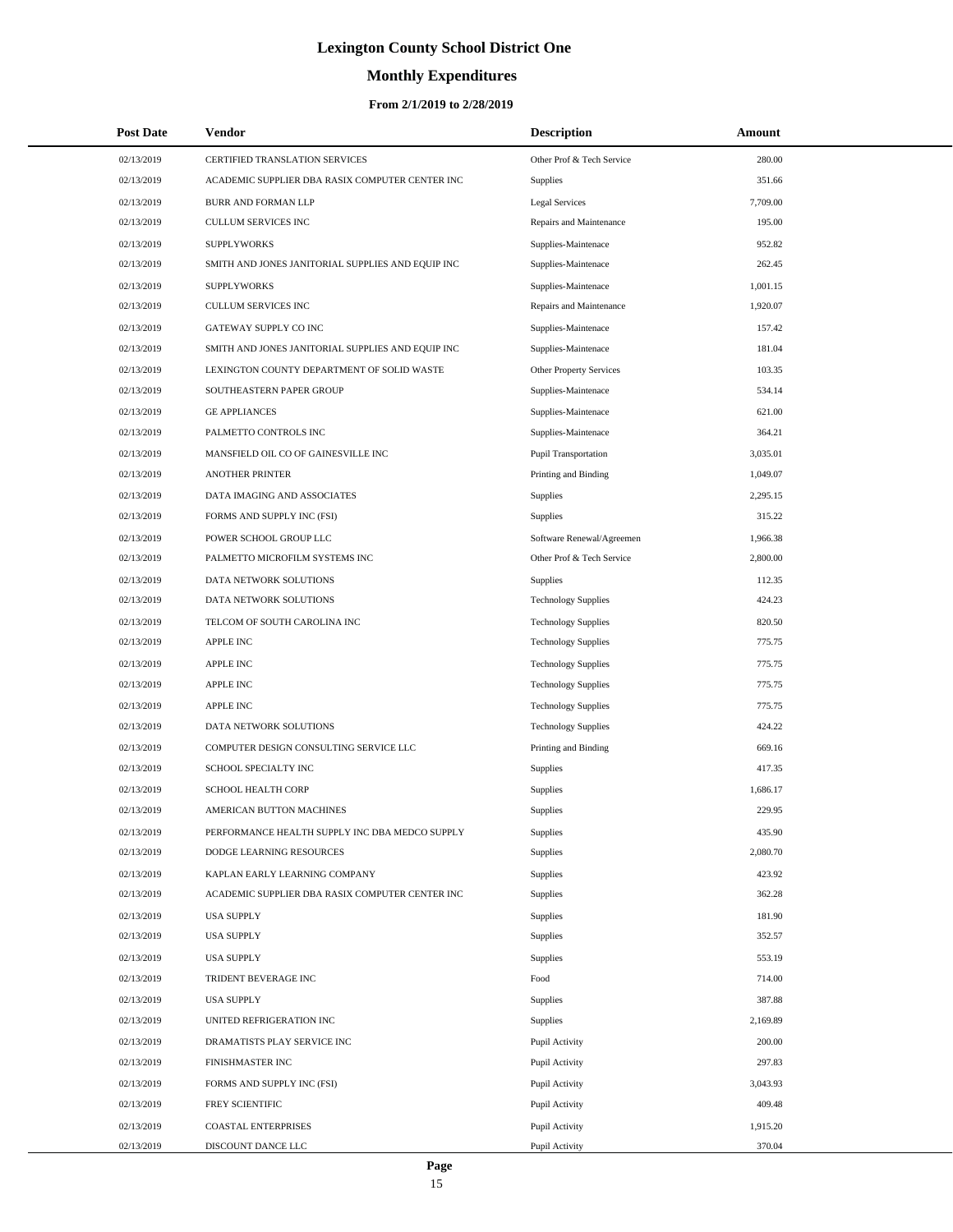# **Monthly Expenditures**

#### **From 2/1/2019 to 2/28/2019**

| <b>Post Date</b> | Vendor                                             | <b>Description</b>               | Amount    |
|------------------|----------------------------------------------------|----------------------------------|-----------|
| 02/13/2019       | <b>BSN SPORTS</b>                                  | Pupil Activity                   | 376.64    |
| 02/13/2019       | DIAMONDBACK GOLF COURSE LLC                        | Pupil Activity                   | 700.00    |
| 02/13/2019       | RIDDELL / ALL AMERICAN                             | Pupil Activity                   | 781.12    |
| 02/13/2019       | <b>BSN SPORTS</b>                                  | Pupil Activity                   | 1,027.20  |
| 02/14/2019       | SCHOLASTIC INC                                     | Supplies                         | 718.81    |
| 02/14/2019       | THE OFFICE PAL INC                                 | <b>Supplies</b>                  | 654.36    |
| 02/14/2019       | SCHOOL SPECIALTY INC                               | Supplies                         | 313.04    |
| 02/14/2019       | <b>TEACHER DIRECT</b>                              | Supplies                         | 404.61    |
| 02/14/2019       | <b>SCHOLASTIC INC</b>                              | Supplies                         | 1,886.88  |
| 02/14/2019       | <b>WENGER CORP</b>                                 | <b>Supplies</b>                  | 754.35    |
| 02/14/2019       | EMERGENCY MEDICAL PRODUCTS INC                     | Supplies                         | 299.50    |
| 02/14/2019       | FOLLETT SCHOOL SOLUTIONS INC                       | <b>Library Books</b>             | 474.69    |
| 02/14/2019       | NEW SOUTH CONSTRUCTION SUPPLY LLC                  | Supplies-Maintenace              | 297.46    |
| 02/14/2019       | <b>WW GRAINGER</b>                                 | Supplies-Maintenace              | 616.00    |
| 02/14/2019       | <b>WW GRAINGER</b>                                 | Supplies-Maintenace              | 193.97    |
| 02/14/2019       | NEW SOUTH CONSTRUCTION SUPPLY LLC                  | Supplies-Maintenace              | 446.19    |
| 02/14/2019       | <b>WW GRAINGER</b>                                 | Supplies-Maintenace              | 446.44    |
| 02/14/2019       | SMITH AND JONES JANITORIAL SUPPLIES AND EQUIP INC  | Supplies-Maintenace              | 226.12    |
| 02/14/2019       | SOUTHEASTERN PAPER GROUP                           | Supplies-Maintenace              | 513.33    |
| 02/14/2019       | SMITH AND JONES JANITORIAL SUPPLIES AND EQUIP INC  | Supplies-Maintenace              | 393.67    |
| 02/14/2019       | <b>WW GRAINGER</b>                                 | Supplies-Maintenace              | 290.96    |
| 02/14/2019       | <b>WW GRAINGER</b>                                 | Supplies-Maintenace              | 290.95    |
| 02/14/2019       | SMITH AND JONES JANITORIAL SUPPLIES AND EQUIP INC  | Supplies-Maintenace              | 164.03    |
| 02/14/2019       | APPLE INC                                          | <b>Technology Supplies</b>       | 1,275.98  |
| 02/14/2019       | EMERGENCY MEDICAL PRODUCTS INC                     | Supplies                         | 589.13    |
| 02/14/2019       | MACHINE AND WELDING SUPPLY CO DBA ARC3 GASES SOUTH | <b>Supplies</b>                  | 191.53    |
| 02/14/2019       | SMARTPHONE MEDIC LLC                               | Pupil Activity                   | 1,194.00  |
| 02/14/2019       | SMARTPHONE MEDIC LLC                               | Pupil Activity                   | 198.00    |
| 02/14/2019       | SMARTPHONE MEDIC LLC                               | Pupil Activity                   | 3,210.00  |
| 02/14/2019       | SMARTPHONE MEDIC LLC                               | Pupil Activity                   | 297.00    |
| 02/14/2019       | SMARTPHONE MEDIC LLC                               | Pupil Activity                   | 198.00    |
| 02/14/2019       | SMARTPHONE MEDIC LLC                               | Pupil Activity                   | 398.00    |
| 02/14/2019       | SMARTPHONE MEDIC LLC                               | Pupil Activity                   | 2,718.00  |
| 02/14/2019       | SMARTPHONE MEDIC LLC                               | Pupil Activity                   | 297.00    |
| 02/14/2019       | SMARTPHONE MEDIC LLC                               | Pupil Activity                   | 398.00    |
| 02/14/2019       | SMARTPHONE MEDIC LLC                               | Pupil Activity                   | 2,140.00  |
| 02/14/2019       | SMARTPHONE MEDIC LLC                               | Pupil Activity                   | 297.00    |
| 02/14/2019       | PALMETTO DRAMATICS ASSOC PMB 350                   | Pupil Activity                   | 1,395.00  |
| 02/14/2019       | EDUCATORS PUBLISHING SERVICE                       | Pupil Activity                   | 312.50    |
| 02/14/2019       | BRYANT, SR., MICHAEL A                             | Pupil Activity                   | 101.00    |
| 02/14/2019       | <b>CHAMPION TEAMWEAR</b>                           | Pupil Activity                   | 1,355.90  |
| 02/15/2019       | <b>GORDON, BERIT</b>                               | Inst Prog Improvement            | 11,000.00 |
| 02/15/2019       | GBC NATIONAL SERVICE DEPT DBA ACCO BRANDS USA LLC  | Repairs and Maintenance          | 352.00    |
| 02/15/2019       | LEXINGTON COUNTY SCHOOL DIST 1                     | <b>Pupil Transportation-Inst</b> | 465.00    |
| 02/15/2019       | 323 SPORTS                                         | <b>Supplies</b>                  | 2,078.48  |
| 02/15/2019       | LEXINGTON COUNTY SCHOOL DIST 1                     | Pupil Transportation             | 375.72    |
| 02/15/2019       | WARDS NATURAL SCIENCE EST LLC                      | Supplies-Instruction             | 120.78    |
| 02/15/2019       | SUPPLEMENTAL HEALTH CARE SERVICES INC              | Other Prof & Tech Service        | 1,507.50  |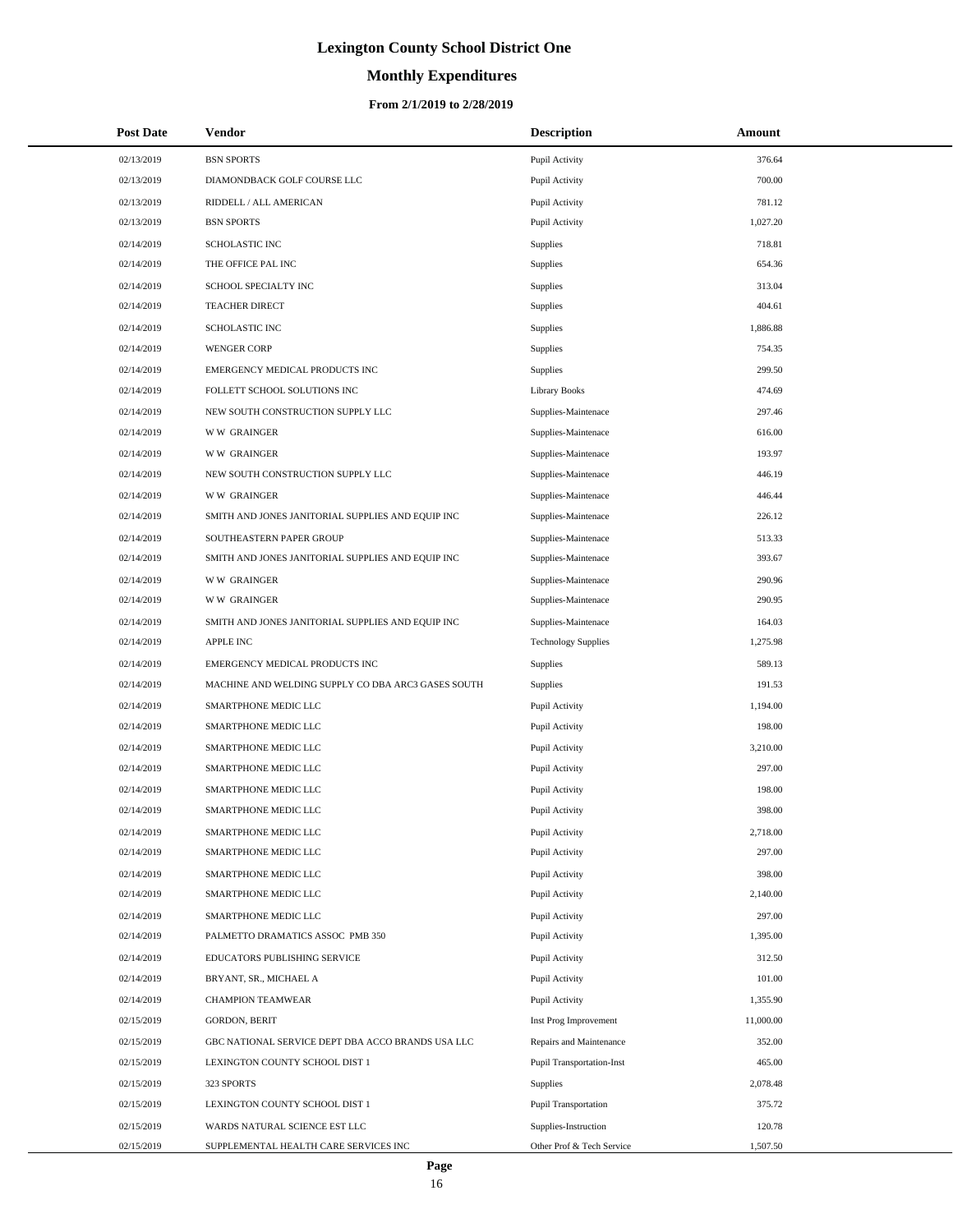# **Monthly Expenditures**

#### **From 2/1/2019 to 2/28/2019**

| <b>Post Date</b> | <b>Vendor</b>                                     | <b>Description</b>        | Amount    |
|------------------|---------------------------------------------------|---------------------------|-----------|
| 02/15/2019       | <b>EMPLOYEE</b>                                   | Travel                    | 441.67    |
| 02/15/2019       | <b>EMPLOYEE</b>                                   | Travel                    | 632.82    |
| 02/15/2019       | MEDSHORE AMBULANCE SVC GOLD CROSS AMBULANCE SVC   | Other Prof & Tech Service | 111.37    |
| 02/15/2019       | FOLLETT SCHOOL SOLUTIONS INC                      | <b>Library Books</b>      | 417.23    |
| 02/15/2019       | CONVERSE COLLEGE                                  | Inst Prog Improvement     | 140.00    |
| 02/15/2019       | <b>EMPLOYEE</b>                                   | Travel                    | 187.51    |
| 02/15/2019       | <b>EMPLOYEE</b>                                   | Travel                    | 171.39    |
| 02/15/2019       | <b>EMPLOYEE</b>                                   | Travel                    | 122.09    |
| 02/15/2019       | <b>EMPLOYEE</b>                                   | Travel                    | 194.76    |
| 02/15/2019       | <b>EMPLOYEE</b>                                   | Travel                    | 181.54    |
| 02/15/2019       | <b>EMPLOYEE</b>                                   | Travel                    | 362.43    |
| 02/15/2019       | <b>EMPLOYEE</b>                                   | Travel                    | 104.40    |
| 02/15/2019       | <b>EMPLOYEE</b>                                   | Travel                    | 305.03    |
| 02/15/2019       | <b>EMPLOYEE</b>                                   | Travel                    | 305.03    |
| 02/15/2019       | SCE&G                                             | <b>Public Utilities</b>   | 318.23    |
| 02/15/2019       | SCE&G                                             | <b>Public Utilities</b>   | 826.55    |
| 02/15/2019       | SCE&G                                             | <b>Public Utilities</b>   | 579.00    |
| 02/15/2019       | SCE&G                                             | <b>Public Utilities</b>   | 12,810.52 |
| 02/15/2019       | SCE&G                                             | <b>Public Utilities</b>   | 8,199.35  |
| 02/15/2019       | SCE&G                                             | <b>Public Utilities</b>   | 20,020.40 |
| 02/15/2019       | SCE&G                                             | <b>Public Utilities</b>   | 9,995.27  |
| 02/15/2019       | SCE&G                                             | <b>Public Utilities</b>   | 9,078.72  |
| 02/15/2019       | SMITH AND JONES JANITORIAL SUPPLIES AND EQUIP INC | Supplies-Maintenace       | 496.48    |
| 02/15/2019       | SCE&G                                             | <b>Public Utilities</b>   | 5,477.35  |
| 02/15/2019       | SCE&G                                             | <b>Public Utilities</b>   | 35,080.56 |
| 02/15/2019       | SCE&G                                             | <b>Public Utilities</b>   | 5,705.98  |
| 02/15/2019       | SCE&G                                             | <b>Public Utilities</b>   | 7,270.15  |
| 02/15/2019       | SCE&G                                             | <b>Public Utilities</b>   | 15,132.31 |
| 02/15/2019       | LEBLEU ENTERPRISES                                | Rentals                   | 111.14    |
| 02/15/2019       | SCE&G                                             | <b>Public Utilities</b>   | 8,256.57  |
| 02/15/2019       | SCE&G                                             | <b>Public Utilities</b>   | 2,615.61  |
| 02/15/2019       | SCE&G                                             | <b>Public Utilities</b>   | 14,459.75 |
| 02/15/2019       | SCE&G                                             | <b>Public Utilities</b>   | 10,523.89 |
| 02/15/2019       | SCE&G                                             | <b>Public Utilities</b>   | 8,356.08  |
| 02/15/2019       | SCE&G                                             | <b>Public Utilities</b>   | 9,096.44  |
| 02/15/2019       | SCE&G                                             | <b>Public Utilities</b>   | 17,595.21 |
| 02/15/2019       | SCE&G                                             | <b>Public Utilities</b>   | 43,591.21 |
| 02/15/2019       | SCE&G                                             | <b>Public Utilities</b>   | 8,526.74  |
| 02/15/2019       | SCE&G                                             | <b>Public Utilities</b>   | 146.31    |
| 02/15/2019       | CHECKER YELLOW CAB CO INC                         | Pupil Transportation      | 15,242.00 |
| 02/15/2019       | <b>EMPLOYEE</b>                                   | Travel                    | 588.12    |
| 02/15/2019       | <b>EMPLOYEE</b>                                   | Travel                    | 182.12    |
| 02/15/2019       | <b>EMPLOYEE</b>                                   | Travel                    | 309.14    |
| 02/15/2019       | <b>EMPLOYEE</b>                                   | Travel                    | 110.49    |
| 02/15/2019       | <b>EMPLOYEE</b>                                   | Travel                    | 148.54    |
| 02/15/2019       | <b>EMPLOYEE</b>                                   | Travel                    | 128.18    |
| 02/15/2019       | <b>EMPLOYEE</b>                                   | Travel                    | 175.28    |
| 02/15/2019       | <b>EMPLOYEE</b>                                   | Travel                    | 136.59    |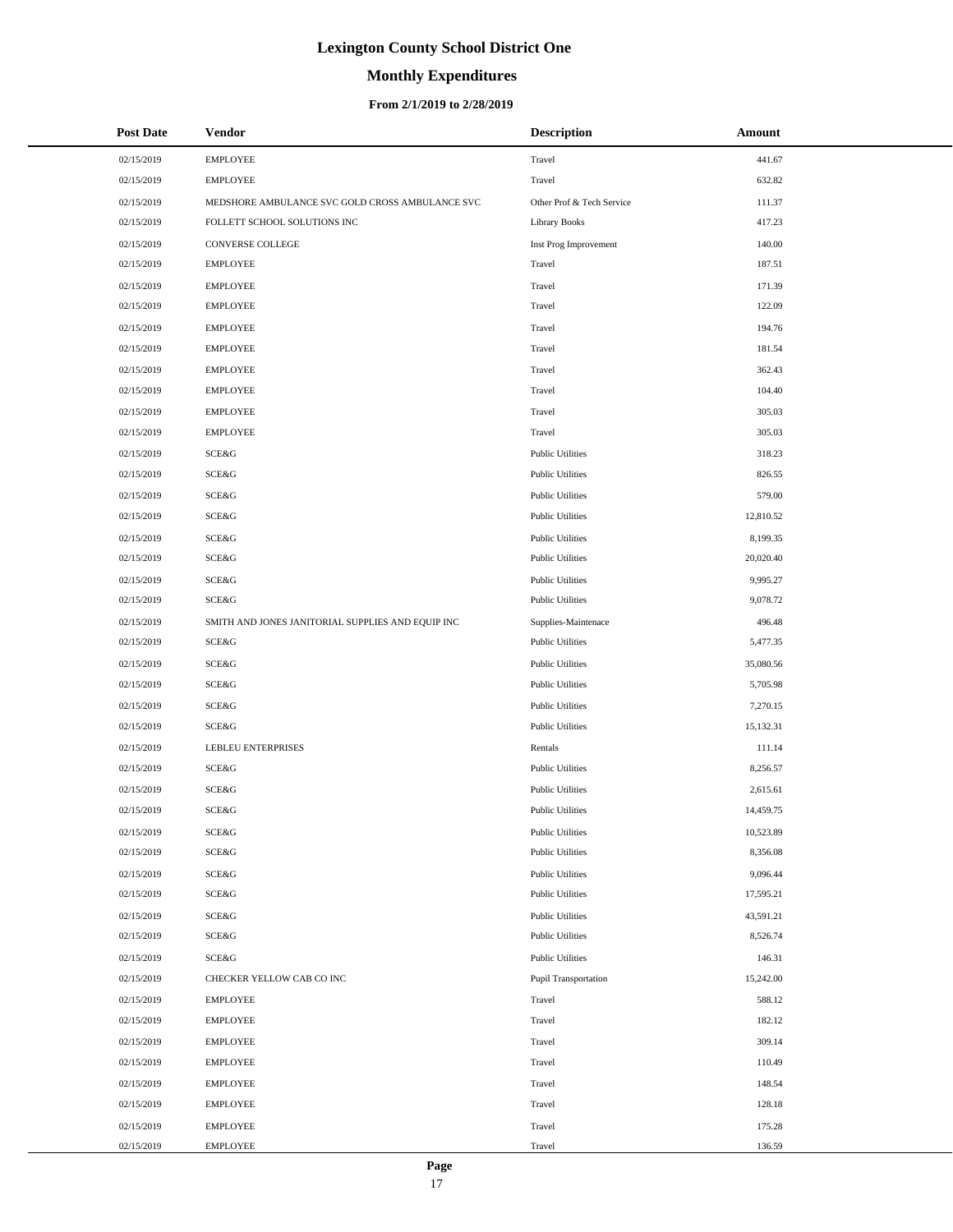# **Monthly Expenditures**

#### **From 2/1/2019 to 2/28/2019**

| <b>Post Date</b> | <b>Vendor</b>                                   | <b>Description</b>        | Amount    |
|------------------|-------------------------------------------------|---------------------------|-----------|
| 02/15/2019       | <b>EMPLOYEE</b>                                 | Travel                    | 160.37    |
| 02/15/2019       | <b>EMPLOYEE</b>                                 | Travel                    | 100.34    |
| 02/15/2019       | <b>EMPLOYEE</b>                                 | Travel                    | 216.05    |
| 02/15/2019       | <b>EMPLOYEE</b>                                 | Travel                    | 213.15    |
| 02/15/2019       | SHAMPY, MADELAINE DAISY                         | Other Prof & Tech Service | 300.00    |
| 02/15/2019       | FRONTLINE EDUCATION                             | Software Renewal/Agreemen | 12,715.11 |
| 02/15/2019       | WOTCO INC                                       | <b>Supplies</b>           | 4,171.93  |
| 02/15/2019       | LEXINGTON COUNTY SCHOOL DIST 1                  | Pupil Transportation      | 178.56    |
| 02/15/2019       | <b>GORDON, BERIT</b>                            | Inst Prog Improvement     | 1,706.57  |
| 02/15/2019       | PALMETTO MICROFILM SYSTEMS INC                  | Technology Equipment D F  | 10,172.72 |
| 02/15/2019       | <b>EMPLOYEE</b>                                 | Travel                    | 160.08    |
| 02/15/2019       | <b>EMPLOYEE</b>                                 | Travel                    | 138.91    |
| 02/15/2019       | SC DEPARTMENT OF REVENUE (SALES TAX RETURN)     | Sales Tax on Adult Meals  | 2,083.45  |
| 02/15/2019       | <b>EMPLOYEE</b>                                 | Travel                    | 106.72    |
| 02/15/2019       | THE OFFICE PAL INC                              | Pupil Activity            | 1,222.04  |
| 02/15/2019       | <b>SCHOLASTIC INC</b>                           | Pupil Activity            | 551.75    |
| 02/15/2019       | WARDS NATURAL SCIENCE EST LLC                   | Pupil Activity            | 304.68    |
| 02/15/2019       | FREY SCIENTIFIC                                 | Pupil Activity            | 315.50    |
| 02/15/2019       | <b>CUSTOM INK</b>                               | Pupil Activity            | 899.25    |
| 02/15/2019       | MEDSHORE AMBULANCE SVC GOLD CROSS AMBULANCE SVC | Pupil Activity            | 1,988.63  |
| 02/15/2019       | LOWER RICHLAND HIGH SCHOOL                      | Pupil Activity            | 150.00    |
| 02/15/2019       | <b>BSN SPORTS</b>                               | Pupil Activity            | 783.24    |
| 02/15/2019       | PIONEER MANUFACTURING CO                        | Pupil Activity            | 1,639.78  |
| 02/15/2019       | <b>BSN SPORTS</b>                               | Pupil Activity            | 972.59    |
| 02/15/2019       | CAROLINA SIGNS AND DESIGN                       | Pupil Activity            | 104.50    |
| 02/15/2019       | <b>BSN SPORTS</b>                               | Pupil Activity            | 655.38    |
| 02/15/2019       | METALS AND ALLOYS CO LLC                        | <b>Supplies</b>           | 968.41    |
| 02/18/2019       | CAROLINA OFFICE EQUIPMENT                       | Supplies                  | 468.66    |
| 02/18/2019       | SCHOOL SPECIALTY INC                            | Supplies                  | 332.04    |
| 02/18/2019       | NATIONAL PAIDEIA CENTER                         | Inst Prog Improvement     | 2,500.00  |
| 02/18/2019       | CHARLESTON MARRIOTT HOTEL                       | Travel                    | 567.42    |
| 02/18/2019       | WARDS NATURAL SCIENCE EST LLC                   | Supplies-Instruction      | 121.43    |
| 02/18/2019       | LAQUINTA INN AND SUITES                         | Pupil Transportation      | 733.26    |
| 02/18/2019       | EMBASSY SUITES CHARLESTON CONVENTION CENTER     | Travel                    | 1,054.30  |
| 02/18/2019       | LAQUINTA INN AND SUITES                         | Travel                    | 366.63    |
| 02/18/2019       | <b>SC HOSA</b>                                  | Travel                    | 340.00    |
| 02/18/2019       | MSC INDUSTRIAL SUPPLY CO                        | Supplies                  | 345.97    |
| 02/18/2019       | HYATT PLACE CHARLESTON                          | Travel                    | 1,466.08  |
| 02/18/2019       | PECKNEL MUSIC CO INC                            | <b>Supplies</b>           | 3,120.12  |
| 02/18/2019       | CENTER FOR ADV & STUDY OF INTRNATIONAL EDUC     | Travel                    | 1,070.00  |
| 02/18/2019       | EMBASSY SUITES ATLANTA GALLERIA                 | Travel                    | 1,306.56  |
| 02/18/2019       | FOLLETT SCHOOL SOLUTIONS INC                    | <b>Library Books</b>      | 574.12    |
| 02/18/2019       | BOUND TO STAY BOUND BOOKS INC                   | <b>Library Books</b>      | 295.68    |
| 02/18/2019       | CERTIFIED TRANSLATION SERVICES                  | Other Prof & Tech Service | 130.00    |
| 02/18/2019       | SC DEPARTMENT OF REVENUE (SALES TAX RETURN)     | Dues and Fees             | $-130.28$ |
| 02/18/2019       | GATEWAY SUPPLY CO INC                           | Supplies-Maintenace       | 422.65    |
| 02/18/2019       | GRAYBAR ELECTRIC CO INC                         | Supplies-Maintenace       | 490.53    |
| 02/18/2019       | <b>WW GRAINGER</b>                              | Supplies-Maintenace       | 892.89    |

L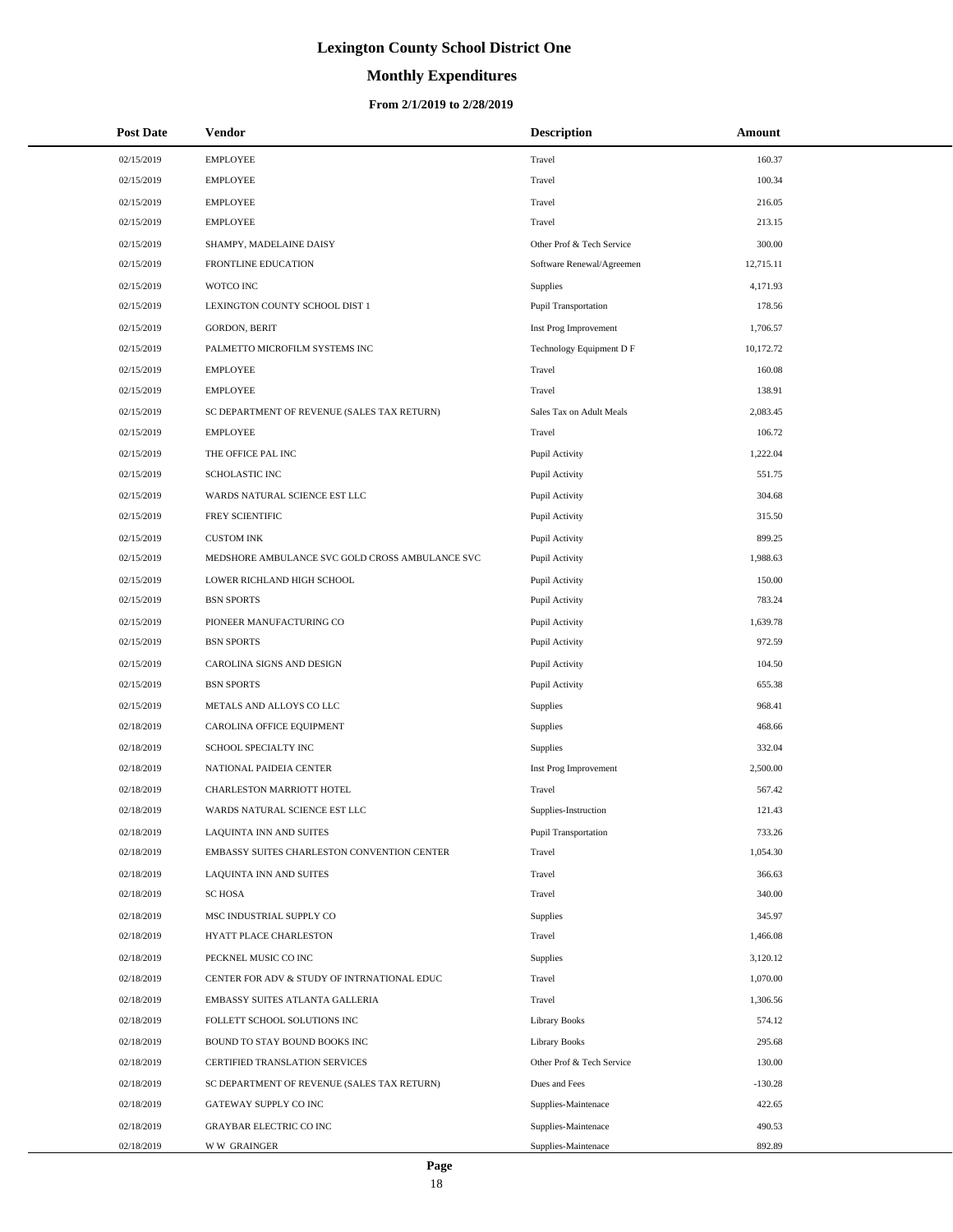# **Monthly Expenditures**

#### **From 2/1/2019 to 2/28/2019**

| 02/18/2019<br><b>GRAYBAR ELECTRIC CO INC</b><br>395.19<br>Supplies-Maintenace<br>02/18/2019<br>381.19<br>SOUTHEASTERN PAPER GROUP<br>Supplies-Maintenace<br>MIDCAROLINA ELEC COOP INC<br>02/18/2019<br><b>Public Utilities</b><br>38,457.00<br>2,129.72<br>02/18/2019<br><b>CAMCOR</b><br><b>Technology Supplies</b><br>CAMCOR<br>800.89<br>02/18/2019<br><b>Technology Supplies</b><br>02/18/2019<br>800.90<br><b>CAMCOR</b><br><b>Technology Supplies</b><br>800.90<br>02/18/2019<br><b>CAMCOR</b><br><b>Technology Supplies</b><br>1,080.00<br>02/18/2019<br>ROCHESTER 100 INC<br>Supplies<br>397.95<br>02/18/2019<br>SCHOOL SPECIALTY INC<br>Supplies<br>597.20<br>02/18/2019<br>SCHOOL SPECIALTY INC<br>Supplies<br>DISCOUNT SCHOOL SUPPLY<br>$-10.00$<br>02/18/2019<br>Supplies<br>02/18/2019<br>COALITION ON ADULT BASIC EDUCATION (COABE)<br>Travel<br>1,996.00<br>RUBBER DESIGNS LLC<br>61,486.72<br>02/18/2019<br>Improv Other Than Bldg<br>633.44<br>02/18/2019<br>HP INC<br><b>Technology Supplies</b><br>TRIDENT BEVERAGE INC<br>1,632.00<br>02/18/2019<br>Food<br>Food<br>02/18/2019<br>SYSCO FOOD SERV OF COLUMBIA<br>5,295.44<br>02/18/2019<br>SYSCO FOOD SERV OF COLUMBIA<br>Food<br>4,483.96<br>02/18/2019<br>SYSCO FOOD SERV OF COLUMBIA<br>Food<br>1,852.00<br>Food<br>7,773.74<br>02/18/2019<br>SYSCO FOOD SERV OF COLUMBIA<br>02/18/2019<br>SYSCO FOOD SERV OF COLUMBIA<br>Food<br>7,964.95<br>02/18/2019<br>SYSCO FOOD SERV OF COLUMBIA<br>Food<br>6,314.59<br>02/18/2019<br>Food<br>8,387.59<br>SYSCO FOOD SERV OF COLUMBIA<br>Food<br>14,520.18<br>02/18/2019<br>SYSCO FOOD SERV OF COLUMBIA<br>2,429.60<br>02/18/2019<br>SYSCO FOOD SERV OF COLUMBIA<br>Food<br>02/18/2019<br>SYSCO FOOD SERV OF COLUMBIA<br>Food<br>3,619.35<br>Food<br>02/18/2019<br>SYSCO FOOD SERV OF COLUMBIA<br>5,412.58<br>02/18/2019<br>SYSCO FOOD SERV OF COLUMBIA<br>Food<br>4,914.31<br>6,810.92<br>02/18/2019<br>SYSCO FOOD SERV OF COLUMBIA<br>Food<br>02/18/2019<br>SYSCO FOOD SERV OF COLUMBIA<br>Food<br>4,143.61<br>4,395.92<br>02/18/2019<br>SYSCO FOOD SERV OF COLUMBIA<br>Food<br>02/18/2019<br>SYSCO FOOD SERV OF COLUMBIA<br>Food<br>3,622.81<br>SYSCO FOOD SERV OF COLUMBIA<br>12,512.83<br>02/18/2019<br>Food<br>02/18/2019<br>Pupil Activity<br>547.84<br>SCHOOL SPECIALTY INC<br>02/18/2019<br>567.42<br>CHARLESTON MARRIOTT HOTEL<br>Pupil Activity<br>02/18/2019<br>110.10<br>GIVENS, MARK A<br>Pupil Activity<br>02/18/2019<br>Pupil Activity<br>102.90<br>ROBINSON, LAMAZ<br>102.90<br>02/18/2019<br>TUCKER, CLAYTON<br>Pupil Activity<br>02/18/2019<br>T AND T SPORTS<br>1,095.15<br>Pupil Activity |
|------------------------------------------------------------------------------------------------------------------------------------------------------------------------------------------------------------------------------------------------------------------------------------------------------------------------------------------------------------------------------------------------------------------------------------------------------------------------------------------------------------------------------------------------------------------------------------------------------------------------------------------------------------------------------------------------------------------------------------------------------------------------------------------------------------------------------------------------------------------------------------------------------------------------------------------------------------------------------------------------------------------------------------------------------------------------------------------------------------------------------------------------------------------------------------------------------------------------------------------------------------------------------------------------------------------------------------------------------------------------------------------------------------------------------------------------------------------------------------------------------------------------------------------------------------------------------------------------------------------------------------------------------------------------------------------------------------------------------------------------------------------------------------------------------------------------------------------------------------------------------------------------------------------------------------------------------------------------------------------------------------------------------------------------------------------------------------------------------------------------------------------------------------------------------------------------------------------------------------------------------------------------------------------------------------------------------------------------------------------------------------------------------------------------------------------------------------------------------------------------------------------------------------------------------------------------------------------------------------------------------|
|                                                                                                                                                                                                                                                                                                                                                                                                                                                                                                                                                                                                                                                                                                                                                                                                                                                                                                                                                                                                                                                                                                                                                                                                                                                                                                                                                                                                                                                                                                                                                                                                                                                                                                                                                                                                                                                                                                                                                                                                                                                                                                                                                                                                                                                                                                                                                                                                                                                                                                                                                                                                                              |
|                                                                                                                                                                                                                                                                                                                                                                                                                                                                                                                                                                                                                                                                                                                                                                                                                                                                                                                                                                                                                                                                                                                                                                                                                                                                                                                                                                                                                                                                                                                                                                                                                                                                                                                                                                                                                                                                                                                                                                                                                                                                                                                                                                                                                                                                                                                                                                                                                                                                                                                                                                                                                              |
|                                                                                                                                                                                                                                                                                                                                                                                                                                                                                                                                                                                                                                                                                                                                                                                                                                                                                                                                                                                                                                                                                                                                                                                                                                                                                                                                                                                                                                                                                                                                                                                                                                                                                                                                                                                                                                                                                                                                                                                                                                                                                                                                                                                                                                                                                                                                                                                                                                                                                                                                                                                                                              |
|                                                                                                                                                                                                                                                                                                                                                                                                                                                                                                                                                                                                                                                                                                                                                                                                                                                                                                                                                                                                                                                                                                                                                                                                                                                                                                                                                                                                                                                                                                                                                                                                                                                                                                                                                                                                                                                                                                                                                                                                                                                                                                                                                                                                                                                                                                                                                                                                                                                                                                                                                                                                                              |
|                                                                                                                                                                                                                                                                                                                                                                                                                                                                                                                                                                                                                                                                                                                                                                                                                                                                                                                                                                                                                                                                                                                                                                                                                                                                                                                                                                                                                                                                                                                                                                                                                                                                                                                                                                                                                                                                                                                                                                                                                                                                                                                                                                                                                                                                                                                                                                                                                                                                                                                                                                                                                              |
|                                                                                                                                                                                                                                                                                                                                                                                                                                                                                                                                                                                                                                                                                                                                                                                                                                                                                                                                                                                                                                                                                                                                                                                                                                                                                                                                                                                                                                                                                                                                                                                                                                                                                                                                                                                                                                                                                                                                                                                                                                                                                                                                                                                                                                                                                                                                                                                                                                                                                                                                                                                                                              |
|                                                                                                                                                                                                                                                                                                                                                                                                                                                                                                                                                                                                                                                                                                                                                                                                                                                                                                                                                                                                                                                                                                                                                                                                                                                                                                                                                                                                                                                                                                                                                                                                                                                                                                                                                                                                                                                                                                                                                                                                                                                                                                                                                                                                                                                                                                                                                                                                                                                                                                                                                                                                                              |
|                                                                                                                                                                                                                                                                                                                                                                                                                                                                                                                                                                                                                                                                                                                                                                                                                                                                                                                                                                                                                                                                                                                                                                                                                                                                                                                                                                                                                                                                                                                                                                                                                                                                                                                                                                                                                                                                                                                                                                                                                                                                                                                                                                                                                                                                                                                                                                                                                                                                                                                                                                                                                              |
|                                                                                                                                                                                                                                                                                                                                                                                                                                                                                                                                                                                                                                                                                                                                                                                                                                                                                                                                                                                                                                                                                                                                                                                                                                                                                                                                                                                                                                                                                                                                                                                                                                                                                                                                                                                                                                                                                                                                                                                                                                                                                                                                                                                                                                                                                                                                                                                                                                                                                                                                                                                                                              |
|                                                                                                                                                                                                                                                                                                                                                                                                                                                                                                                                                                                                                                                                                                                                                                                                                                                                                                                                                                                                                                                                                                                                                                                                                                                                                                                                                                                                                                                                                                                                                                                                                                                                                                                                                                                                                                                                                                                                                                                                                                                                                                                                                                                                                                                                                                                                                                                                                                                                                                                                                                                                                              |
|                                                                                                                                                                                                                                                                                                                                                                                                                                                                                                                                                                                                                                                                                                                                                                                                                                                                                                                                                                                                                                                                                                                                                                                                                                                                                                                                                                                                                                                                                                                                                                                                                                                                                                                                                                                                                                                                                                                                                                                                                                                                                                                                                                                                                                                                                                                                                                                                                                                                                                                                                                                                                              |
|                                                                                                                                                                                                                                                                                                                                                                                                                                                                                                                                                                                                                                                                                                                                                                                                                                                                                                                                                                                                                                                                                                                                                                                                                                                                                                                                                                                                                                                                                                                                                                                                                                                                                                                                                                                                                                                                                                                                                                                                                                                                                                                                                                                                                                                                                                                                                                                                                                                                                                                                                                                                                              |
|                                                                                                                                                                                                                                                                                                                                                                                                                                                                                                                                                                                                                                                                                                                                                                                                                                                                                                                                                                                                                                                                                                                                                                                                                                                                                                                                                                                                                                                                                                                                                                                                                                                                                                                                                                                                                                                                                                                                                                                                                                                                                                                                                                                                                                                                                                                                                                                                                                                                                                                                                                                                                              |
|                                                                                                                                                                                                                                                                                                                                                                                                                                                                                                                                                                                                                                                                                                                                                                                                                                                                                                                                                                                                                                                                                                                                                                                                                                                                                                                                                                                                                                                                                                                                                                                                                                                                                                                                                                                                                                                                                                                                                                                                                                                                                                                                                                                                                                                                                                                                                                                                                                                                                                                                                                                                                              |
|                                                                                                                                                                                                                                                                                                                                                                                                                                                                                                                                                                                                                                                                                                                                                                                                                                                                                                                                                                                                                                                                                                                                                                                                                                                                                                                                                                                                                                                                                                                                                                                                                                                                                                                                                                                                                                                                                                                                                                                                                                                                                                                                                                                                                                                                                                                                                                                                                                                                                                                                                                                                                              |
|                                                                                                                                                                                                                                                                                                                                                                                                                                                                                                                                                                                                                                                                                                                                                                                                                                                                                                                                                                                                                                                                                                                                                                                                                                                                                                                                                                                                                                                                                                                                                                                                                                                                                                                                                                                                                                                                                                                                                                                                                                                                                                                                                                                                                                                                                                                                                                                                                                                                                                                                                                                                                              |
|                                                                                                                                                                                                                                                                                                                                                                                                                                                                                                                                                                                                                                                                                                                                                                                                                                                                                                                                                                                                                                                                                                                                                                                                                                                                                                                                                                                                                                                                                                                                                                                                                                                                                                                                                                                                                                                                                                                                                                                                                                                                                                                                                                                                                                                                                                                                                                                                                                                                                                                                                                                                                              |
|                                                                                                                                                                                                                                                                                                                                                                                                                                                                                                                                                                                                                                                                                                                                                                                                                                                                                                                                                                                                                                                                                                                                                                                                                                                                                                                                                                                                                                                                                                                                                                                                                                                                                                                                                                                                                                                                                                                                                                                                                                                                                                                                                                                                                                                                                                                                                                                                                                                                                                                                                                                                                              |
|                                                                                                                                                                                                                                                                                                                                                                                                                                                                                                                                                                                                                                                                                                                                                                                                                                                                                                                                                                                                                                                                                                                                                                                                                                                                                                                                                                                                                                                                                                                                                                                                                                                                                                                                                                                                                                                                                                                                                                                                                                                                                                                                                                                                                                                                                                                                                                                                                                                                                                                                                                                                                              |
|                                                                                                                                                                                                                                                                                                                                                                                                                                                                                                                                                                                                                                                                                                                                                                                                                                                                                                                                                                                                                                                                                                                                                                                                                                                                                                                                                                                                                                                                                                                                                                                                                                                                                                                                                                                                                                                                                                                                                                                                                                                                                                                                                                                                                                                                                                                                                                                                                                                                                                                                                                                                                              |
|                                                                                                                                                                                                                                                                                                                                                                                                                                                                                                                                                                                                                                                                                                                                                                                                                                                                                                                                                                                                                                                                                                                                                                                                                                                                                                                                                                                                                                                                                                                                                                                                                                                                                                                                                                                                                                                                                                                                                                                                                                                                                                                                                                                                                                                                                                                                                                                                                                                                                                                                                                                                                              |
|                                                                                                                                                                                                                                                                                                                                                                                                                                                                                                                                                                                                                                                                                                                                                                                                                                                                                                                                                                                                                                                                                                                                                                                                                                                                                                                                                                                                                                                                                                                                                                                                                                                                                                                                                                                                                                                                                                                                                                                                                                                                                                                                                                                                                                                                                                                                                                                                                                                                                                                                                                                                                              |
|                                                                                                                                                                                                                                                                                                                                                                                                                                                                                                                                                                                                                                                                                                                                                                                                                                                                                                                                                                                                                                                                                                                                                                                                                                                                                                                                                                                                                                                                                                                                                                                                                                                                                                                                                                                                                                                                                                                                                                                                                                                                                                                                                                                                                                                                                                                                                                                                                                                                                                                                                                                                                              |
|                                                                                                                                                                                                                                                                                                                                                                                                                                                                                                                                                                                                                                                                                                                                                                                                                                                                                                                                                                                                                                                                                                                                                                                                                                                                                                                                                                                                                                                                                                                                                                                                                                                                                                                                                                                                                                                                                                                                                                                                                                                                                                                                                                                                                                                                                                                                                                                                                                                                                                                                                                                                                              |
|                                                                                                                                                                                                                                                                                                                                                                                                                                                                                                                                                                                                                                                                                                                                                                                                                                                                                                                                                                                                                                                                                                                                                                                                                                                                                                                                                                                                                                                                                                                                                                                                                                                                                                                                                                                                                                                                                                                                                                                                                                                                                                                                                                                                                                                                                                                                                                                                                                                                                                                                                                                                                              |
|                                                                                                                                                                                                                                                                                                                                                                                                                                                                                                                                                                                                                                                                                                                                                                                                                                                                                                                                                                                                                                                                                                                                                                                                                                                                                                                                                                                                                                                                                                                                                                                                                                                                                                                                                                                                                                                                                                                                                                                                                                                                                                                                                                                                                                                                                                                                                                                                                                                                                                                                                                                                                              |
|                                                                                                                                                                                                                                                                                                                                                                                                                                                                                                                                                                                                                                                                                                                                                                                                                                                                                                                                                                                                                                                                                                                                                                                                                                                                                                                                                                                                                                                                                                                                                                                                                                                                                                                                                                                                                                                                                                                                                                                                                                                                                                                                                                                                                                                                                                                                                                                                                                                                                                                                                                                                                              |
|                                                                                                                                                                                                                                                                                                                                                                                                                                                                                                                                                                                                                                                                                                                                                                                                                                                                                                                                                                                                                                                                                                                                                                                                                                                                                                                                                                                                                                                                                                                                                                                                                                                                                                                                                                                                                                                                                                                                                                                                                                                                                                                                                                                                                                                                                                                                                                                                                                                                                                                                                                                                                              |
|                                                                                                                                                                                                                                                                                                                                                                                                                                                                                                                                                                                                                                                                                                                                                                                                                                                                                                                                                                                                                                                                                                                                                                                                                                                                                                                                                                                                                                                                                                                                                                                                                                                                                                                                                                                                                                                                                                                                                                                                                                                                                                                                                                                                                                                                                                                                                                                                                                                                                                                                                                                                                              |
|                                                                                                                                                                                                                                                                                                                                                                                                                                                                                                                                                                                                                                                                                                                                                                                                                                                                                                                                                                                                                                                                                                                                                                                                                                                                                                                                                                                                                                                                                                                                                                                                                                                                                                                                                                                                                                                                                                                                                                                                                                                                                                                                                                                                                                                                                                                                                                                                                                                                                                                                                                                                                              |
|                                                                                                                                                                                                                                                                                                                                                                                                                                                                                                                                                                                                                                                                                                                                                                                                                                                                                                                                                                                                                                                                                                                                                                                                                                                                                                                                                                                                                                                                                                                                                                                                                                                                                                                                                                                                                                                                                                                                                                                                                                                                                                                                                                                                                                                                                                                                                                                                                                                                                                                                                                                                                              |
|                                                                                                                                                                                                                                                                                                                                                                                                                                                                                                                                                                                                                                                                                                                                                                                                                                                                                                                                                                                                                                                                                                                                                                                                                                                                                                                                                                                                                                                                                                                                                                                                                                                                                                                                                                                                                                                                                                                                                                                                                                                                                                                                                                                                                                                                                                                                                                                                                                                                                                                                                                                                                              |
|                                                                                                                                                                                                                                                                                                                                                                                                                                                                                                                                                                                                                                                                                                                                                                                                                                                                                                                                                                                                                                                                                                                                                                                                                                                                                                                                                                                                                                                                                                                                                                                                                                                                                                                                                                                                                                                                                                                                                                                                                                                                                                                                                                                                                                                                                                                                                                                                                                                                                                                                                                                                                              |
|                                                                                                                                                                                                                                                                                                                                                                                                                                                                                                                                                                                                                                                                                                                                                                                                                                                                                                                                                                                                                                                                                                                                                                                                                                                                                                                                                                                                                                                                                                                                                                                                                                                                                                                                                                                                                                                                                                                                                                                                                                                                                                                                                                                                                                                                                                                                                                                                                                                                                                                                                                                                                              |
|                                                                                                                                                                                                                                                                                                                                                                                                                                                                                                                                                                                                                                                                                                                                                                                                                                                                                                                                                                                                                                                                                                                                                                                                                                                                                                                                                                                                                                                                                                                                                                                                                                                                                                                                                                                                                                                                                                                                                                                                                                                                                                                                                                                                                                                                                                                                                                                                                                                                                                                                                                                                                              |
|                                                                                                                                                                                                                                                                                                                                                                                                                                                                                                                                                                                                                                                                                                                                                                                                                                                                                                                                                                                                                                                                                                                                                                                                                                                                                                                                                                                                                                                                                                                                                                                                                                                                                                                                                                                                                                                                                                                                                                                                                                                                                                                                                                                                                                                                                                                                                                                                                                                                                                                                                                                                                              |
|                                                                                                                                                                                                                                                                                                                                                                                                                                                                                                                                                                                                                                                                                                                                                                                                                                                                                                                                                                                                                                                                                                                                                                                                                                                                                                                                                                                                                                                                                                                                                                                                                                                                                                                                                                                                                                                                                                                                                                                                                                                                                                                                                                                                                                                                                                                                                                                                                                                                                                                                                                                                                              |
|                                                                                                                                                                                                                                                                                                                                                                                                                                                                                                                                                                                                                                                                                                                                                                                                                                                                                                                                                                                                                                                                                                                                                                                                                                                                                                                                                                                                                                                                                                                                                                                                                                                                                                                                                                                                                                                                                                                                                                                                                                                                                                                                                                                                                                                                                                                                                                                                                                                                                                                                                                                                                              |
| T AND T SPORTS<br>1,690.07<br>02/18/2019<br>Pupil Activity                                                                                                                                                                                                                                                                                                                                                                                                                                                                                                                                                                                                                                                                                                                                                                                                                                                                                                                                                                                                                                                                                                                                                                                                                                                                                                                                                                                                                                                                                                                                                                                                                                                                                                                                                                                                                                                                                                                                                                                                                                                                                                                                                                                                                                                                                                                                                                                                                                                                                                                                                                   |
| T AND T SPORTS<br>381.35<br>02/18/2019<br>Pupil Activity                                                                                                                                                                                                                                                                                                                                                                                                                                                                                                                                                                                                                                                                                                                                                                                                                                                                                                                                                                                                                                                                                                                                                                                                                                                                                                                                                                                                                                                                                                                                                                                                                                                                                                                                                                                                                                                                                                                                                                                                                                                                                                                                                                                                                                                                                                                                                                                                                                                                                                                                                                     |
| ENTERPRISE LEASING COMPANY SOUTHEAST<br>207.58<br>02/18/2019<br>Pupil Activity                                                                                                                                                                                                                                                                                                                                                                                                                                                                                                                                                                                                                                                                                                                                                                                                                                                                                                                                                                                                                                                                                                                                                                                                                                                                                                                                                                                                                                                                                                                                                                                                                                                                                                                                                                                                                                                                                                                                                                                                                                                                                                                                                                                                                                                                                                                                                                                                                                                                                                                                               |
| 02/18/2019<br>724.92<br>323 SPORTS<br>Pupil Activity                                                                                                                                                                                                                                                                                                                                                                                                                                                                                                                                                                                                                                                                                                                                                                                                                                                                                                                                                                                                                                                                                                                                                                                                                                                                                                                                                                                                                                                                                                                                                                                                                                                                                                                                                                                                                                                                                                                                                                                                                                                                                                                                                                                                                                                                                                                                                                                                                                                                                                                                                                         |
| 856.00<br>02/18/2019<br>323 SPORTS<br>Pupil Activity                                                                                                                                                                                                                                                                                                                                                                                                                                                                                                                                                                                                                                                                                                                                                                                                                                                                                                                                                                                                                                                                                                                                                                                                                                                                                                                                                                                                                                                                                                                                                                                                                                                                                                                                                                                                                                                                                                                                                                                                                                                                                                                                                                                                                                                                                                                                                                                                                                                                                                                                                                         |
| Pupil Activity<br>8,699.60<br>02/18/2019<br>DISNEY DESTINATION LLC                                                                                                                                                                                                                                                                                                                                                                                                                                                                                                                                                                                                                                                                                                                                                                                                                                                                                                                                                                                                                                                                                                                                                                                                                                                                                                                                                                                                                                                                                                                                                                                                                                                                                                                                                                                                                                                                                                                                                                                                                                                                                                                                                                                                                                                                                                                                                                                                                                                                                                                                                           |
| 379.85<br>02/19/2019<br><b>ANOTHER PRINTER</b><br>Printing and Binding                                                                                                                                                                                                                                                                                                                                                                                                                                                                                                                                                                                                                                                                                                                                                                                                                                                                                                                                                                                                                                                                                                                                                                                                                                                                                                                                                                                                                                                                                                                                                                                                                                                                                                                                                                                                                                                                                                                                                                                                                                                                                                                                                                                                                                                                                                                                                                                                                                                                                                                                                       |
| 02/19/2019<br>DELL COMPUTERS<br><b>Technology Supplies</b><br>2,638.63<br>02/19/2019<br>EMERGENCY MEDICAL PRODUCTS INC<br>118.95                                                                                                                                                                                                                                                                                                                                                                                                                                                                                                                                                                                                                                                                                                                                                                                                                                                                                                                                                                                                                                                                                                                                                                                                                                                                                                                                                                                                                                                                                                                                                                                                                                                                                                                                                                                                                                                                                                                                                                                                                                                                                                                                                                                                                                                                                                                                                                                                                                                                                             |
| Supplies<br>02/19/2019<br>EMBASSY SUITES CHARLESTON CONVENTION CENTER<br>702.64<br>Travel                                                                                                                                                                                                                                                                                                                                                                                                                                                                                                                                                                                                                                                                                                                                                                                                                                                                                                                                                                                                                                                                                                                                                                                                                                                                                                                                                                                                                                                                                                                                                                                                                                                                                                                                                                                                                                                                                                                                                                                                                                                                                                                                                                                                                                                                                                                                                                                                                                                                                                                                    |

L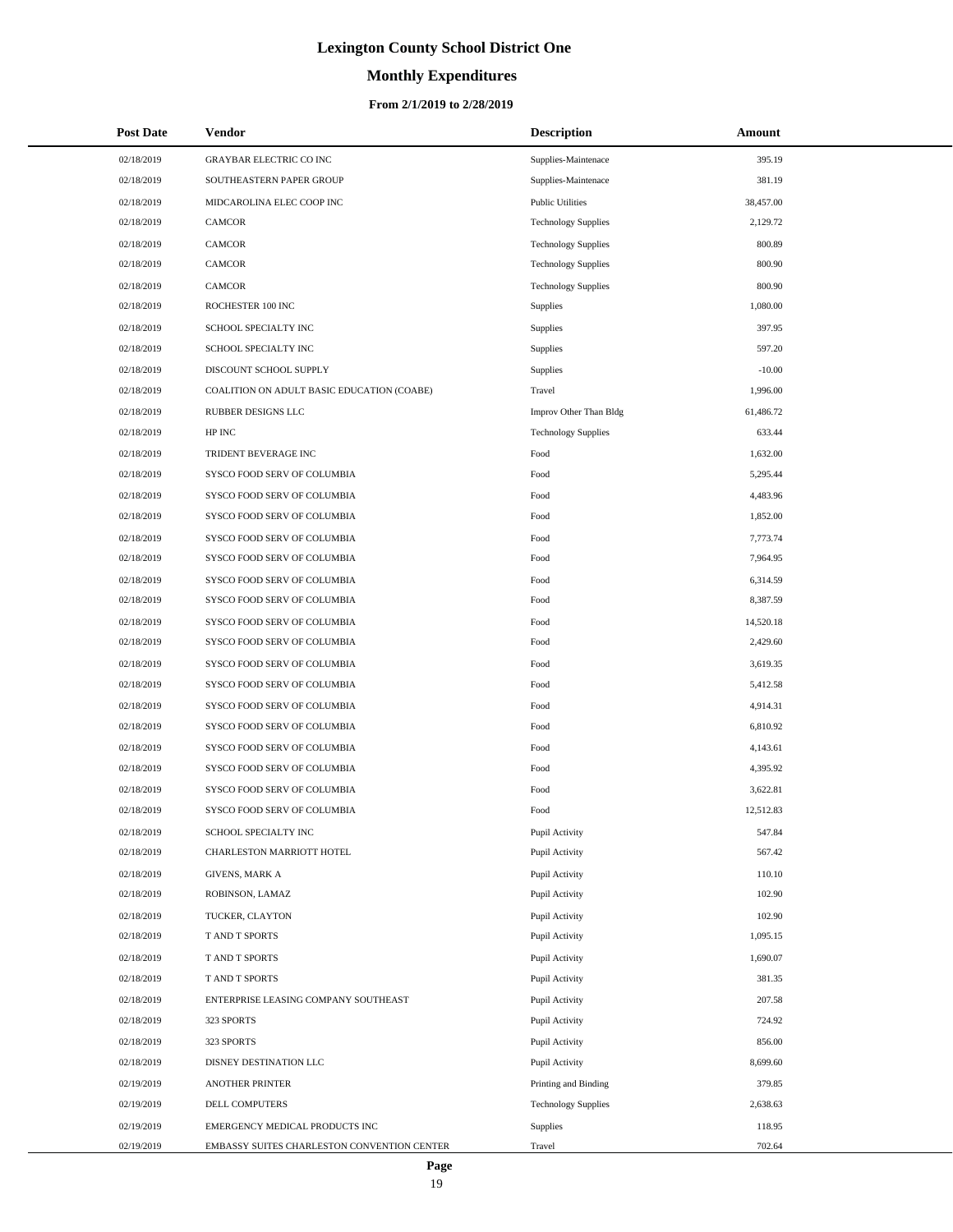# **Monthly Expenditures**

#### **From 2/1/2019 to 2/28/2019**

| <b>Post Date</b> | Vendor                                            | <b>Description</b>         | Amount    |
|------------------|---------------------------------------------------|----------------------------|-----------|
| 02/19/2019       | <b>EMPLOYEE</b>                                   | Travel                     | 300.00    |
| 02/19/2019       | BOUND TO STAY BOUND BOOKS INC                     | Library Books              | 583.63    |
| 02/19/2019       | <b>EMPLOYEE</b>                                   | Travel                     | 518.61    |
| 02/19/2019       | <b>EMPLOYEE</b>                                   | Travel                     | 348.54    |
| 02/19/2019       | <b>EMPLOYEE</b>                                   | Travel                     | 213.50    |
| 02/19/2019       | <b>EMPLOYEE</b>                                   | Travel                     | 213.50    |
| 02/19/2019       | <b>EMPLOYEE</b>                                   | Travel                     | 415.57    |
| 02/19/2019       | ACE GLASS CO INC                                  | Repairs and Maintenance    | 171.18    |
| 02/19/2019       | SUMMIT ENGINEERING LABORATORY AND TESTING PC      | Other Prof & Tech Service  | 8,850.00  |
| 02/19/2019       | COMPASS GROUP DBA CANTEEN REFRESHMENT SERV        | Supplies-Maintenace        | 657.78    |
| 02/19/2019       | ACE GLASS CO INC                                  | Repairs and Maintenance    | 125.00    |
| 02/19/2019       | <b>SUPPLYWORKS</b>                                | Supplies-Maintenace        | 1,315.93  |
| 02/19/2019       | <b>CARTS PLUS</b>                                 | Supplies-Maintenace        | 813.20    |
| 02/19/2019       | PALMETTO PLAYGROUNDS LLC                          | Supplies-Maintenace        | 847.44    |
| 02/19/2019       | PELLA WINDOW AND DOOR CO                          | Repairs and Maintenance    | 2,300.38  |
| 02/19/2019       | COOK & BOARDMAN LLC                               | Supplies-Maintenace        | 1,070.00  |
| 02/19/2019       | CENTRAL POLY BAG CORPORATION                      | Supplies-Maintenace        | 262.15    |
| 02/19/2019       | COOK & BOARDMAN LLC                               | Supplies-Maintenace        | 107.00    |
| 02/19/2019       | SMITH AND JONES JANITORIAL SUPPLIES AND EQUIP INC | Supplies-Maintenace        | 233.43    |
| 02/19/2019       | WP LAW INC                                        | Supplies-Maintenace        | 777.92    |
| 02/19/2019       | WEST INTERACTIVE SERVICES CORPORTATION            | Software Renewal/Agreemen  | 47,140.62 |
| 02/19/2019       | COMPASS GROUP DBA CANTEEN REFRESHMENT SERV        | Supplies                   | 251.18    |
| 02/19/2019       | HOLIDAY INN EXPRESS AND SUITES                    | Travel                     | 280.00    |
| 02/19/2019       | <b>APPLE INC</b>                                  | <b>Technology Supplies</b> | 1,549.36  |
| 02/19/2019       | POCKET NURSE                                      | Supplies                   | 675.00    |
| 02/19/2019       | LEARNING WITHOUT TEARS                            | Supplies                   | 352.00    |
| 02/19/2019       | FORMS AND SUPPLY INC (FSI)                        | Supplies                   | 292.47    |
| 02/19/2019       | <b>COUNTY OF LEXINGTON</b>                        | Building                   | 7,908.00  |
| 02/19/2019       | <b>SC DHEC</b>                                    | Building                   | 125.00    |
| 02/19/2019       | <b>EMPLOYEE</b>                                   | Travel                     | 149.06    |
| 02/19/2019       | SCHOOL SPECIALTY INC                              | Pupil Activity             | 107.50    |
| 02/19/2019       | CDWG ACCT 305089                                  | Pupil Activity             | 187.25    |
| 02/19/2019       | DELL COMPUTERS                                    | Pupil Activity             | 2,052.26  |
| 02/19/2019       | SCHOOL SPECIALTY INC                              | Pupil Activity             | 2,353.35  |
| 02/19/2019       | BLICK ART MATERIALS LLC                           | Pupil Activity             | 1,863.93  |
| 02/19/2019       | <b>BSN SPORTS</b>                                 | Pupil Activity             | 340.26    |
| 02/19/2019       | SC TRACK AND CROSS COUNTRY COACHES ASSOC (SCTCC   | Pupil Activity             | 150.00    |
| 02/19/2019       | T AND T SPORTS                                    | Pupil Activity             | 2,128.23  |
| 02/20/2019       | ACADEMIC SUPPLIER DBA RASIX COMPUTER CENTER INC   | Supplies                   | 280.37    |
| 02/20/2019       | <b>REALLY GOOD STUFF</b>                          | Supplies                   | 128.37    |
| 02/20/2019       | FORMS AND SUPPLY INC (FSI)                        | Supplies                   | 570.16    |
| 02/20/2019       | PITSCO EDUCATION HEARILY AND COMPANY              | Supplies                   | 409.82    |
| 02/20/2019       | RR BOOKS LLC                                      | Supplies                   | 5,331.50  |
| 02/20/2019       | MUSICAL INNOVATIONS                               | Repairs and Maintenance    | 1,050.00  |
| 02/20/2019       | KURTZ BROS DBA BENDER BURKOT                      | Supplies                   | 243.18    |
| 02/20/2019       | <b>EMPLOYEE</b>                                   | Travel                     | 203.14    |
| 02/20/2019       | SC DEPARTMENT OF EDUCATION                        | Software Renewal/Agreemen  | 1,500.00  |
| 02/20/2019       | <b>EMPLOYEE</b>                                   | Travel                     | 372.90    |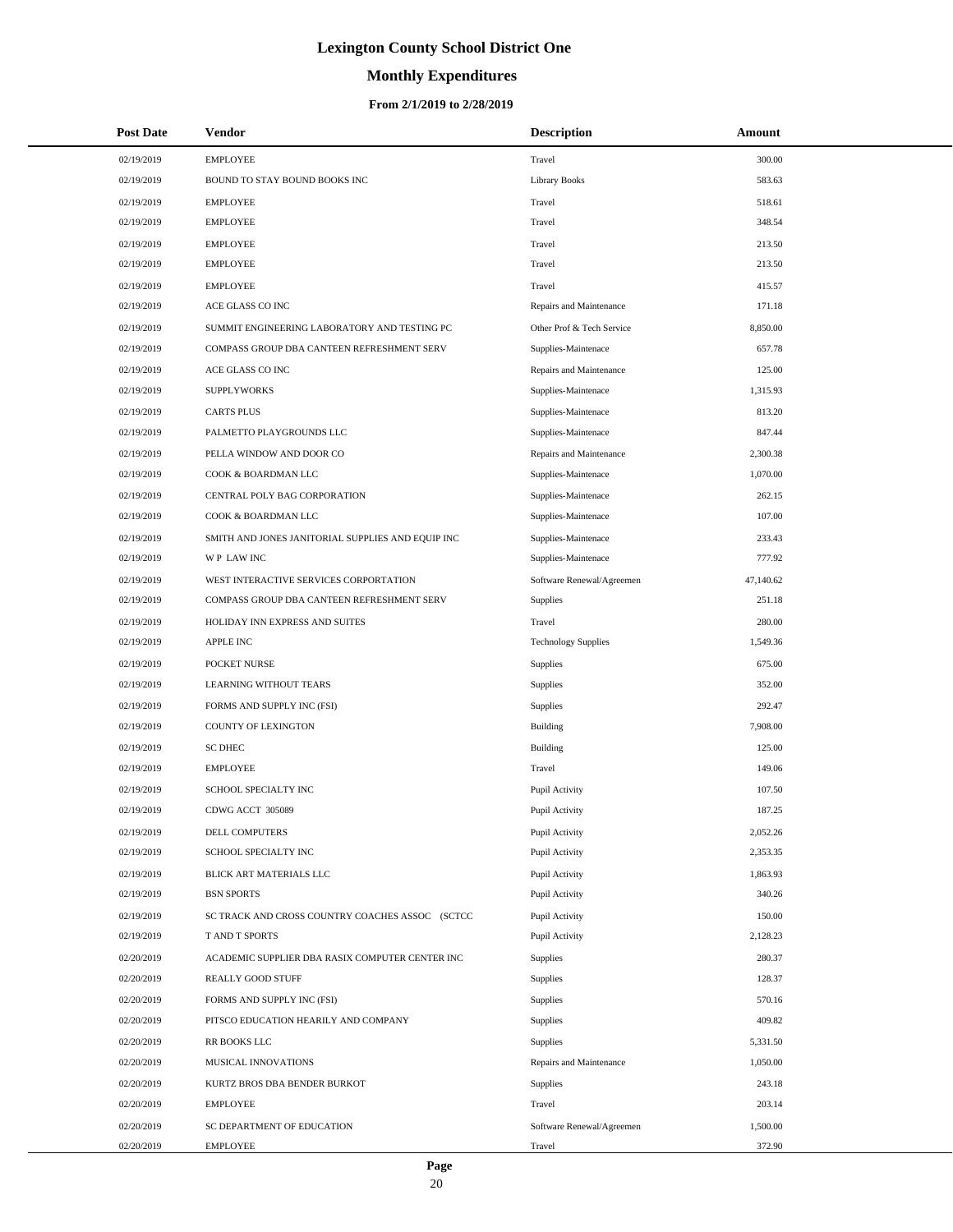# **Monthly Expenditures**

| <b>Post Date</b> | Vendor                                          | <b>Description</b>         | Amount       |
|------------------|-------------------------------------------------|----------------------------|--------------|
| 02/20/2019       | FORMS AND SUPPLY INC (FSI)                      | Supplies                   | 127.54       |
| 02/20/2019       | SOLIANT HEALTH INC                              | Other Prof & Tech Service  | 2,492.80     |
| 02/20/2019       | FOLLETT SCHOOL SOLUTIONS INC                    | <b>Library Books</b>       | 178.99       |
| 02/20/2019       | FOLLETT SCHOOL SOLUTIONS INC                    | <b>Library Books</b>       | 4,009.97     |
| 02/20/2019       | DELL COMPUTERS                                  | <b>Technology Supplies</b> | 432.28       |
| 02/20/2019       | <b>EMPLOYEE</b>                                 | Travel                     | 152.50       |
| 02/20/2019       | <b>EMPLOYEE</b>                                 | Travel                     | 152.50       |
| 02/20/2019       | <b>EMPLOYEE</b>                                 | Travel                     | 774.25       |
| 02/20/2019       | <b>EMPLOYEE</b>                                 | Travel-MMGW/HSTW Staff Dev | 247.59       |
| 02/20/2019       | DAVIS, ROBERT E                                 | Other Prof & Tech Service  | 2,499.00     |
| 02/20/2019       | FORMS AND SUPPLY INC (FSI)                      | Supplies                   | 747.55       |
| 02/20/2019       | MIDCAROLINA ELEC COOP INC                       | <b>Public Utilities</b>    | 43,103.00    |
| 02/20/2019       | DADE PAPER CO                                   | Supplies-Maintenace        | 587.56       |
| 02/20/2019       | HUBER SUPPLY CO OF LEXINGTON INC                | Supplies-Maintenace        | 491.02       |
| 02/20/2019       | <b>ANIXTER INC</b>                              | Supplies-Maintenace        | 984.40       |
| 02/20/2019       | SC DEPARTMENT OF ADMINISTRATION                 | Repairs and Maintenance    | 5,722.69     |
| 02/20/2019       | MARKETVOLT LLC                                  | Software Renewal/Agreemen  | 3,000.00     |
| 02/20/2019       | SC DEPARTMENT OF REVENUE (SALES TAX RETURN)     | Software Renewal/Agreemen  | 210.00       |
| 02/20/2019       | FORMS AND SUPPLY INC (FSI)                      | Supplies                   | 106.97       |
| 02/20/2019       | <b>CAMCOR</b>                                   | <b>Technology Supplies</b> | 2,118.60     |
| 02/20/2019       | ACADEMIC SUPPLIER DBA RASIX COMPUTER CENTER INC | Supplies                   | 207.94       |
| 02/20/2019       | HOUGHTON MIFFLIN HARCOURT PUBLISHING CO         | Other Prof & Tech Service  | 2,950.00     |
| 02/20/2019       | FRONTLINE EDUCATION                             | Software Renewal/Agreemen  | 9,169.98     |
| 02/20/2019       | HENRY SCHEIN INC MEDICAL SPECIAL MARKETS        | Supplies                   | 660.94       |
| 02/20/2019       | MSC INDUSTRIAL SUPPLY CO                        | Supplies                   | 408.11       |
| 02/20/2019       | LEARNING WITHOUT TEARS                          | Supplies                   | 517.50       |
| 02/20/2019       | LAKESHORE LEARNING MATERIALS                    | Supplies                   | 1,510.51     |
| 02/20/2019       | KURTZ BROS DBA BENDER BURKOT                    | Supplies                   | 120.33       |
| 02/20/2019       | H G REYNOLDS COMPANY INC                        | Building                   | 1,697,817.14 |
| 02/20/2019       | ACADEMIC SUPPLIER DBA RASIX COMPUTER CENTER INC | Pupil Activity             | 456.40       |
| 02/20/2019       | BLICK ART MATERIALS LLC                         | Pupil Activity             | 518.19       |
| 02/20/2019       | WEST MUSIC CO                                   | Pupil Activity             | 450.45       |
| 02/20/2019       | APPLIED VIDEO                                   | Pupil Activity             | 134.81       |
| 02/20/2019       | SCHOOL HEALTH CORP                              | Pupil Activity             | 143.76       |
| 02/20/2019       | CARROLL, DAN D                                  | Pupil Activity             | 101.90       |
| 02/20/2019       | FAUTH, DAVID J                                  | Pupil Activity             | 231.80       |
| 02/20/2019       | MADISON, ZELL A                                 | Pupil Activity             | 109.10       |
| 02/20/2019       | LOWER RICHLAND HIGH SCHOOL                      | Pupil Activity             | 150.00       |
| 02/20/2019       | SOCASTEE HIGH SCHOOL                            | Pupil Activity             | 274.15       |
| 02/20/2019       | 323 SPORTS                                      | Pupil Activity             | 273.24       |
| 02/20/2019       | MCCARTHY, PATRICK                               | Pupil Activity             | 151.00       |
| 02/20/2019       | MCCOLLUM, CHRIS                                 | Pupil Activity             | 162.70       |
| 02/20/2019       | SC ATHLETIC COACHES ASSOCIATION                 | Pupil Activity             | 300.00       |
| 02/20/2019       | THE TROPHY & AWARDS CENTER                      | Pupil Activity             | 120.38       |
| 02/20/2019       | 323 SPORTS                                      | Pupil Activity             | 153.69       |
| 02/21/2019       | COPY PICKUP INC                                 | Supplies                   | 260.66       |
| 02/21/2019       | COPY PICKUP INC                                 | Supplies                   | 125.67       |
| 02/21/2019       | <b>EMPLOYEE</b>                                 | Travel                     | 109.04       |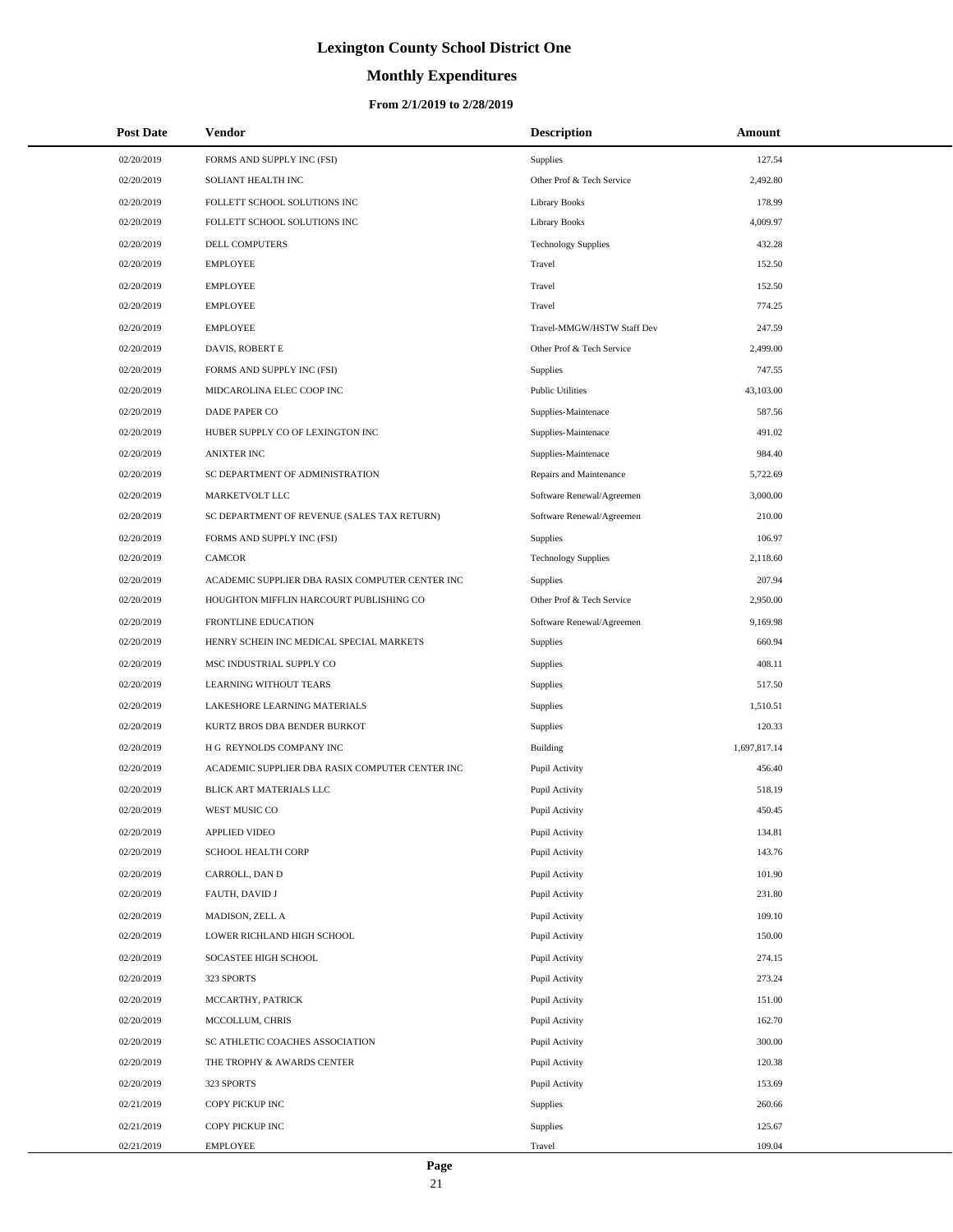# **Monthly Expenditures**

| <b>Post Date</b> | Vendor                                            | <b>Description</b>         | Amount    |
|------------------|---------------------------------------------------|----------------------------|-----------|
| 02/21/2019       | <b>EMPLOYEE</b>                                   | Travel                     | 297.00    |
| 02/21/2019       | <b>EMPLOYEE</b>                                   | Travel                     | 297.00    |
| 02/21/2019       | <b>EMPLOYEE</b>                                   | Travel                     | 609.14    |
| 02/21/2019       | KELVIN EDUCATIONAL                                | <b>Technology Supplies</b> | 135.00    |
| 02/21/2019       | SC DEPARTMENT OF EDUCATION                        | Inst Prog Improvement      | 1,890.00  |
| 02/21/2019       | <b>EMPLOYEE</b>                                   | Travel                     | 190.24    |
| 02/21/2019       | <b>EMPLOYEE</b>                                   | Travel                     | 348.54    |
| 02/21/2019       | <b>EMPLOYEE</b>                                   | Travel                     | 260.64    |
| 02/21/2019       | <b>EMPLOYEE</b>                                   | Travel-Teacher Staff Dev   | 152.50    |
| 02/21/2019       | <b>EMPLOYEE</b>                                   | Travel-Teacher Staff Dev   | 371.16    |
| 02/21/2019       | <b>EMPLOYEE</b>                                   | Travel-MMGW/HSTW Staff Dev | 231.00    |
| 02/21/2019       | HILTON MYRTLE BEACH RESORT                        | Travel-Teacher Staff Dev   | 695.52    |
| 02/21/2019       | MCNAIR LAW FIRM PA                                | Legal Services             | 1,659.00  |
| 02/21/2019       | <b>EMPLOYEE</b>                                   | Travel                     | 231.00    |
| 02/21/2019       | <b>EMPLOYEE</b>                                   | Travel                     | 305.03    |
| 02/21/2019       | PALMETTO PROPANE                                  | <b>Public Utilities</b>    | 706.28    |
| 02/21/2019       | CULLUM SERVICES INC                               | Repairs and Maintenance    | 642.36    |
| 02/21/2019       | SMITH AND JONES JANITORIAL SUPPLIES AND EQUIP INC | Repairs and Maintenance    | 146.25    |
| 02/21/2019       | SMITH AND JONES JANITORIAL SUPPLIES AND EQUIP INC | Repairs and Maintenance    | 195.00    |
| 02/21/2019       | POSTMASTER 010                                    | Rentals                    | 512.00    |
| 02/21/2019       | <b>IBOSS CYBERSECURITY</b>                        | Software Renewal/Agreemen  | 50,750.00 |
| 02/21/2019       | SC DEPARTMENT OF REVENUE (SALES TAX RETURN)       | Software Renewal/Agreemen  | 3,552.50  |
| 02/21/2019       | APPLE INC                                         | <b>Technology Supplies</b> | 310.30    |
| 02/21/2019       | <b>EMPLOYEE</b>                                   | Travel                     | 230.40    |
| 02/21/2019       | SMARTPHONE MEDIC LLC                              | Pupil Activity             | 396.00    |
| 02/21/2019       | SMARTPHONE MEDIC LLC                              | Pupil Activity             | 546.00    |
| 02/21/2019       | SMARTPHONE MEDIC LLC                              | Pupil Activity             | 495.00    |
| 02/21/2019       | SMARTPHONE MEDIC LLC                              | Pupil Activity             | 891.00    |
| 02/21/2019       | SMARTPHONE MEDIC LLC                              | Pupil Activity             | 626.00    |
| 02/21/2019       | FOLLETT SCHOOL SOLUTIONS INC                      | Pupil Activity             | 167.17    |
| 02/21/2019       | FISHER SCIENTIFIC COMPANY LLC                     | Pupil Activity             | 186.63    |
| 02/21/2019       | FOLLETT SCHOOL SOLUTIONS INC                      | Pupil Activity             | 2,027.12  |
| 02/21/2019       | <b>BSN SPORTS</b>                                 | Pupil Activity             | 522.96    |
| 02/21/2019       | APPLIED VIDEO                                     | Pupil Activity             | 962.99    |
| 02/21/2019       | COLUMBIA SPECIALTY ADVERTISING INC                | Pupil Activity             | 173.34    |
| 02/21/2019       | <b>BSN SPORTS</b>                                 | Pupil Activity             | 550.52    |
| 02/21/2019       | <b>BSN SPORTS</b>                                 | Pupil Activity             | 239.66    |
| 02/21/2019       | <b>BSN SPORTS</b>                                 | Pupil Activity             | 1,402.77  |
| 02/21/2019       | <b>BSN SPORTS</b>                                 | Pupil Activity             | 1,251.90  |
| 02/21/2019       | SC HIGH SCHOOL LEAGUE                             | Pupil Activity             | 288.50    |
| 02/21/2019       | <b>BSN SPORTS</b>                                 | Pupil Activity             | 507.18    |
| 02/21/2019       | <b>BSN SPORTS</b>                                 | Pupil Activity             | 166.92    |
| 02/21/2019       | <b>BSN SPORTS</b>                                 | Pupil Activity             | 599.11    |
| 02/22/2019       | <b>EMPLOYEE</b>                                   | Travel                     | 362.73    |
| 02/22/2019       | SCHOOL SPECIALTY INC                              | Supplies                   | 235.03    |
| 02/22/2019       | EXPEDITIONARY LEARNING OUTWARD BOUND INC          | Inst Prog Improvement      | 52,425.00 |
| 02/22/2019       | FORMS AND SUPPLY INC (FSI)                        | Supplies                   | 207.88    |
| 02/22/2019       | FORMS AND SUPPLY INC (FSI)                        | Supplies                   | 1,400.17  |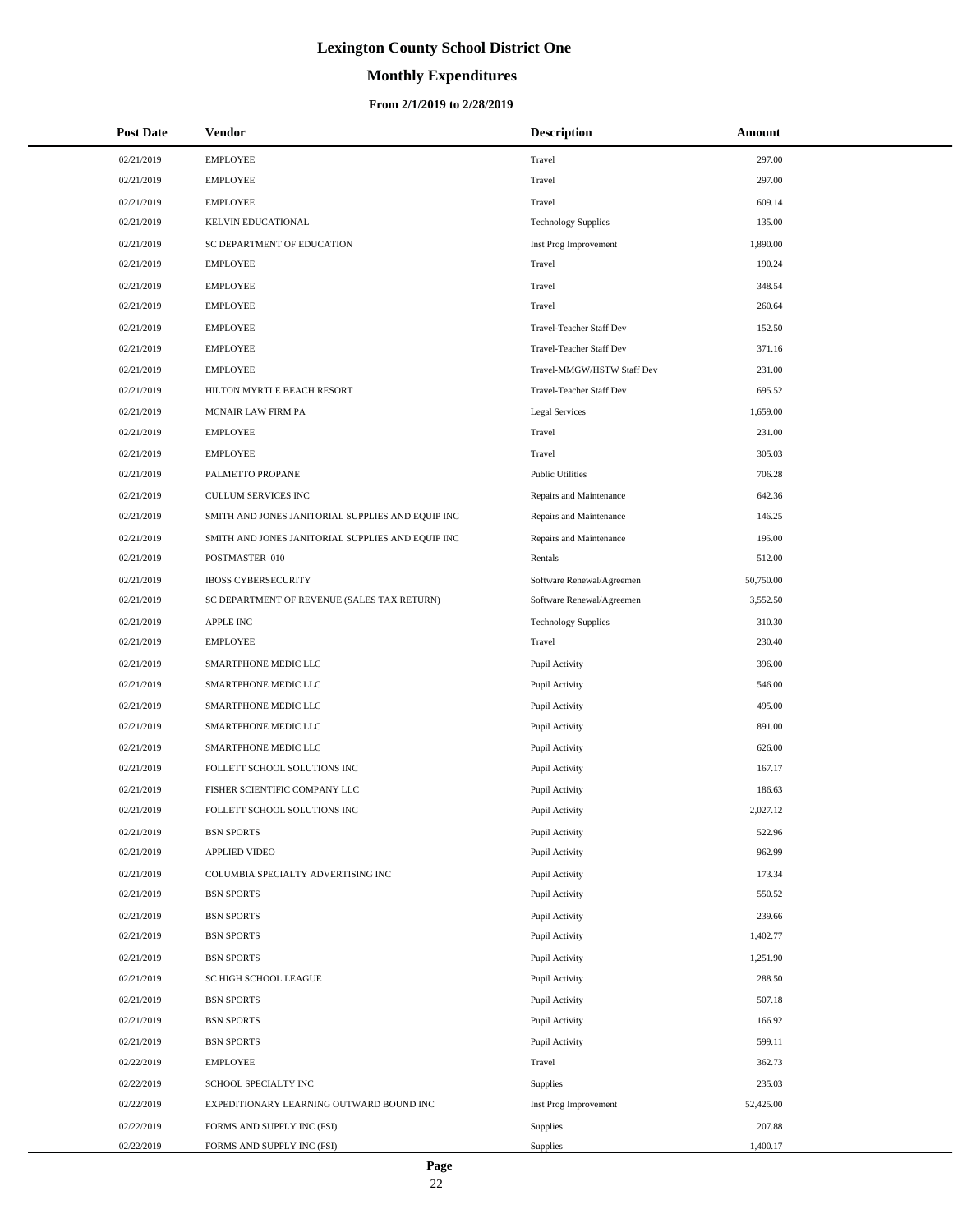# **Monthly Expenditures**

#### **From 2/1/2019 to 2/28/2019**

| <b>Post Date</b> | Vendor                                            | <b>Description</b>         | Amount    |
|------------------|---------------------------------------------------|----------------------------|-----------|
| 02/22/2019       | HOUGHTON MIFFLIN HARCOURT PUBLISHING CO           | Supplies                   | 782.13    |
| 02/22/2019       | DELL COMPUTERS                                    | <b>Technology Supplies</b> | 695.50    |
| 02/22/2019       | HP INC                                            | <b>Technology Supplies</b> | 287.83    |
| 02/22/2019       | DELL COMPUTERS                                    | <b>Technology Supplies</b> | 267.50    |
| 02/22/2019       | BOOKER T RICE DBA RICE TOURS LLC                  | Pupil Transportation       | 2,900.00  |
| 02/22/2019       | SUPPLEMENTAL HEALTH CARE SERVICES INC             | Other Prof & Tech Service  | 2,010.00  |
| 02/22/2019       | DEMCO INC                                         | Supplies                   | 139.64    |
| 02/22/2019       | <b>EMPLOYEE</b>                                   | Travel                     | 359.31    |
| 02/22/2019       | <b>EMPLOYEE</b>                                   | Travel                     | 116.58    |
| 02/22/2019       | <b>EMPLOYEE</b>                                   | Travel                     | 135.14    |
| 02/22/2019       | HILLS MACHINERY COMPANY LLC                       | Equipment - Nonexpendable  | 14,423.04 |
| 02/22/2019       | SC DEPARTMENT OF REVENUE (SALES TAX RETURN)       | Equipment - Nonexpendable  | 891.98    |
| 02/22/2019       | SMITH AND JONES JANITORIAL SUPPLIES AND EQUIP INC | Supplies-Maintenace        | 631.56    |
| 02/22/2019       | COOK & BOARDMAN LLC                               | Supplies-Maintenace        | 1,108.41  |
| 02/22/2019       | SMITH AND JONES JANITORIAL SUPPLIES AND EQUIP INC | Supplies-Maintenace        | 299.61    |
| 02/22/2019       | H L SHEALY CO                                     | Supplies-Maintenace        | 205.44    |
| 02/22/2019       | H L SHEALY CO                                     | Supplies-Maintenace        | 205.44    |
| 02/22/2019       | H L SHEALY CO                                     | Supplies-Maintenace        | 205.44    |
| 02/22/2019       | H L SHEALY CO                                     | Supplies-Maintenace        | 205.44    |
| 02/22/2019       | SMITH AND JONES JANITORIAL SUPPLIES AND EQUIP INC | Supplies-Maintenace        | 160.92    |
| 02/22/2019       | <b>HL SHEALY CO</b>                               | Supplies-Maintenace        | 205.44    |
| 02/22/2019       | SMITH AND JONES JANITORIAL SUPPLIES AND EQUIP INC | Supplies-Maintenace        | 121.55    |
| 02/22/2019       | SMITH AND JONES JANITORIAL SUPPLIES AND EQUIP INC | Supplies-Maintenace        | 466.52    |
| 02/22/2019       | H L SHEALY CO                                     | Supplies-Maintenace        | 205.44    |
| 02/22/2019       | SMITH AND JONES JANITORIAL SUPPLIES AND EQUIP INC | Supplies-Maintenace        | 960.86    |
| 02/22/2019       | SMITH AND JONES JANITORIAL SUPPLIES AND EQUIP INC | Supplies-Maintenace        | 402.32    |
| 02/22/2019       | SMITH AND JONES JANITORIAL SUPPLIES AND EQUIP INC | Supplies-Maintenace        | 804.64    |
| 02/22/2019       | SMITH AND JONES JANITORIAL SUPPLIES AND EQUIP INC | Supplies-Maintenace        | 804.64    |
| 02/22/2019       | <b>HL SHEALY CO</b>                               | Supplies-Maintenace        | 205.44    |
| 02/22/2019       | SCE&G                                             | <b>Public Utilities</b>    | 367.00    |
| 02/22/2019       | <b>EMPLOYEE</b>                                   | Travel                     | 115.13    |
| 02/22/2019       | SC DEPARTMENT OF ADMINISTRATION                   | Communication              | 305.58    |
| 02/22/2019       | DELL COMPUTERS                                    | Supplies                   | 1,302.94  |
| 02/22/2019       | DELL COMPUTERS                                    | <b>Technology Supplies</b> | 4,815.01  |
| 02/22/2019       | <b>BOOKSOURCE</b>                                 | Supplies                   | 193.67    |
| 02/22/2019       | SOUTHEASTERN REGIONAL READING RECOVERY ASSOC      | Travel                     | 355.00    |
| 02/22/2019       | FBLA SC CHAPTER                                   | Travel                     | 150.00    |
| 02/22/2019       | KEYSTONE AUTOMOTIVE INDUSTRIES                    | Supplies                   | 2,498.45  |
| 02/22/2019       | <b>GENERAL SALES COMPANY</b>                      | Supplies                   | 10,345.25 |
| 02/22/2019       | SMARTPHONE MEDIC LLC                              | Pupil Activity             | 995.00    |
| 02/22/2019       | SMARTPHONE MEDIC LLC                              | Pupil Activity             | 796.00    |
| 02/22/2019       | SMARTPHONE MEDIC LLC                              | Pupil Activity             | 2,354.00  |
| 02/22/2019       | SMARTPHONE MEDIC LLC                              | Pupil Activity             | 597.00    |
| 02/22/2019       | SMARTPHONE MEDIC LLC                              | Pupil Activity             | 1,498.00  |
| 02/22/2019       | SMARTPHONE MEDIC LLC                              | Pupil Activity             | 3,334.00  |
| 02/22/2019       | SMARTPHONE MEDIC LLC                              | Pupil Activity             | 3,957.00  |
| 02/22/2019       | SMARTPHONE MEDIC LLC                              | Pupil Activity             | 597.00    |
| 02/22/2019       | SMARTPHONE MEDIC LLC                              | Pupil Activity             | 597.00    |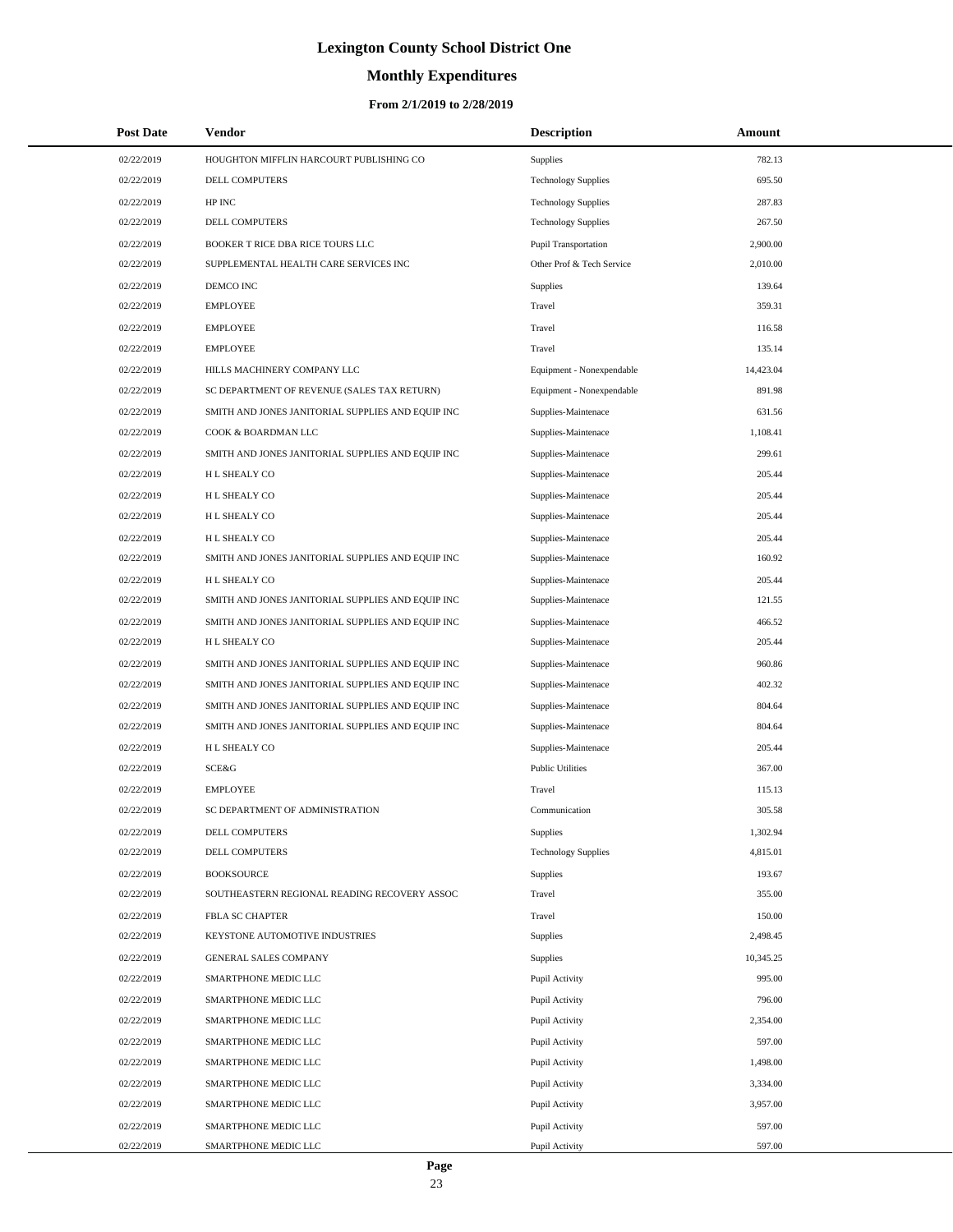# **Monthly Expenditures**

#### **From 2/1/2019 to 2/28/2019**

| <b>Post Date</b> | Vendor                                            | <b>Description</b>         | Amount    |  |
|------------------|---------------------------------------------------|----------------------------|-----------|--|
| 02/22/2019       | SOUTHEASTERN PERFORMANCE APPAREL                  | Pupil Activity             | 2,337.95  |  |
| 02/22/2019       | POLLOCK COMPANY                                   | Pupil Activity             | 214.00    |  |
| 02/22/2019       | SOUTH POINTE HIGH SCHOOL                          | Pupil Activity             | 150.00    |  |
| 02/22/2019       | SCHOOL CUTS SCREENING AND EMBROIDERY              | Pupil Activity             | 144.45    |  |
| 02/25/2019       | <b>LEARNING A-Z</b>                               | Software Renewal/Agreemen  | 2,352.82  |  |
| 02/25/2019       | <b>EMPLOYEE</b>                                   | Travel                     | 144.65    |  |
| 02/25/2019       | SCHOOL SPECIALTY INC                              | Supplies                   | 308.17    |  |
| 02/25/2019       | ACADEMIC SUPPLIER DBA RASIX COMPUTER CENTER INC   | <b>Supplies</b>            | 1,000.48  |  |
| 02/25/2019       | SCHOOL SPECIALTY INC                              | Supplies                   | 1,304.19  |  |
| 02/25/2019       | FORMS AND SUPPLY INC (FSI)                        | Supplies                   | 111.45    |  |
| 02/25/2019       | MITCHELL PRINTING AND GRAPHICS INC                | Printing and Binding       | 362.40    |  |
| 02/25/2019       | <b>LRADAC</b>                                     | Other Prof & Tech Service  | 4,468.70  |  |
| 02/25/2019       | OCCUPATIONAL HEALTH                               | Supplies                   | 486.00    |  |
| 02/25/2019       | FOLLETT SCHOOL SOLUTIONS INC                      | <b>Library Books</b>       | 2,515.71  |  |
| 02/25/2019       | <b>CERTIFIED TRANSLATION SERVICES</b>             | Other Prof & Tech Service  | 130.00    |  |
| 02/25/2019       | <b>EMPLOYEE</b>                                   | Travel                     | 139.20    |  |
| 02/25/2019       | <b>EMPLOYEE</b>                                   | Other Objects              | 200.00    |  |
| 02/25/2019       | MAYER ELECTRIC SUPPLY COMPANY INC                 | Supplies-Maintenace        | 230.22    |  |
| 02/25/2019       | MAYER ELECTRIC SUPPLY COMPANY INC                 | Supplies-Maintenace        | 230.22    |  |
| 02/25/2019       | GATEWAY SUPPLY CO INC                             | Supplies-Maintenace        | 1,024.92  |  |
| 02/25/2019       | MAYER ELECTRIC SUPPLY COMPANY INC                 | Supplies-Maintenace        | 941.60    |  |
| 02/25/2019       | MAYER ELECTRIC SUPPLY COMPANY INC                 | Supplies-Maintenace        | 941.60    |  |
| 02/25/2019       | SMITH AND JONES JANITORIAL SUPPLIES AND EQUIP INC | <b>Supplies</b>            | 1,292.56  |  |
| 02/25/2019       | <b>EMPLOYEE</b>                                   | Travel                     | 526.64    |  |
| 02/25/2019       | <b>EMPLOYEE</b>                                   | Travel                     | 100.34    |  |
| 02/25/2019       | APPLYA OCCUPATIONAL STRATEGIES                    | Other Prof & Tech Service  | 137.60    |  |
| 02/25/2019       | <b>EMPLOYEE</b>                                   | Supplies                   | 113.99    |  |
| 02/25/2019       | LEXINGTON PRINTING LLC                            | Printing and Binding       | 348.82    |  |
| 02/25/2019       | PROFESSIONAL PRINTERS LTD                         | Printing and Binding       | 171.20    |  |
| 02/25/2019       | DATA MANAGEMENT INC                               | Repairs and Maintenance    | 1,416.98  |  |
| 02/25/2019       | RAPTOR TECHNOLOGIES LLC                           | <b>Technology Supplies</b> | 400.00    |  |
| 02/25/2019       | <b>EMPLOYEE</b>                                   | Travel                     | 123.31    |  |
| 02/25/2019       | CAROLINA BIOLOGICAL SUPPLY CO                     | Supplies                   | 114.28    |  |
| 02/25/2019       | WARDS NATURAL SCIENCE EST LLC                     | Supplies                   | 272.21    |  |
| 02/25/2019       | <b>STUDICA INC</b>                                | Supplies                   | 839.00    |  |
| 02/25/2019       | THE WASSERSTROM COMPANY                           | Supplies                   | 4,793.51  |  |
| 02/25/2019       | <b>EMPLOYEE</b>                                   | Travel                     | 130.50    |  |
| 02/25/2019       | DATA MANAGEMENT INC                               | <b>Technology Supplies</b> | 17,849.09 |  |
| 02/25/2019       | SYSCO FOOD SERV OF COLUMBIA                       | Food                       | 7,973.68  |  |
| 02/25/2019       | SYSCO FOOD SERV OF COLUMBIA                       | Food                       | 2,926.17  |  |
| 02/25/2019       | SYSCO FOOD SERV OF COLUMBIA                       | Food                       | 5,467.47  |  |
| 02/25/2019       | SYSCO FOOD SERV OF COLUMBIA                       | Food                       | 2,909.96  |  |
| 02/25/2019       | SYSCO FOOD SERV OF COLUMBIA                       | Food                       | 2,422.83  |  |
| 02/25/2019       | SYSCO FOOD SERV OF COLUMBIA                       | Food                       | 2,793.79  |  |
| 02/25/2019       | SYSCO FOOD SERV OF COLUMBIA                       | Food                       | 2,825.29  |  |
| 02/25/2019       | SYSCO FOOD SERV OF COLUMBIA                       | Food                       | 2,858.26  |  |
| 02/25/2019       | SYSCO FOOD SERV OF COLUMBIA                       | Food                       | 2,470.61  |  |
| 02/25/2019       | SYSCO FOOD SERV OF COLUMBIA                       | Food                       | 11,813.12 |  |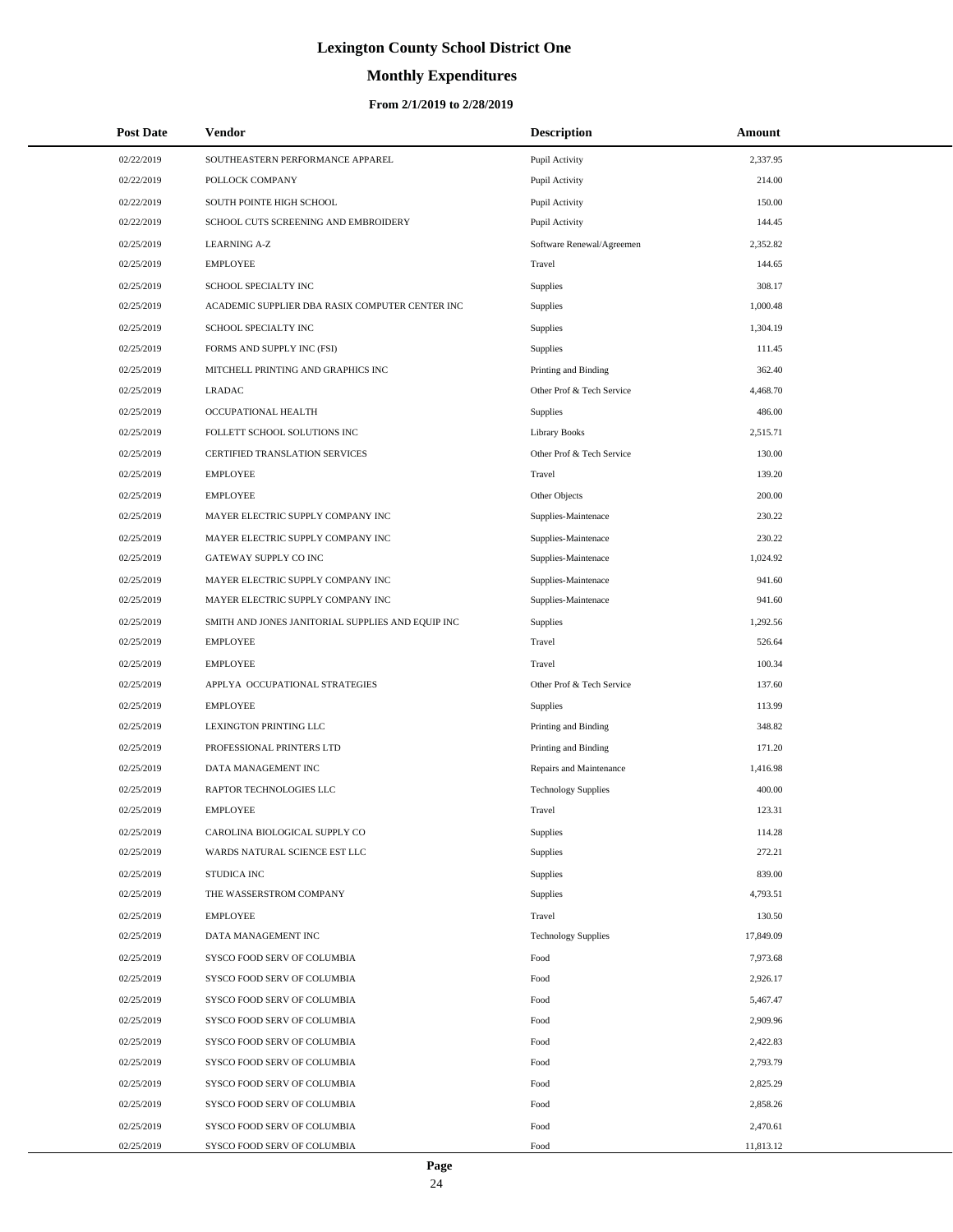# **Monthly Expenditures**

#### **From 2/1/2019 to 2/28/2019**

| <b>Post Date</b> | Vendor                               | <b>Description</b>         | Amount    |
|------------------|--------------------------------------|----------------------------|-----------|
| 02/25/2019       | SYSCO FOOD SERV OF COLUMBIA          | Food                       | 12,007.24 |
| 02/25/2019       | SYSCO FOOD SERV OF COLUMBIA          | Food                       | 14,939.62 |
| 02/25/2019       | SYSCO FOOD SERV OF COLUMBIA          | Food                       | 12,022.22 |
| 02/25/2019       | SYSCO FOOD SERV OF COLUMBIA          | Food                       | 27,192.44 |
| 02/25/2019       | SYSCO FOOD SERV OF COLUMBIA          | Food                       | 2,393.49  |
| 02/25/2019       | SYSCO FOOD SERV OF COLUMBIA          | Food                       | 2,615.23  |
| 02/25/2019       | SYSCO FOOD SERV OF COLUMBIA          | Food                       | 10,014.27 |
| 02/25/2019       | SYSCO FOOD SERV OF COLUMBIA          | Food                       | 6,182.64  |
| 02/25/2019       | SYSCO FOOD SERV OF COLUMBIA          | Food                       | 5,753.56  |
| 02/25/2019       | SYSCO FOOD SERV OF COLUMBIA          | Food                       | 1,837.68  |
| 02/25/2019       | SYSCO FOOD SERV OF COLUMBIA          | Food                       | 1,459.79  |
| 02/25/2019       | SYSCO FOOD SERV OF COLUMBIA          | Food                       | 5,028.59  |
| 02/25/2019       | SYSCO FOOD SERV OF COLUMBIA          | Food                       | 2,785.30  |
| 02/25/2019       | SYSCO FOOD SERV OF COLUMBIA          | Food                       | 3,905.51  |
| 02/25/2019       | SYSCO FOOD SERV OF COLUMBIA          | Food                       | 16,199.71 |
| 02/25/2019       | SYSCO FOOD SERV OF COLUMBIA          | Food                       | 2,506.18  |
| 02/25/2019       | <b>CAMCOR</b>                        | Pupil Activity             | 1,059.13  |
| 02/25/2019       | KENDALL HUNT PUBLISHING CO           | Pupil Activity             | 472.08    |
| 02/25/2019       | SCHOOL SPECIALTY INC                 | Pupil Activity             | 1,974.80  |
| 02/25/2019       | <b>SHAR PRODUCTS</b>                 | Pupil Activity             | 236.18    |
| 02/25/2019       | THE NEFF CO                          | Pupil Activity             | 143.06    |
| 02/25/2019       | T AND T SPORTS                       | Pupil Activity             | 609.90    |
| 02/25/2019       | <b>BSN SPORTS</b>                    | Pupil Activity             | 3,428.28  |
| 02/25/2019       | HUDSON'S SMOKEHOUSE OF LEXINGTON LLC | Pupil Activity             | 592.14    |
| 02/25/2019       | HUDSON'S SMOKEHOUSE OF LEXINGTON LLC | Pupil Activity             | 100.08    |
| 02/25/2019       | T AND T SPORTS                       | Pupil Activity             | 2,060.82  |
| 02/25/2019       | ROBERTSON, KENNEDY ALEXANDER         | Pupil Activity             | 400.00    |
| 02/25/2019       | ARNONE, KEVIN                        | Pupil Activity             | 141.60    |
| 02/25/2019       | CAUGHMAN, MICHAEL                    | Pupil Activity             | 210.60    |
| 02/25/2019       | SHAY, THOMAS                         | Pupil Activity             | 138.00    |
| 02/25/2019       | SHOBERT, BRENT                       | Pupil Activity             | 141.60    |
| 02/25/2019       | SMITH, JAMES ASHLEY                  | Pupil Activity             | 141.60    |
| 02/25/2019       | WOODRING, STEVE                      | Pupil Activity             | 202.50    |
| 02/25/2019       | DANIELS, ANDREW T                    | Pupil Activity             | 119.80    |
| 02/25/2019       | HAIR, ALLEN                          | Pupil Activity             | 119.80    |
| 02/25/2019       | MCGINTY, CHAD                        | Pupil Activity             | 122.50    |
| 02/25/2019       | TAYLOR, ALLEN                        | Pupil Activity             | 120.70    |
| 02/25/2019       | EDWARDS SIGNS/GRAPHICS               | Pupil Activity             | 250.00    |
| 02/26/2019       | NUIDEA SCHOOL SUPPLY CO              | Supplies                   | 233.26    |
| 02/26/2019       | SOUTHERN SPECIAL TEES LLC            | Supplies                   | 188.32    |
| 02/26/2019       | NUIDEA SCHOOL SUPPLY CO              | Supplies                   | 575.66    |
| 02/26/2019       | <b>HAMPTON INN</b>                   | Pupil Transportation       | 1,849.26  |
| 02/26/2019       | HAMPTON INN                          | Travel                     | 264.18    |
| 02/26/2019       | FORMS AND SUPPLY INC (FSI)           | Supplies                   | 116.33    |
| 02/26/2019       | CAMCOR                               | <b>Technology Supplies</b> | 1,389.93  |
| 02/26/2019       | FORMS AND SUPPLY INC (FSI)           | Supplies                   | 417.73    |
| 02/26/2019       | SALLY BEAUTY SUPPLY                  | Supplies                   | 106.84    |
| 02/26/2019       | ENTERPRISE LEASING COMPANY SOUTHEAST | Pupil Transportation       | 481.48    |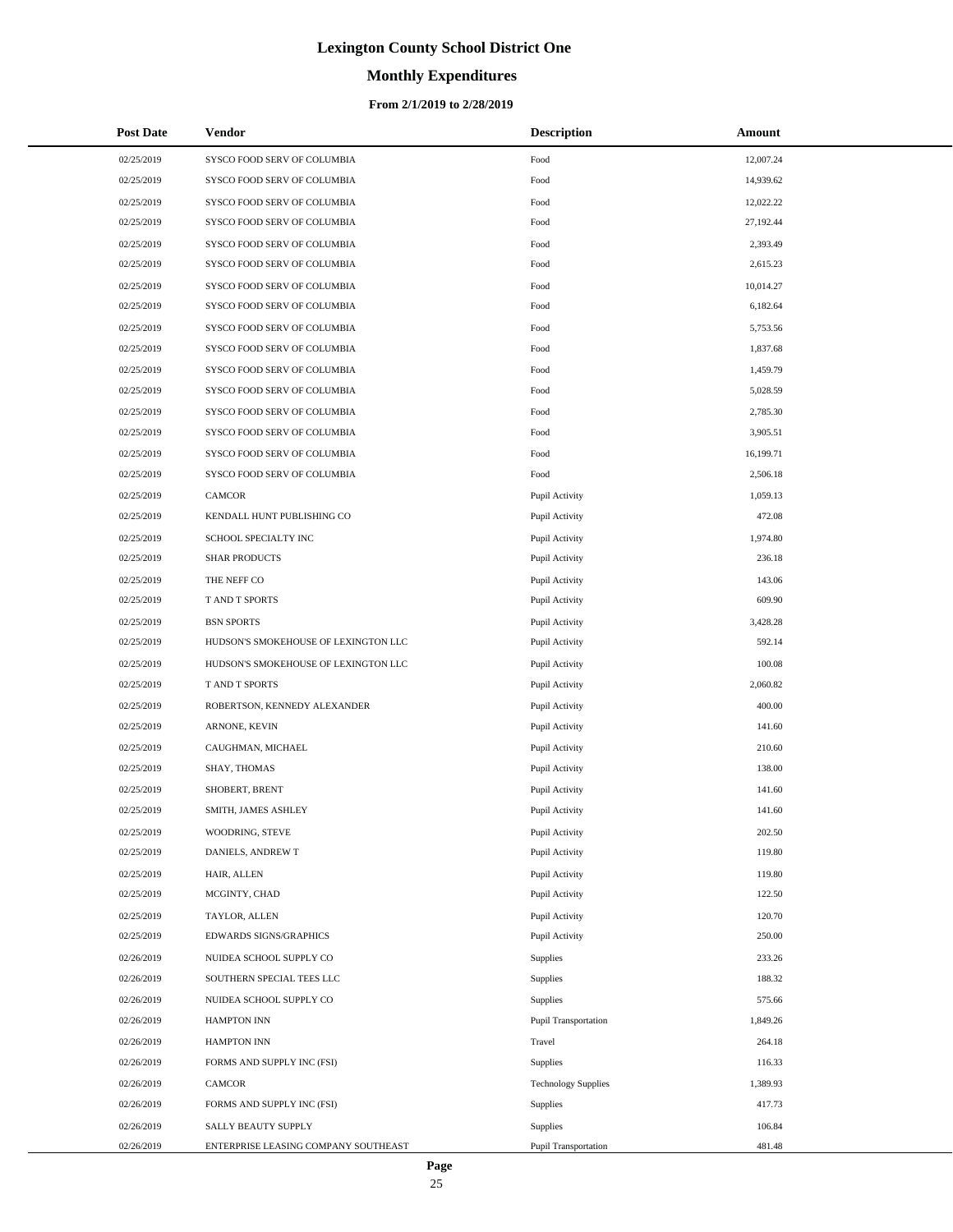# **Monthly Expenditures**

| <b>Post Date</b> | Vendor                                             | <b>Description</b>             | Amount    |  |
|------------------|----------------------------------------------------|--------------------------------|-----------|--|
| 02/26/2019       | DOUBLETREE HILTON NORTH CHARLESTON CONVENTION CNTR | Travel                         | 770.64    |  |
| 02/26/2019       | EMBASSY SUITES CHARLESTON CONVENTION CENTER        | Travel                         | 465.12    |  |
| 02/26/2019       | PINE PRESS OF LEXINGTON INC                        | Printing and Binding           | 105.97    |  |
| 02/26/2019       | OCCUPATIONAL HEALTH                                | Supplies                       | 243.00    |  |
| 02/26/2019       | SCHOOL HEALTH CORP                                 | Supplies                       | 209.00    |  |
| 02/26/2019       | FOLLETT SCHOOL SOLUTIONS INC                       | Library Books                  | 114.80    |  |
| 02/26/2019       | FOLLETT SCHOOL SOLUTIONS INC                       | Library Books                  | 865.78    |  |
| 02/26/2019       | MACKIN LIBRARY MEDIA                               | Library Books                  | 774.82    |  |
| 02/26/2019       | CERTIFIED TRANSLATION SERVICES                     | Other Prof & Tech Service      | 130.00    |  |
| 02/26/2019       | FORMS AND SUPPLY INC (FSI)                         | Supplies                       | 126.09    |  |
| 02/26/2019       | THE BOOMERANG PROJECT                              | Travel                         | 2,895.00  |  |
| 02/26/2019       | SMITH AND JONES JANITORIAL SUPPLIES AND EQUIP INC  | Supplies-Maintenace            | 115.56    |  |
| 02/26/2019       | <b>GILBERT PAINT AND BODY</b>                      | Repairs and Maintenance        | 7,352.22  |  |
| 02/26/2019       | SMITH AND JONES JANITORIAL SUPPLIES AND EQUIP INC  | Supplies-Maintenace            | 2,247.00  |  |
| 02/26/2019       | SMITH AND JONES JANITORIAL SUPPLIES AND EQUIP INC  | Supplies-Maintenace            | 102.72    |  |
| 02/26/2019       | <b>SUPPLYWORKS</b>                                 | Supplies-Maintenace            | 187.98    |  |
| 02/26/2019       | SMITH AND JONES JANITORIAL SUPPLIES AND EQUIP INC  | Supplies-Maintenace            | 492.19    |  |
| 02/26/2019       | <b>ANIXTER INC</b>                                 | Supplies-Maintenace            | 984.40    |  |
| 02/26/2019       | <b>ANIXTER INC</b>                                 | Supplies-Maintenace            | 984.40    |  |
| 02/26/2019       | PINE PRESS OF LEXINGTON INC                        | Printing and Binding           | 306.68    |  |
| 02/26/2019       | CDWG ACCT 305089                                   | Software Renewal/Agreemen      | 14,484.50 |  |
| 02/26/2019       | SC DEPARTMENT OF REVENUE (SALES TAX RETURN)        | Software Renewal/Agreemen      | 1,013.92  |  |
| 02/26/2019       | <b>CAMCOR</b>                                      | <b>Supplies</b>                | 2,183.57  |  |
| 02/26/2019       | HP INC                                             | <b>Technology Supplies</b>     | 474.55    |  |
| 02/26/2019       | HP INC                                             | <b>Technology Supplies</b>     | 474.57    |  |
| 02/26/2019       | HP INC                                             | <b>Technology Supplies</b>     | 474.57    |  |
| 02/26/2019       | HP INC                                             | <b>Technology Supplies</b>     | 474.57    |  |
| 02/26/2019       | HP INC                                             | <b>Technology Supplies</b>     | 474.57    |  |
| 02/26/2019       | HP INC                                             | <b>Technology Supplies</b>     | 474.57    |  |
| 02/26/2019       | HP INC                                             | <b>Technology Supplies</b>     | 237.28    |  |
| 02/26/2019       | <b>NCS PEARSON</b>                                 | Supplies                       | 680.53    |  |
| 02/26/2019       | <b>ESPECIAL NEEDS</b>                              | Supplies                       | 877.35    |  |
| 02/26/2019       | <b>HYPERTEC DIRECT</b>                             | Software Renewal/Agreemen      | 37,236.00 |  |
| 02/26/2019       | MACHINE AND WELDING SUPPLY CO DBA ARC3 GASES SOUTH | Supplies                       | 1,641.27  |  |
| 02/26/2019       | SARGENT WELCH LLC A VWR CO                         | Supplies                       | 1,433.77  |  |
| 02/26/2019       | SCHOOL SPECIALTY INC                               | Supplies                       | 275.21    |  |
| 02/26/2019       | LEARNING WITHOUT TEARS                             | <b>Supplies</b>                | 340.00    |  |
| 02/26/2019       | SMARTPHONE MEDIC LLC                               | Pupil Activity                 | 1,684.00  |  |
| 02/26/2019       | SMARTPHONE MEDIC LLC                               | Pupil Activity                 | 198.00    |  |
| 02/26/2019       | SMARTPHONE MEDIC LLC                               | Pupil Activity                 | 6,356.00  |  |
| 02/26/2019       | SMARTPHONE MEDIC LLC                               | Pupil Activity                 | 1,980.00  |  |
| 02/26/2019       | FORMS AND SUPPLY INC (FSI)                         | Pupil Activity                 | 113.69    |  |
| 02/26/2019       | KENDALL HUNT PUBLISHING CO                         | Pupil Activity                 | 115.85    |  |
| 02/26/2019       | LEXINGTON TECHNOLOGY CENTER                        | Pupil Act-Fee/Collection Refnd | 230.00    |  |
| 02/26/2019       | BRAINPOP.COM LLC                                   | Pupil Activity                 | 1,895.00  |  |
| 02/26/2019       | SC DEPARTMENT OF REVENUE (SALES TAX RETURN)        | Pupil Activity                 | 132.65    |  |
| 02/26/2019       | ACADEMIC SUPPLIER DBA RASIX COMPUTER CENTER INC    | Pupil Activity                 | 1,921.86  |  |
| 02/27/2019       | ADAIR PIANO LLC                                    | Repairs and Maintenance        | 150.00    |  |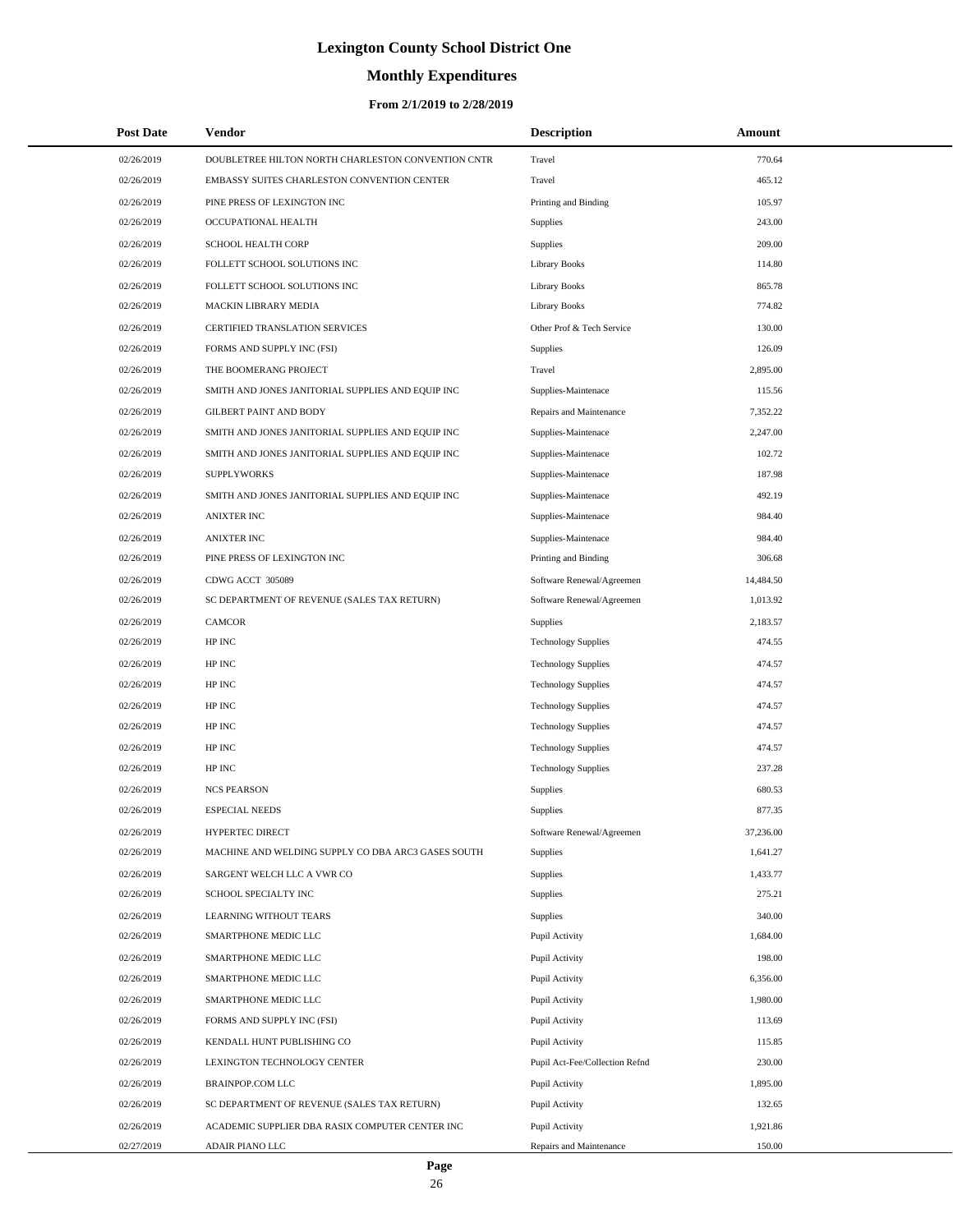# **Monthly Expenditures**

| <b>Post Date</b> | Vendor                                            | <b>Description</b>         | Amount    |  |
|------------------|---------------------------------------------------|----------------------------|-----------|--|
| 02/27/2019       | PINE PRESS OF LEXINGTON INC                       | Printing and Binding       | 853.46    |  |
| 02/27/2019       | ACADEMIC SUPPLIER DBA RASIX COMPUTER CENTER INC   | <b>Supplies</b>            | 2,388.90  |  |
| 02/27/2019       | <b>DELL COMPUTERS</b>                             | <b>Technology Supplies</b> | 1,760.15  |  |
| 02/27/2019       | KNOWLEDGE MATTERS INC                             | Software Renewal/Agreemen  | 1,295.00  |  |
| 02/27/2019       | THE CUSTOM FRAMER                                 | Supplies                   | 160.50    |  |
| 02/27/2019       | <b>DELL COMPUTERS</b>                             | <b>Technology Supplies</b> | 251.45    |  |
| 02/27/2019       | SUPPLEMENTAL HEALTH CARE SERVICES INC             | Other Prof & Tech Service  | 10,385.00 |  |
| 02/27/2019       | <b>EMPLOYEE</b>                                   | <b>Supplies</b>            | 131.74    |  |
| 02/27/2019       | MEDSHORE AMBULANCE SVC GOLD CROSS AMBULANCE SVC   | Other Prof & Tech Service  | 1,200.00  |  |
| 02/27/2019       | EDU HEALTHCARE LLC                                | Other Prof & Tech Service  | 1,495.00  |  |
| 02/27/2019       | MACKIN LIBRARY MEDIA                              | Library Books              | 4,391.83  |  |
| 02/27/2019       | FOLLETT SCHOOL SOLUTIONS INC                      | <b>Library Books</b>       | 662.23    |  |
| 02/27/2019       | DUFF AND CHILDS LLC                               | Legal Services             | 8,720.01  |  |
| 02/27/2019       | <b>AUTOZONE INC</b>                               | Supplies-Maintenace        | 255.52    |  |
| 02/27/2019       | <b>SUPPLYWORKS</b>                                | Supplies-Maintenace        | 576.09    |  |
| 02/27/2019       | GILBERTSUMMIT RURAL WATER DISTRICT                | <b>Public Utilities</b>    | 1.678.82  |  |
| 02/27/2019       | L&W SUPPLY CORPORATION                            | Supplies-Maintenace        | 298.57    |  |
| 02/27/2019       | SMITH AND JONES JANITORIAL SUPPLIES AND EQUIP INC | Supplies-Maintenace        | 1,502.36  |  |
| 02/27/2019       | <b>SUPPLYWORKS</b>                                | Supplies-Maintenace        | 148.81    |  |
| 02/27/2019       | GILBERTSUMMIT RURAL WATER DISTRICT                | <b>Public Utilities</b>    | 846.66    |  |
| 02/27/2019       | L&W SUPPLY CORPORATION                            | Supplies-Maintenace        | 270.15    |  |
| 02/27/2019       | <b>SUPPLYWORKS</b>                                | Supplies-Maintenace        | 123.55    |  |
| 02/27/2019       | <b>SUPPLYWORKS</b>                                | Supplies-Maintenace        | 161.66    |  |
| 02/27/2019       | GILBERTSUMMIT RURAL WATER DISTRICT                | <b>Public Utilities</b>    | 377.44    |  |
| 02/27/2019       | PALMETTO PROPANE                                  | Energy                     | 546.37    |  |
| 02/27/2019       | GILBERTSUMMIT RURAL WATER DISTRICT                | <b>Public Utilities</b>    | 977.47    |  |
| 02/27/2019       | <b>SUPPLYWORKS</b>                                | Supplies-Maintenace        | 148.81    |  |
| 02/27/2019       | <b>SUPPLYWORKS</b>                                | Supplies-Maintenace        | 1,083.17  |  |
| 02/27/2019       | SMITH AND JONES JANITORIAL SUPPLIES AND EQUIP INC | Supplies-Maintenace        | 487.93    |  |
| 02/27/2019       | W W GRAINGER                                      | Supplies-Maintenace        | 337.09    |  |
| 02/27/2019       | <b>SUPPLYWORKS</b>                                | Supplies-Maintenace        | 488.20    |  |
| 02/27/2019       | GILBERTSUMMIT RURAL WATER DISTRICT                | <b>Public Utilities</b>    | 551.36    |  |
| 02/27/2019       | CITY ELECTRIC SUPPLY CO                           | Supplies-Maintenace        | 225.58    |  |
| 02/27/2019       | <b>SUPPLYWORKS</b>                                | Supplies-Maintenace        | 406.84    |  |
| 02/27/2019       | PARKER, LACIE                                     | Pupil Transportation       | 249.28    |  |
| 02/27/2019       | SMOOTHWALL INC                                    | Software Renewal/Agreemen  | 900.00    |  |
| 02/27/2019       | PINE PRESS OF LEXINGTON INC                       | Supplies                   | 264.78    |  |
| 02/27/2019       | WEEKS, SARAH                                      | Inst Prog Improvement      | 2,750.00  |  |
| 02/27/2019       | AIKIDO ACADEMY OF SELF DEFENSE LLC                | Other Prof & Tech Service  | 300.00    |  |
| 02/27/2019       | SCHOOL SPECIALTY INC                              | <b>Supplies</b>            | 747.81    |  |
| 02/27/2019       | FORMS AND SUPPLY INC (FSI)                        | Supplies                   | 315.22    |  |
| 02/27/2019       | HENRY SCHEIN INC MEDICAL SPECIAL MARKETS          | Supplies                   | 3,619.59  |  |
| 02/27/2019       | NUIDEA SCHOOL SUPPLY CO                           | Supplies                   | 23,429.79 |  |
| 02/27/2019       | SC DEPARTMENT OF REVENUE (SALES TAX RETURN)       | Supplies                   | 468.01    |  |
| 02/27/2019       | WASHINGTON MUSIC CENTER INC                       | Supplies                   | 6,685.90  |  |
| 02/27/2019       | <b>US FOODS</b>                                   | Supplies                   | 1,841.40  |  |
| 02/27/2019       | SYSCO FOOD SERV OF COLUMBIA                       | Food                       | 5,551.34  |  |
| 02/27/2019       | <b>US FOODS</b>                                   | Food                       | 22,464.10 |  |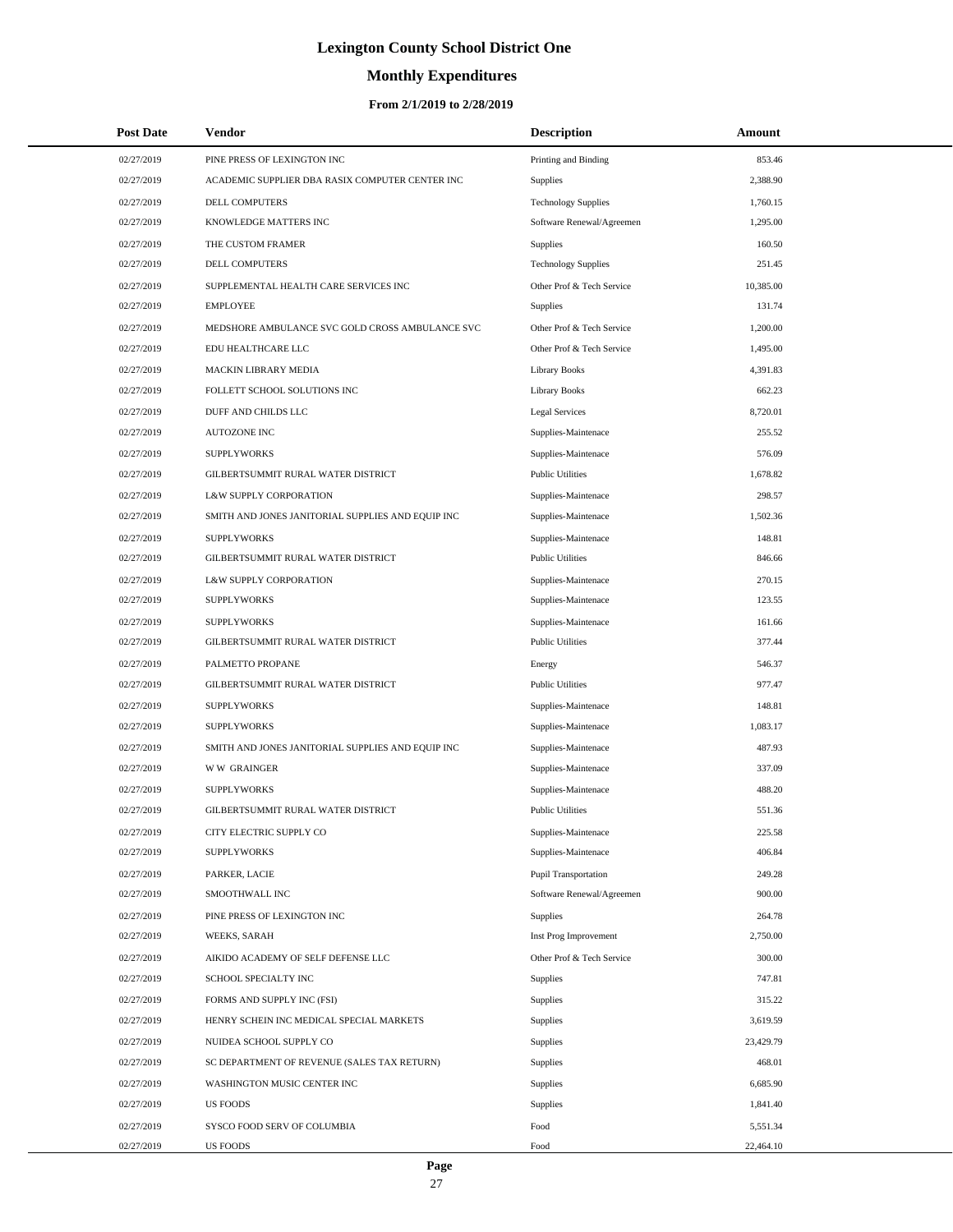# **Monthly Expenditures**

#### **From 2/1/2019 to 2/28/2019**

| <b>Post Date</b> | Vendor                      | <b>Description</b>            | Amount    |
|------------------|-----------------------------|-------------------------------|-----------|
| 02/27/2019       | BORDEN DAIRY CO OF SC LLC   | Milk                          | 927.81    |
| 02/27/2019       | <b>US FOODS</b>             | Commodity Distribution Charge | 110.25    |
| 02/27/2019       | PRO KITCHEN ONLINE LLC      | <b>Supplies</b>               | 224.70    |
| 02/27/2019       | <b>US FOODS</b>             | Supplies                      | 1,782.20  |
| 02/27/2019       | SYSCO FOOD SERV OF COLUMBIA | Food                          | 3,818.59  |
| 02/27/2019       | <b>US FOODS</b>             | Food                          | 11,439.80 |
| 02/27/2019       | BORDEN DAIRY CO OF SC LLC   | Milk                          | 1,096.40  |
| 02/27/2019       | <b>US FOODS</b>             | Supplies                      | 1,486.49  |
| 02/27/2019       | SYSCO FOOD SERV OF COLUMBIA | Food                          | 4,388.53  |
| 02/27/2019       | <b>US FOODS</b>             | Food                          | 19,783.08 |
| 02/27/2019       | BORDEN DAIRY CO OF SC LLC   | Milk                          | 906.60    |
| 02/27/2019       | <b>US FOODS</b>             | Commodity Distribution Charge | 110.25    |
| 02/27/2019       | <b>US FOODS</b>             | Supplies                      | 1,857.00  |
| 02/27/2019       | SYSCO FOOD SERV OF COLUMBIA | Food                          | 4,639.16  |
| 02/27/2019       | <b>US FOODS</b>             | Food                          | 16,842.20 |
| 02/27/2019       | BORDEN DAIRY CO OF SC LLC   | Milk                          | 1,561.91  |
| 02/27/2019       | <b>US FOODS</b>             | Supplies                      | 1,082.79  |
| 02/27/2019       | SYSCO FOOD SERV OF COLUMBIA | Food                          | 6,316.59  |
| 02/27/2019       | <b>US FOODS</b>             | Food                          | 11,299.59 |
| 02/27/2019       | BORDEN DAIRY CO OF SC LLC   | Milk                          | 906.17    |
| 02/27/2019       | <b>US FOODS</b>             | Commodity Distribution Charge | 81.90     |
| 02/27/2019       | <b>US FOODS</b>             | Supplies                      | 1,620.77  |
| 02/27/2019       | HERSHEYS ICE CREAM          | Food                          | 253.44    |
| 02/27/2019       | SYSCO FOOD SERV OF COLUMBIA | Food                          | 9,009.30  |
| 02/27/2019       | <b>US FOODS</b>             | Food                          | 16,403.75 |
| 02/27/2019       | BORDEN DAIRY CO OF SC LLC   | Milk                          | 1,933.32  |
| 02/27/2019       | <b>US FOODS</b>             | Supplies                      | 643.25    |
| 02/27/2019       | SYSCO FOOD SERV OF COLUMBIA | Food                          | 2,663.69  |
| 02/27/2019       | <b>US FOODS</b>             | Food                          | 4,442.35  |
| 02/27/2019       | PRO KITCHEN ONLINE LLC      | Supplies                      | 920.41    |
| 02/27/2019       | <b>US FOODS</b>             | Supplies                      | 1,748.87  |
| 02/27/2019       | HERSHEYS ICE CREAM          | Food                          | 105.60    |
| 02/27/2019       | SYSCO FOOD SERV OF COLUMBIA | Food                          | 7,325.34  |
| 02/27/2019       | <b>US FOODS</b>             | Food                          | 12,223.40 |
| 02/27/2019       | BORDEN DAIRY CO OF SC LLC   | Milk                          | 332.97    |
| 02/27/2019       | <b>US FOODS</b>             | Supplies                      | 1,419.62  |
| 02/27/2019       | SYSCO FOOD SERV OF COLUMBIA | Food                          | 2,121.25  |
| 02/27/2019       | <b>US FOODS</b>             | Food                          | 12,195.09 |
| 02/27/2019       | BORDEN DAIRY CO OF SC LLC   | Milk                          | 1,263.32  |
| 02/27/2019       | <b>US FOODS</b>             | Supplies                      | 2,118.41  |
| 02/27/2019       | SYSCO FOOD SERV OF COLUMBIA | Food                          | 12,606.21 |
| 02/27/2019       | <b>US FOODS</b>             | Food                          | 19,196.70 |
| 02/27/2019       | BORDEN DAIRY CO OF SC LLC   | Milk                          | 2,239.16  |
| 02/27/2019       | <b>US FOODS</b>             | Supplies                      | 784.38    |
| 02/27/2019       | SYSCO FOOD SERV OF COLUMBIA | Food                          | 14,553.00 |
| 02/27/2019       | <b>US FOODS</b>             | Food                          | 22,242.37 |
| 02/27/2019       | BORDEN DAIRY CO OF SC LLC   | Milk                          | 1,322.69  |
| 02/27/2019       | <b>US FOODS</b>             | Commodity Distribution Charge | 154.35    |

L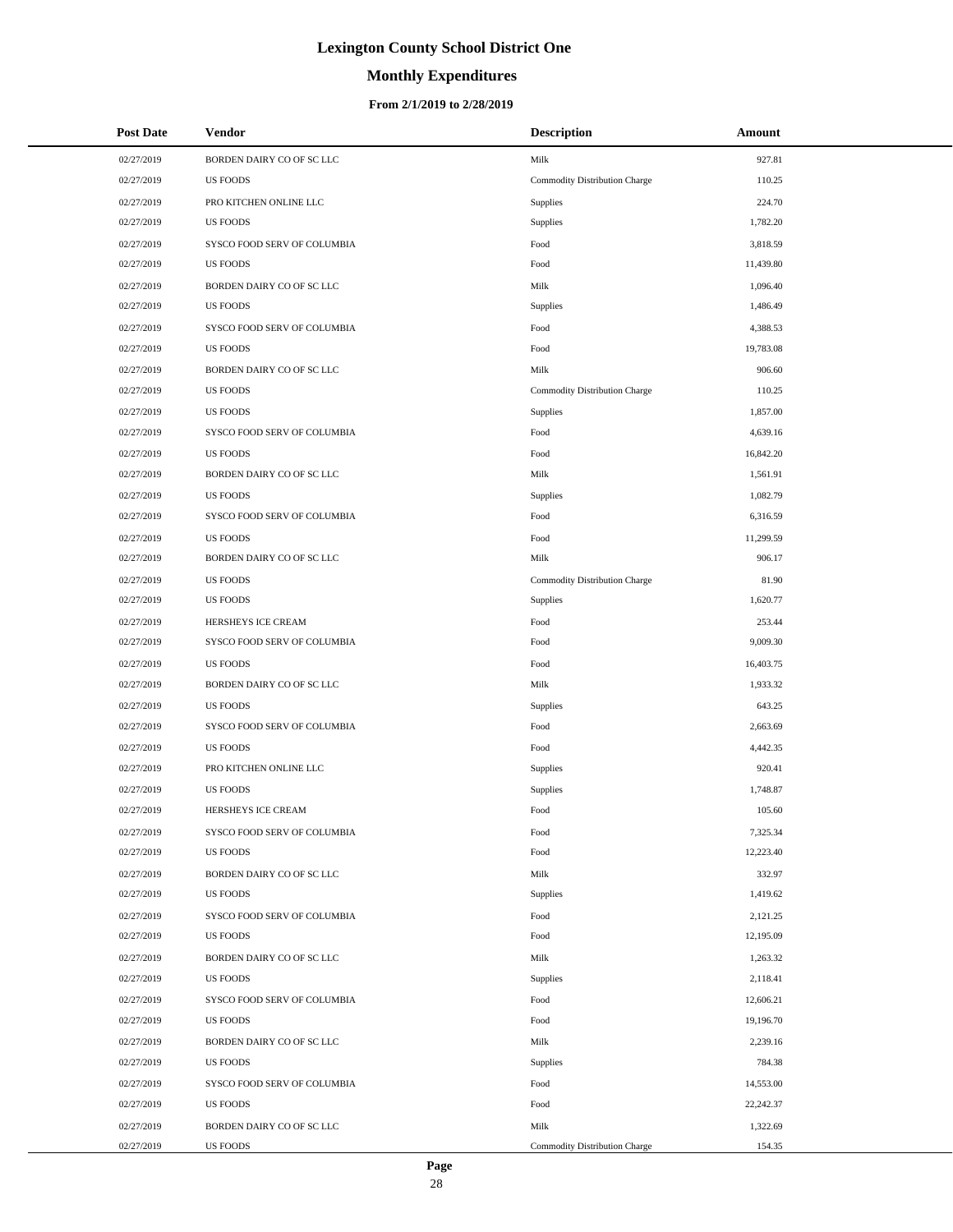# **Monthly Expenditures**

| <b>Post Date</b> | Vendor                      | <b>Description</b>            | Amount    |
|------------------|-----------------------------|-------------------------------|-----------|
| 02/27/2019       | <b>US FOODS</b>             | Supplies                      | 1,849.70  |
| 02/27/2019       | SYSCO FOOD SERV OF COLUMBIA | Food                          | 8,958.42  |
| 02/27/2019       | <b>US FOODS</b>             | Food                          | 18,008.99 |
| 02/27/2019       | BORDEN DAIRY CO OF SC LLC   | Milk                          | 2,084.45  |
| 02/27/2019       | <b>US FOODS</b>             | Supplies                      | 1,709.77  |
| 02/27/2019       | SYSCO FOOD SERV OF COLUMBIA | Food                          | 12,403.17 |
| 02/27/2019       | <b>US FOODS</b>             | Food                          | 15,187.06 |
| 02/27/2019       | BORDEN DAIRY CO OF SC LLC   | Milk                          | 1,111.50  |
| 02/27/2019       | <b>US FOODS</b>             | Commodity Distribution Charge | $-15.75$  |
| 02/27/2019       | PRO KITCHEN ONLINE LLC      | Supplies                      | 297.29    |
| 02/27/2019       | <b>US FOODS</b>             | Supplies                      | 2,141.53  |
| 02/27/2019       | SYSCO FOOD SERV OF COLUMBIA | Food                          | 18,578.75 |
| 02/27/2019       | <b>US FOODS</b>             | Food                          | 29,151.38 |
| 02/27/2019       | BORDEN DAIRY CO OF SC LLC   | Milk                          | 1,906.05  |
| 02/27/2019       | <b>US FOODS</b>             | Commodity Distribution Charge | 141.75    |
| 02/27/2019       | <b>US FOODS</b>             | Supplies                      | 1,452.39  |
| 02/27/2019       | <b>US FOODS</b>             | Food                          | 10,299.07 |
| 02/27/2019       | BORDEN DAIRY CO OF SC LLC   | Milk                          | 1,518.85  |
| 02/27/2019       | <b>US FOODS</b>             | Supplies                      | 1,107.20  |
| 02/27/2019       | SYSCO FOOD SERV OF COLUMBIA | Food                          | 7,447.02  |
| 02/27/2019       | <b>US FOODS</b>             | Food                          | 12,045.81 |
| 02/27/2019       | BORDEN DAIRY CO OF SC LLC   | Milk                          | 783.90    |
| 02/27/2019       | <b>US FOODS</b>             | Supplies                      | 685.78    |
| 02/27/2019       | SYSCO FOOD SERV OF COLUMBIA | Food                          | 6,633.11  |
| 02/27/2019       | <b>US FOODS</b>             | Food                          | 8,825.86  |
| 02/27/2019       | BORDEN DAIRY CO OF SC LLC   | Milk                          | 1,456.82  |
| 02/27/2019       | <b>US FOODS</b>             | Supplies                      | 1,305.02  |
| 02/27/2019       | SYSCO FOOD SERV OF COLUMBIA | Food                          | 5,866.06  |
| 02/27/2019       | <b>US FOODS</b>             | Food                          | 8,626.68  |
| 02/27/2019       | BORDEN DAIRY CO OF SC LLC   | Milk                          | 756.20    |
| 02/27/2019       | <b>US FOODS</b>             | Supplies                      | 1,595.07  |
| 02/27/2019       | HERSHEYS ICE CREAM          | Food                          | 126.72    |
| 02/27/2019       | SYSCO FOOD SERV OF COLUMBIA | Food                          | 5,704.92  |
| 02/27/2019       | <b>US FOODS</b>             | Food                          | 17,992.28 |
| 02/27/2019       | BORDEN DAIRY CO OF SC LLC   | Milk                          | 1,737.10  |
| 02/27/2019       | <b>US FOODS</b>             | Supplies                      | 1,458.05  |
| 02/27/2019       | SYSCO FOOD SERV OF COLUMBIA | Food                          | 10,091.81 |
| 02/27/2019       | <b>US FOODS</b>             | Food                          | 14,352.29 |
| 02/27/2019       | BORDEN DAIRY CO OF SC LLC   | Milk                          | 725.14    |
| 02/27/2019       | <b>US FOODS</b>             | Supplies                      | 1,310.60  |
| 02/27/2019       | SYSCO FOOD SERV OF COLUMBIA | Food                          | 7,732.60  |
| 02/27/2019       | <b>US FOODS</b>             | Food                          | 8,795.83  |
| 02/27/2019       | BORDEN DAIRY CO OF SC LLC   | Milk                          | 1,216.52  |
| 02/27/2019       | PRO KITCHEN ONLINE LLC      | Supplies                      | 297.29    |
| 02/27/2019       | <b>US FOODS</b>             | Supplies                      | 1,662.17  |
| 02/27/2019       | SYSCO FOOD SERV OF COLUMBIA | Food                          | 3,214.54  |
| 02/27/2019       | <b>US FOODS</b>             | Food                          | 19,702.84 |
| 02/27/2019       | BORDEN DAIRY CO OF SC LLC   | Milk                          | 1,284.22  |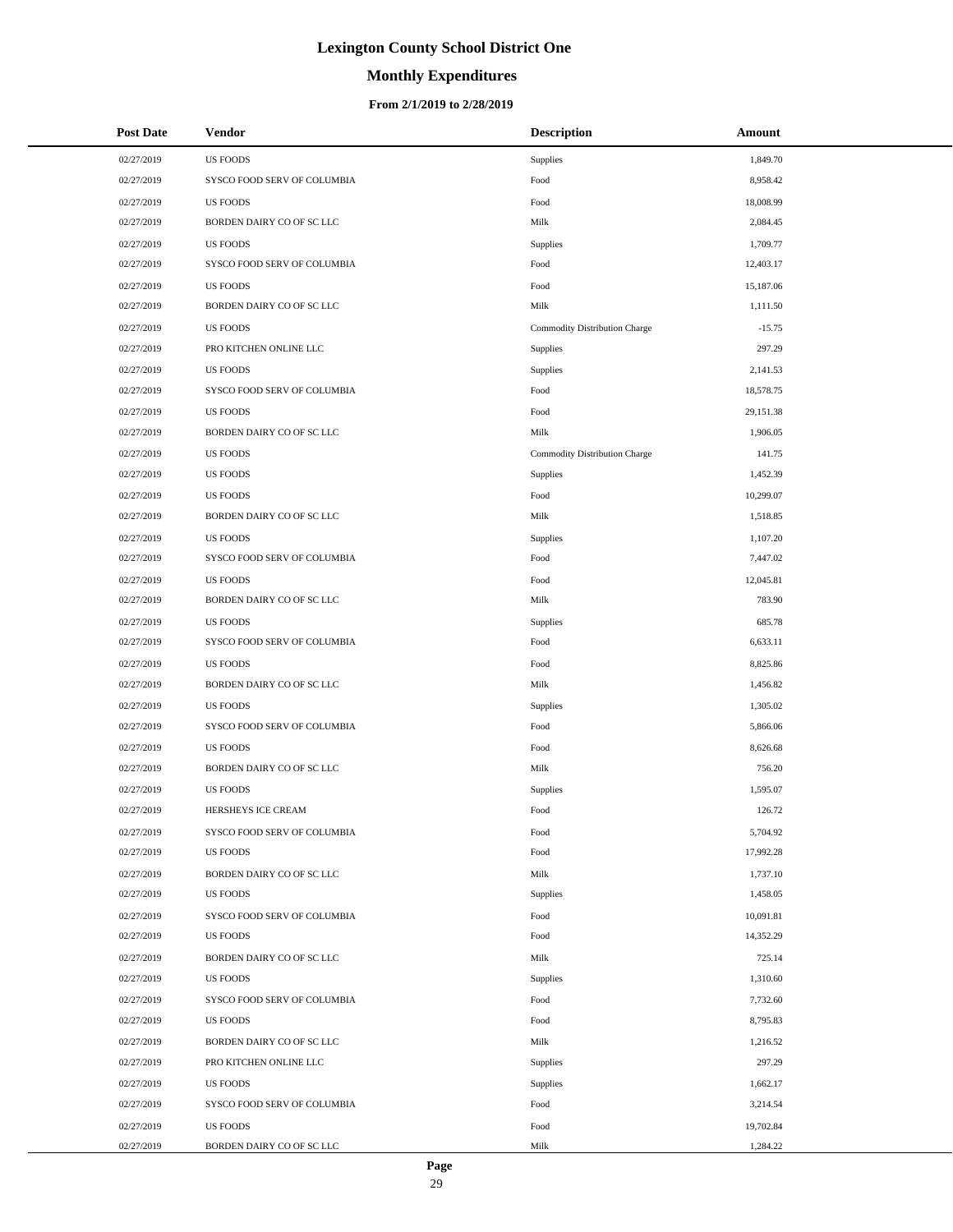# **Monthly Expenditures**

| <b>Post Date</b> | Vendor                             | <b>Description</b>            | Amount    |
|------------------|------------------------------------|-------------------------------|-----------|
| 02/27/2019       | <b>US FOODS</b>                    | Supplies                      | 1,824.36  |
| 02/27/2019       | <b>US FOODS</b>                    | Food                          | 13,854.06 |
| 02/27/2019       | BORDEN DAIRY CO OF SC LLC          | Milk                          | 1,458.03  |
| 02/27/2019       | PRO KITCHEN ONLINE LLC             | Supplies                      | 169.39    |
| 02/27/2019       | <b>US FOODS</b>                    | Supplies                      | 2,155.50  |
| 02/27/2019       | HERSHEYS ICE CREAM                 | Food                          | 126.72    |
| 02/27/2019       | <b>SYSCO FOOD SERV OF COLUMBIA</b> | Food                          | 3,422.66  |
| 02/27/2019       | <b>US FOODS</b>                    | Food                          | 16,969.41 |
| 02/27/2019       | BORDEN DAIRY CO OF SC LLC          | Milk                          | 1,852.65  |
| 02/27/2019       | <b>US FOODS</b>                    | Commodity Distribution Charge | 126.00    |
| 02/27/2019       | <b>US FOODS</b>                    | Supplies                      | 1,799.56  |
| 02/27/2019       | HERSHEYS ICE CREAM                 | Food                          | 467.28    |
| 02/27/2019       | SYSCO FOOD SERV OF COLUMBIA        | Food                          | 5,801.15  |
| 02/27/2019       | <b>US FOODS</b>                    | Food                          | 9,355.49  |
| 02/27/2019       | BORDEN DAIRY CO OF SC LLC          | Milk                          | 720.75    |
| 02/27/2019       | <b>US FOODS</b>                    | Commodity Distribution Charge | 129.15    |
| 02/27/2019       | <b>US FOODS</b>                    | Supplies                      | 1,426.10  |
| 02/27/2019       | HERSHEYS ICE CREAM                 | Food                          | 302.40    |
| 02/27/2019       | SYSCO FOOD SERV OF COLUMBIA        | Food                          | 4,250.47  |
| 02/27/2019       | <b>US FOODS</b>                    | Food                          | 6,718.31  |
| 02/27/2019       | BORDEN DAIRY CO OF SC LLC          | Milk                          | 614.76    |
| 02/27/2019       | <b>US FOODS</b>                    | Supplies                      | 1,751.03  |
| 02/27/2019       | SYSCO FOOD SERV OF COLUMBIA        | Food                          | 6,232.87  |
| 02/27/2019       | <b>US FOODS</b>                    | Food                          | 12,145.45 |
| 02/27/2019       | BORDEN DAIRY CO OF SC LLC          | Milk                          | 1,102.26  |
| 02/27/2019       | <b>US FOODS</b>                    | Supplies                      | 913.18    |
| 02/27/2019       | SYSCO FOOD SERV OF COLUMBIA        | Food                          | 7,770.30  |
| 02/27/2019       | <b>US FOODS</b>                    | Food                          | 13,241.02 |
| 02/27/2019       | BORDEN DAIRY CO OF SC LLC          | Milk                          | 774.73    |
| 02/27/2019       | <b>US FOODS</b>                    | Supplies                      | 2,117.55  |
| 02/27/2019       | HERSHEYS ICE CREAM                 | Food                          | 250.20    |
| 02/27/2019       | SYSCO FOOD SERV OF COLUMBIA        | Food                          | 20,584.56 |
| 02/27/2019       | <b>US FOODS</b>                    | Food                          | 24,709.80 |
| 02/27/2019       | BORDEN DAIRY CO OF SC LLC          | Milk                          | 1,333.59  |
| 02/27/2019       | PRO KITCHEN ONLINE LLC             | Supplies                      | 224.70    |
| 02/27/2019       | <b>US FOODS</b>                    | Supplies                      | 1,366.88  |
| 02/27/2019       | SYSCO FOOD SERV OF COLUMBIA        | Food                          | 1,735.57  |
| 02/27/2019       | <b>US FOODS</b>                    | Food                          | 7,947.55  |
| 02/27/2019       | BORDEN DAIRY CO OF SC LLC          | Milk                          | 1,198.77  |
| 02/27/2019       | <b>US FOODS</b>                    | Commodity Distribution Charge | 227.14    |
| 02/27/2019       | SMARTPHONE MEDIC LLC               | Pupil Activity                | 149.00    |
| 02/27/2019       | <b>JW PEPPER</b>                   | Pupil Activity                | 338.73    |
| 02/27/2019       | TAMS WITMARK LLC                   | Pupil Activity                | 1,975.00  |
| 02/27/2019       | FORMS AND SUPPLY INC (FSI)         | Pupil Activity                | 630.44    |
| 02/27/2019       | <b>B &amp; H PHOTO</b>             | Pupil Activity                | 602.47    |
| 02/27/2019       | FOLLETT SCHOOL SOLUTIONS INC       | Pupil Activity                | 903.76    |
| 02/27/2019       | CAROLINA BIOLOGICAL SUPPLY CO      | Pupil Activity                | 398.68    |
| 02/27/2019       | <b>IVEY SALES ASSOC</b>            | Pupil Activity                | 270.00    |